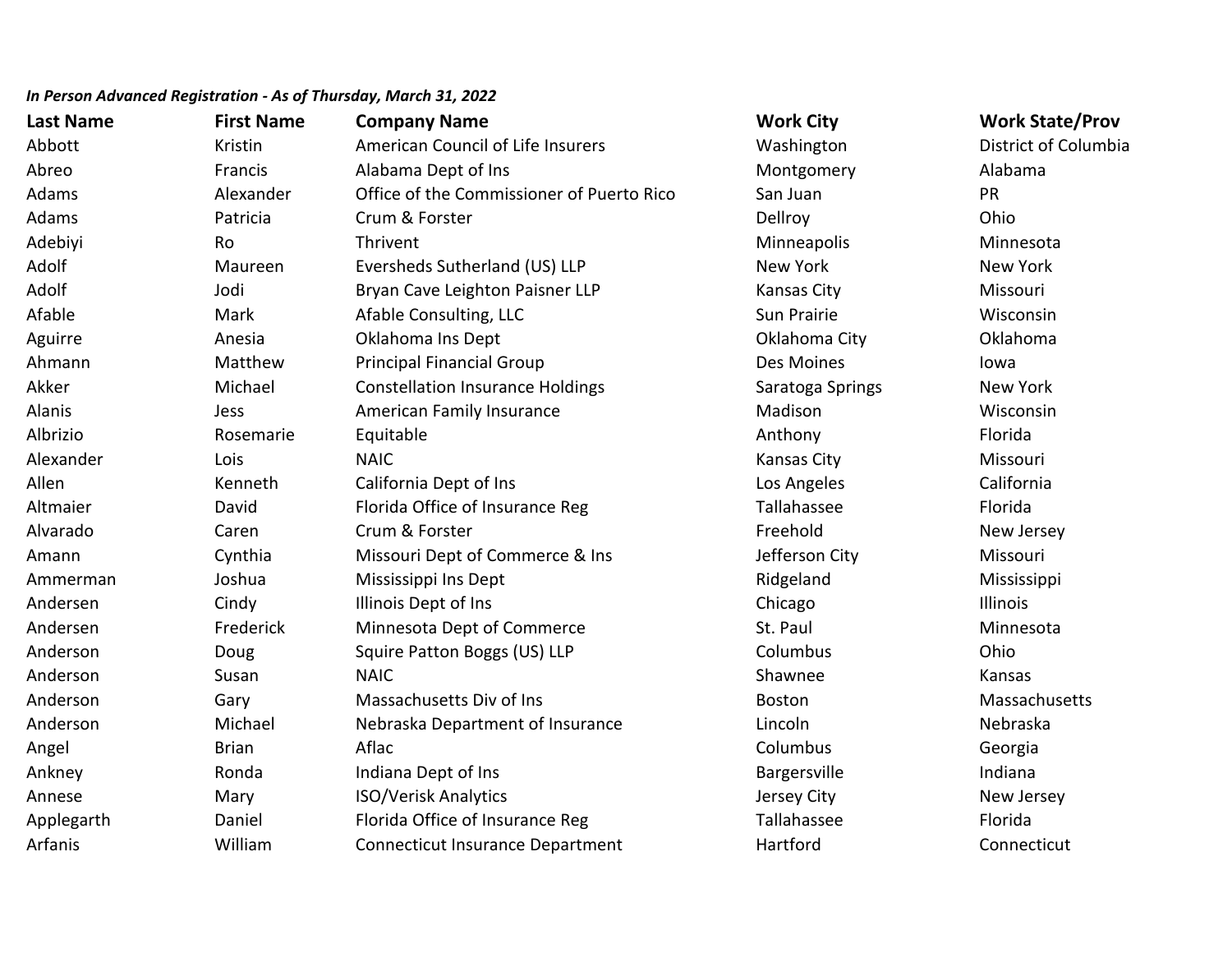| <b>Last Name</b> | <b>First Name</b> | <b>Company Name</b>                      | <b>Work City</b>         | <b>Work State/Prov</b> |
|------------------|-------------------|------------------------------------------|--------------------------|------------------------|
| Ario             | Joel              | Manatt, Phelps & Phillips, LLP           | <b>Manchester Center</b> | Vermont                |
| Arite            | Joseph            | Guarantee Trust Life Insurance Company   | Glenview                 | Illinois               |
| Armstrong        | Steven            | Allstate Insurance Company               | Chicago                  | Illinois               |
| Arnold           | John              | North Dakota Ins Dept                    | <b>Bismarck</b>          | North Dakota           |
| Arnold           | Grace             | Minnesota Department of Commerce         | St. paul                 | Minnesota              |
| Arnold           | Chad              | Michigan Dept of Ins & Financial Svcs    | Holt                     | Michigan               |
| Arp              | Laura             | Nebraska Dept of Ins                     | <b>LINCOLN</b>           | Nebraska               |
| Arscott          | <b>Brian</b>      | <b>NAIC</b>                              | <b>Overland Park</b>     | Kansas                 |
| <b>Atkins</b>    | Nancy             | <b>OneShare Health</b>                   | Irving                   | Texas                  |
| Aufenthie        | Chris             | North Dakota Ins Dept                    | <b>Bismarck</b>          | North Dakota           |
| Ayers            | Vicki             | Virginia Bureau of Ins                   | Richmond                 | Virginia               |
| Bach             | Amy               | <b>United Policyholders</b>              | San Francisco            | California             |
| <b>Bagley</b>    | Erin              | Coverys                                  | Needham                  | Massachusetts          |
| <b>Bailey</b>    | Sarah             | Alaska Division of Ins                   | Juneau                   | Alaska                 |
| <b>Bailey</b>    | Austin            | <b>Branch</b>                            | columbus                 | Ohio                   |
| <b>Baird</b>     | Keeling           | <b>BlueCross BlueShield of Tennessee</b> | Brentwood                | Tennessee              |
| Bakofsky         | Alexis            | Florida Office of Insurance Reg          | Tallahassee              | Florida                |
| <b>Baldwin</b>   | J. Kevin          | Office of the Special Deputy             | Chicago                  | Illinois               |
| <b>Bandle</b>    | Lauren            | <b>NAIC</b>                              | <b>Kansas City</b>       | Missouri               |
| <b>Barratt</b>   | <b>Brett</b>      | <b>NCCI</b>                              | Salt Lake City           | Utah                   |
| <b>Barrett</b>   | Hugh              | <b>Prudential Financial</b>              | East Longmeadow          | Massachusetts          |
| Barrington       | <b>Beth</b>       | Arkansas Insurance Dept                  | Little Rock              | Arkansas               |
| <b>Barron</b>    | Lori              | Ohio Dept of Ins                         | Columbus                 | Ohio                   |
| Barry            | Kristin           | Willkie Farr & Gallagher LLP             | Houston                  | Texas                  |
| Bartlett         | Douglas           | New Hampshire Ins Dept                   | Concord                  | New Hampshire          |
| Bartuska         | Chrystal          | North Dakota Ins Dept                    | <b>Bismarck</b>          | North Dakota           |
| <b>Bates</b>     | Richard           | <b>State Farm</b>                        | Bloomington              | Illinois               |
| <b>Bates</b>     | Lindsay           | <b>Regulatory Insurance Advisors</b>     | Huxley                   | lowa                   |
| Baty             | <b>Bruce</b>      | Bryan Cave Leighton Paisner LLP          | <b>Kansas City</b>       | Missouri               |
| <b>Bauer</b>     | John              | <b>RiverStone Group</b>                  | Manchester               | New Hampshire          |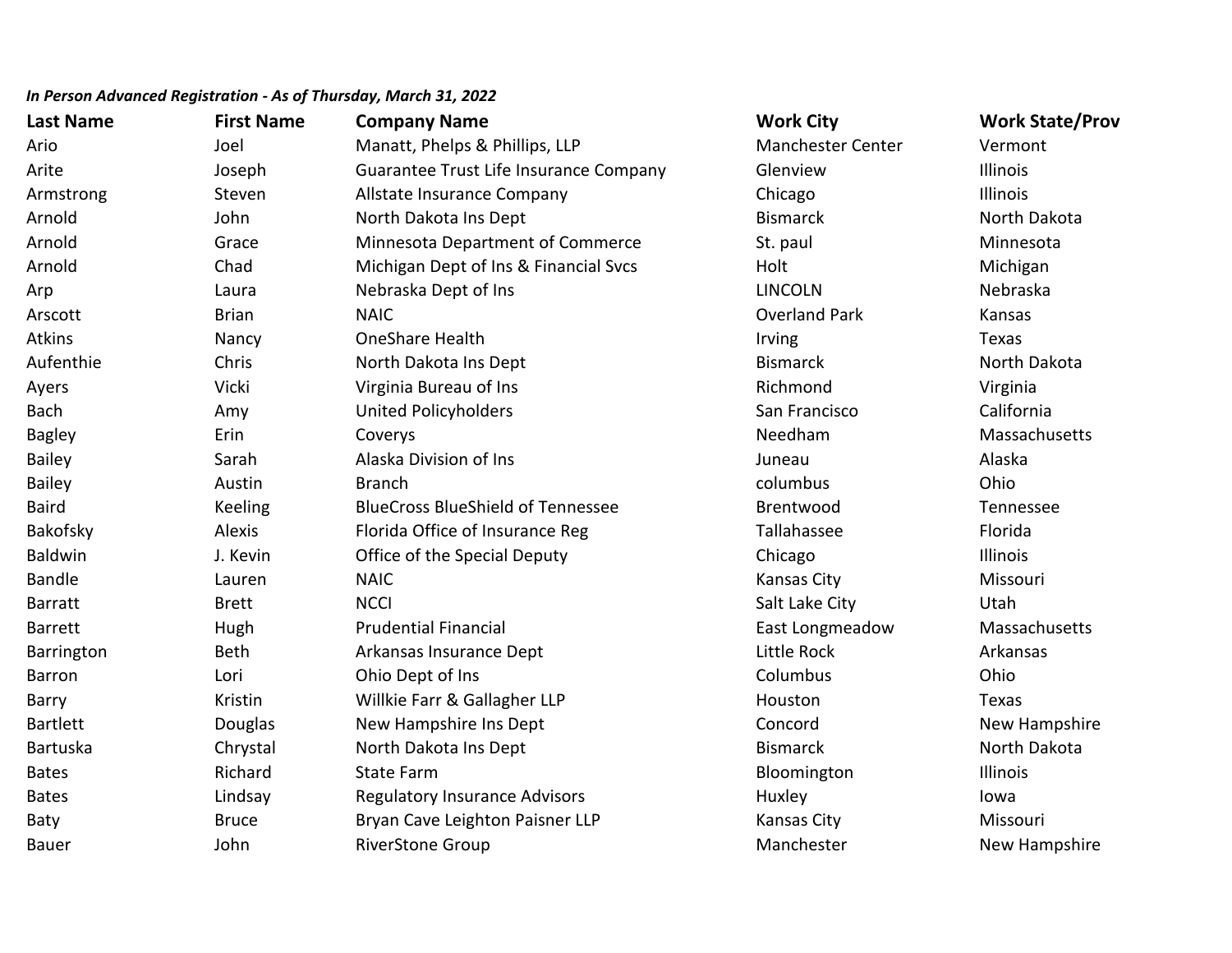| <b>Last Name</b> | <b>First Name</b> | <b>Company Name</b>                    | <b>Work City</b>   | <b>Work State/Prov</b> |
|------------------|-------------------|----------------------------------------|--------------------|------------------------|
| Bazzell          | Chris             | Aflac                                  | Columbus           | Georgia                |
| <b>Beal</b>      | Alex              | <b>NAIC</b>                            | Kansas City        | Missouri               |
| Beal             | Andrew J.         | <b>NAIC</b>                            | Kansas City        | Missouri               |
| Bean             | Josh              | Transamerica                           | Marion             | lowa                   |
| <b>Beard</b>     | Amy               | Indiana Dept of Ins                    | Indianapolis       | Indiana                |
| <b>Beatty</b>    | Don               | Virginia Bureau of Ins                 | Richmond           | Virginia               |
| Beaudry          | Ashley            | <b>Brighthouse Financial</b>           | Charlotte          | North Carolina         |
| <b>Beavers</b>   | Mike              | Virginia Bureau of Ins                 | Richmond           | Virginia               |
| <b>Beck</b>      | Jeff              | Selective Insurance Co.                | <b>Branchville</b> | New Jersey             |
| <b>Becker</b>    | Christopher       | RiverStone                             | <b>IPSWICH</b>     | Massachusetts          |
| <b>Becker</b>    | Tish              | Kansas Ins Dept                        | Topeka             | Kansas                 |
| Beckner          | Lynn              | Maryland Ins Admin                     | <b>Baltimore</b>   | Maryland               |
| Beeghly          | Steven            | Kreger Beeghly, PLLC Seattle Law Firm  | Seattle            | Washington             |
| Belanger         | Maureen           | New Hampshire Ins Dept                 | Concord            | New Hampshire          |
| Belcher          | Mary              | <b>MT Auditor's Office</b>             | Helena             | Montana                |
| <b>Belfi</b>     | Kathy             | <b>Connecticut Ins Dept</b>            | Hartford           | Connecticut            |
| Belo             | Louis             | Aspida Financial Services, LLC         | Durham             | North Carolina         |
| Benchaaboun      | Nour              | Maryland Insurance Administration      | <b>Baltimore</b>   | Maryland               |
| Benefield        | Christine         | <b>Integrity Marketing Group, LLC</b>  | <b>Dallas</b>      | Texas                  |
| Berkowitz        | Jason             | <b>Insured Retirement Institute</b>    | Bethesda           | Maryland               |
| Berna            | Susanna           | <b>State Farm</b>                      | Bloomington        | Illinois               |
| bernard          | susan             | <b>CDI</b>                             | Oakland            | California             |
| <b>Bessette</b>  | <b>Nicholas</b>   | Bass, Berry & Sims PLC                 | Nashville          | Tennessee              |
| Bettencourt      | David             | New Hampshire Insurance Department     | Concord            | New Hampshire          |
| <b>Bichel</b>    | Jeff              | <b>NAIC</b>                            | Kansas City        | Missouri               |
| <b>Biehn</b>     | <b>Tracy</b>      | North Carolina Department of Insurance | Raleigh            | North Carolina         |
| <b>Biler</b>     | Tim               | Ohio Department of Insurance           | Columbus           | Ohio                   |
| <b>Billings</b>  | Amy               | <b>NAIC</b>                            | Kansas City        | <b>MO</b>              |
| Binderup         | Kara              | <b>NAIC</b>                            | <b>Kansas City</b> | Missouri               |
| Bingham          | Rona              | <b>NAIC</b>                            | <b>Kansas City</b> | Missouri               |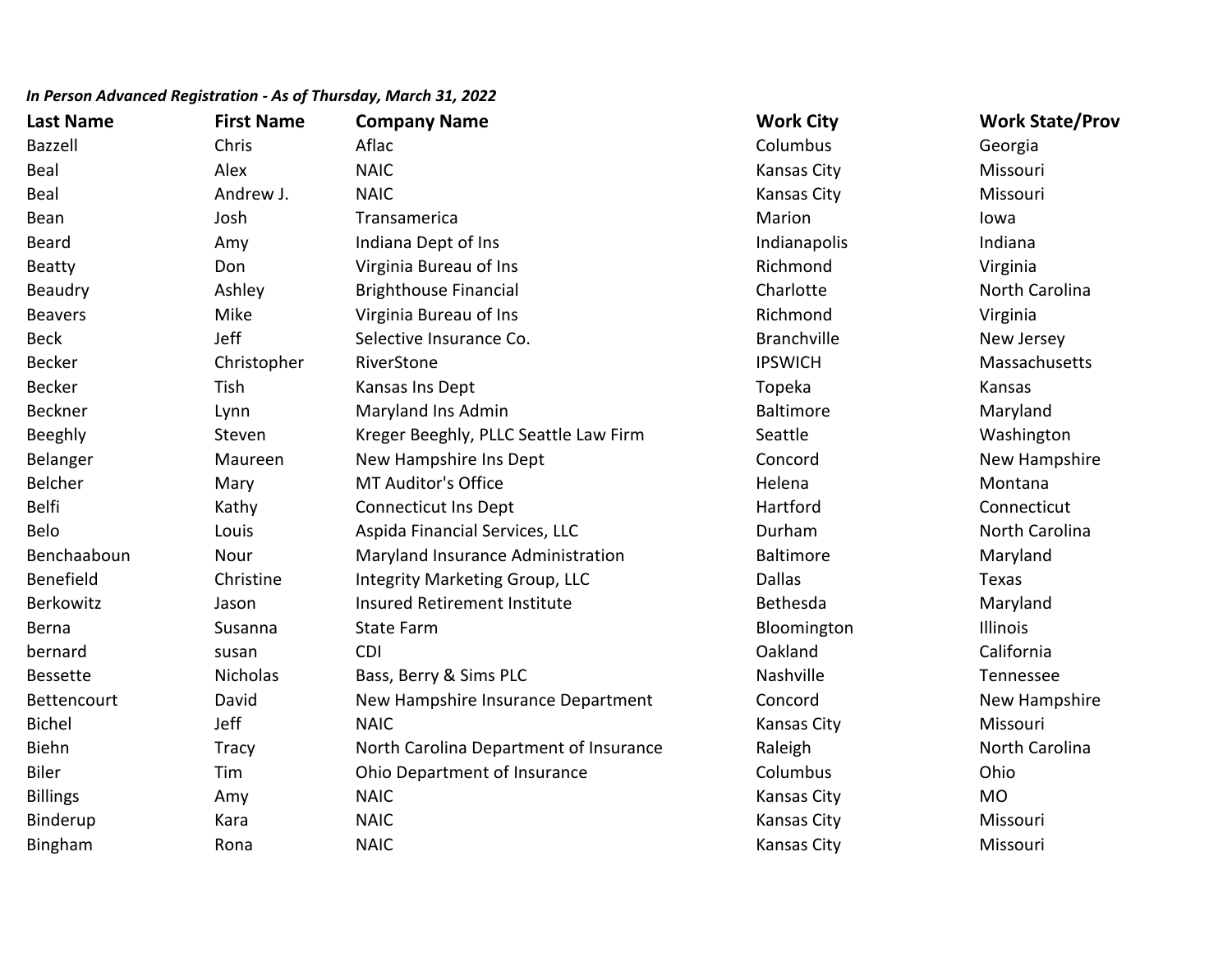| <b>Last Name</b> | <b>First Name</b> | <b>Company Name</b>                           | <b>Work City</b>   | <b>Work State/Prov</b> |
|------------------|-------------------|-----------------------------------------------|--------------------|------------------------|
| Birnbaum         | Birny             | <b>Center for Economic Justice</b>            | Austin             | Texas                  |
| <b>Biro</b>      | Justin            | Florida Office of Insurance Regulation        | Tallahassee        | Florida                |
| <b>Birrane</b>   | Kathleen          | Maryland Insurance Administration             | <b>Baltimore</b>   | Maryland               |
| <b>Biskupiak</b> | <b>Bob</b>        | Montana Department of Insurance               | Helena             | Montana                |
| <b>Black</b>     | Ann               | <b>Carlton Fields</b>                         | Miami              | Florida                |
| Blackshear       | Michael           | <b>Ryan Specialty Group (RSG)</b>             | Chicago            | Illinois               |
| Blackwell        | Roger             | NC Dept. of Insurance                         | Raleigh            | North Carolina         |
| Blakeney         | Ryan              | <b>MID</b>                                    | <b>Brandon</b>     | Mississippi            |
| Blanchard        | Holly             | <b>Regulatory Insurance Advisors</b>          | Ceresco            | Nebraska               |
| Blitenthal       | Ronald            | Old Republic National Title Insurance Company | Tampa              | Florida                |
| <b>Blume</b>     | Paul              | <b>APCIA</b>                                  | Chicago            | Illinois               |
| Bodway           | Craig             | Healthpilot Technologies, LLC.                | Nashville          | Tennessee              |
| Bogorad          | Julie             | <b>Bright Health Group</b>                    | Bloomington        | Minnesota              |
| <b>Bollig</b>    | Keith             | <b>NAIC</b>                                   | Kansas City        | Missouri               |
| Bonacorsi        | Laura             | <b>BMA</b>                                    | Hamilton           | <b>HAMILTON PARISH</b> |
| <b>Bond</b>      | Lewis             | XXX Financial Inc                             | <b>CHICAGO</b>     | Illinois               |
| Boone            | Kory              | Maryland Insurance Administration             | <b>Baltimore</b>   | Maryland               |
|                  |                   | <b>Guggenheim Partners Investment</b>         |                    |                        |
| Boowtala         | Husain            | Management                                    | <b>New York</b>    | <b>New York</b>        |
| Borja            | Charlette         | <b>Department of Commerce</b>                 | Saipan             | <b>MP</b>              |
| Borkowski        | Alexander         | Maryland Insurance Administration             | <b>Baltimore</b>   | Maryland               |
| <b>Boswell</b>   | Evelyn            | <b>NAIC</b>                                   | <b>Kansas City</b> | Missouri               |
| Boughton         | Michelle          | <b>NAIC</b>                                   | Raytown            | Missouri               |
| Bova             | Melissa           | Finseca                                       | Washington         | District of Columbia   |
| Boyd             | Nicole            | Kansas Insurance Department                   | Topeka             | Kansas                 |
| <b>Bozzo</b>     | Marshal           | Debevoise & Plimpton LLP                      | New York           | New York               |
| <b>Bradford</b>  | Dan               | Ohio Department of Insurance                  | Mansfield          | Ohio                   |
| <b>Bradner</b>   | George            | Connecticut Insurance Department              | Hartford           | Connecticut            |
| Brandenburg      | Aaron             | <b>NAIC</b>                                   | Kansas City        | Missouri               |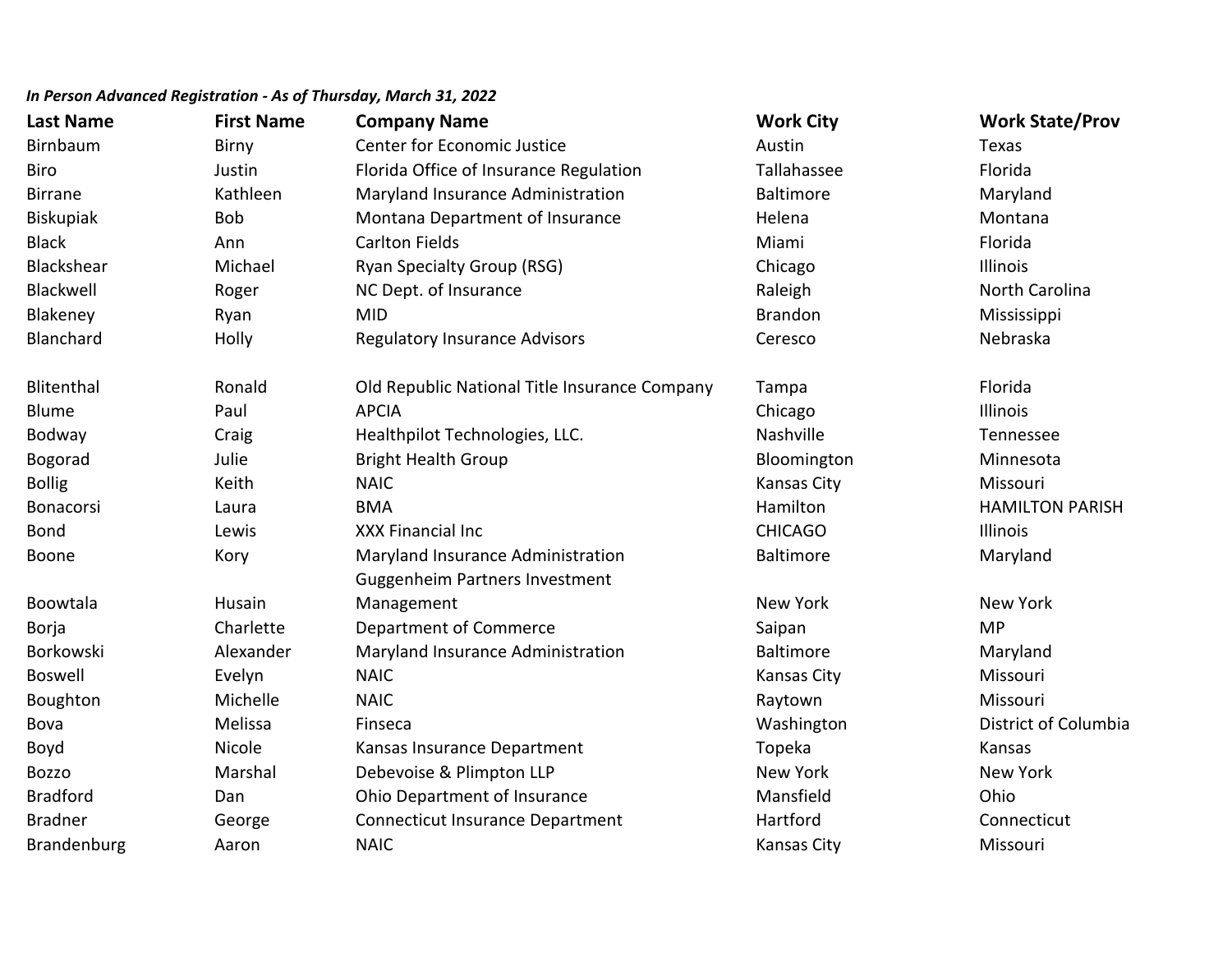| <b>Last Name</b>  | <b>First Name</b> | <b>Company Name</b>                      | <b>Work City</b>       | <b>Work State/Prov</b> |
|-------------------|-------------------|------------------------------------------|------------------------|------------------------|
| <b>Brangaccio</b> | Anoush            | Florida Office of Insurance Regulation   | Tallahassee            | Florida                |
| <b>Brickwedde</b> | Peter             | MN Department of Commerce                | St. Paul               | Minnesota              |
| Bridgeland        | <b>Brendan</b>    | Center for Insurance Research            | Haverhill              | Massachusetts          |
| <b>Bridges</b>    | Chad              | Mississippi Insurance Department         | Jackson                | Mississippi            |
| <b>Brito</b>      | Chris             | <b>Greenberg Traurig</b>                 | Fort Lauderdale        | Florida                |
| Brittingham       | Nicole            | Delaware Department of Insurance         | Dover                  | Delaware               |
|                   |                   | American Property Casualty Insurance     |                        |                        |
| <b>Broadie</b>    | Steve             | <b>Association (APCIA)</b>               | Oak Park               | Illinois               |
| <b>Broccoli</b>   | Jack              | Rhode Island Insurance Division          | North Providence       | Rhode Island           |
| <b>Brock</b>      | Kimberly          | <b>Healthpilot Technologies LLC</b>      | Nashville              | Tennessee              |
| <b>Brock</b>      | Christopher       | State of Ohio Department of Insurance    | Columbus               | Ohio                   |
| Brosnan           | Sharon            | Thrivent                                 | Appleton               | Wisconsin              |
| <b>Brown</b>      | Crystal           | <b>NAIC</b>                              | Kansas City            | Missouri               |
| <b>Brown</b>      | Dan               | McDermott Will & Emery                   | San Francisco          | California             |
| <b>Brown</b>      | Peg               | <b>Colorado Division of Insurance</b>    | Denver                 | Colorado               |
| <b>Brown</b>      | Tyler             | <b>Sammons Financial Group</b>           | <b>West Des Moines</b> | lowa                   |
| <b>Brown</b>      | Cassie            | Texas Department of Insurance            | Austin                 | Texas                  |
| <b>Brown</b>      | Cliston           | Surplus Line Association of California   | <b>SAN RAMON</b>       | California             |
| <b>Brown</b>      | Paul              | <b>AM Best</b>                           | Oldwick                | New Jersey             |
| <b>Browning</b>   | David             | Mississippi Insurance Department         | Jackson                | Mississippi            |
| <b>Bruce</b>      | Jennifer          | Arkansas Insurance Department            | little rock            | Arkansas               |
| Bruggeman         | Dale              | Ohio Dept of Insurance                   | Columbus               | Ohio                   |
|                   |                   | Office of the Washington State Insurance |                        |                        |
| <b>Bruns</b>      | Jay               | Commissioner                             | Olympia                | Washington             |
| Brunson-Wheeler   | <b>Natalie</b>    | State Farm Automobile Insurance Company  | Bloomington            | Illinois               |
| Bruton-Yenovkian  | Natalie           | California Department of Insurance       | Sacramento             | California             |
| <b>Buchan</b>     | Thomas            | Park Strategies                          | Albany                 | <b>New York</b>        |
| <b>Buono</b>      | David             | Pennsylvania Insurance Department        | Harrisburg             | Pennsylvania           |
| <b>Burke</b>      | Dennis            | Reinsurance Association of America       | Alexandria             | Virginia               |
| <b>Busby</b>      | Caroline          | <b>BlackRock</b>                         | New York               | <b>New York</b>        |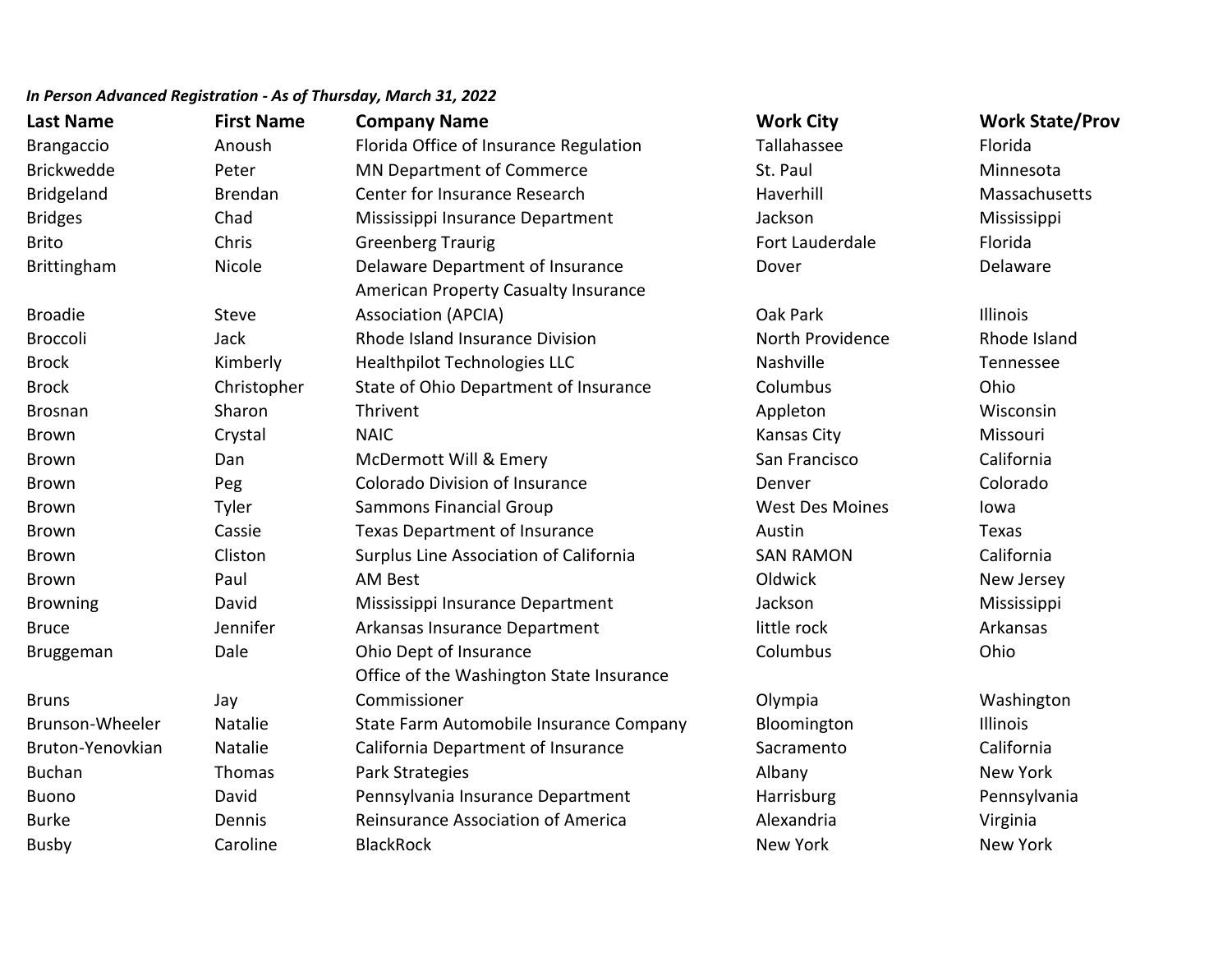| <b>Last Name</b> | <b>First Name</b> | <b>Company Name</b>                        | <b>Work City</b>     | <b>Work State/Prov</b> |
|------------------|-------------------|--------------------------------------------|----------------------|------------------------|
| <b>Byrd</b>      | Robert            | <b>Global Medical Response</b>             | Deer Lodge           | Tennessee              |
| <b>Byrne</b>     | Elizabeth         | Voya Financial                             | Albany               | New York               |
| <b>Byrne</b>     | Michael           | McDermott Will & Emery LLP                 | New York             | <b>New York</b>        |
| <b>Byrnes</b>    | <b>Bruce</b>      | Berkshire Hathaway                         | Stamford             | Connecticut            |
| Cagle            | Kurt              | Oklahoma Insurance Department              | Oklahoma City        | Oklahoma               |
| Caligiuri        | Sam               | Nassau Financial Group                     | Hartford             | Connecticut            |
| Calman           | <b>Brenda</b>     | Transamerica                               | <b>Cedar Rapids</b>  | lowa                   |
| Camerino         | Peggy             | Globe Life                                 | McKinney             | Texas                  |
| Cameron          | Dean              | Idaho                                      | <b>Boise</b>         | Idaho                  |
| Campanelli       | Kristin           | retired                                    | <b>Berlin</b>        | Connecticut            |
| Campbell         | Eryn              | <b>NAIC</b>                                | <b>Kansas City</b>   | Missouri               |
| Cantilo          | Patrick           | Cantilo & Bennett, L.L.P.                  | Austin               | Texas                  |
| Cappiello        | Christine         | Anthem Blue Cross and Blue Shield          | Newtown              | Connecticut            |
| Carbone          | Donald            | The INS Companies                          | <b>BASKING RIDGE</b> | New Jersey             |
|                  |                   | New Jersey Department of Banking and       |                      |                        |
| Caride           | Marlene           | Insurance                                  | Trenton              | New Jersey             |
| Carpenter        | <b>Bradley</b>    | Texas Department of Insurance - Fraud Unit | Austin               | Texas                  |
| Carson           | james             | CT Insurance Department                    | Hartford             | Connecticut            |
| Carter           | Diane             | Oklahoma Insurance Department              | Oklahoma City        | Oklahoma               |
| Carter           | Trish             | <b>NAIC</b>                                | <b>Kansas City</b>   | Missouri               |
| Carter           | Mona              | <b>MCL Solutions, LLC</b>                  | <b>Boca Raton</b>    | Florida                |
| Carter           | Christian         | <b>NAIC</b>                                | Chicago              | Illinois               |
| Case             | Andy              | Mississippi insurance Dept                 | Jackson              | Mississippi            |
| Cass             | <b>Tracy</b>      | Kansas Insurance Department                | Topeka               | Kansas                 |
| Cassetty         | David             | Nevada DOI                                 | Las Vegas            | Nevada                 |
| Catron           | Cindy             | <b>NAIC</b>                                | Kansas City          | Missouri               |
| Causey           | Mike              | NC Dept of Insurance                       | Raleigh              | North Carolina         |
| Celestine        | Patrick           | <b>NAIC</b>                                | Washington           | District of Columbia   |
| Cerny            | Robert            | W. R. Berkley Corporation                  | Los Angeles          | California             |
| Chance           | Katherine         | <b>NAIC</b>                                | <b>Kansas City</b>   | Missouri               |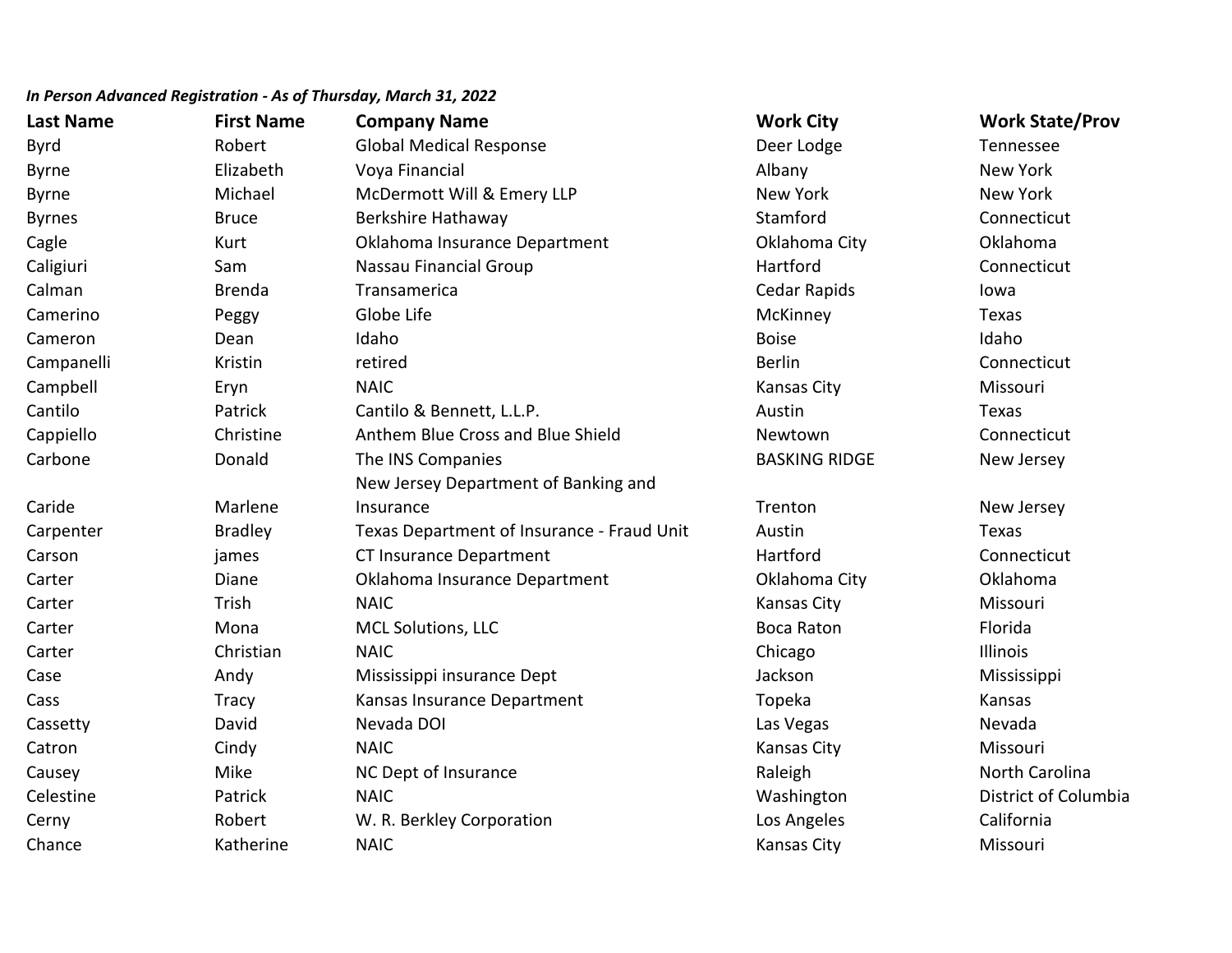| <b>Last Name</b> | <b>First Name</b> | <b>Company Name</b>                      | <b>Work City</b> | <b>Work State/Prov</b> |
|------------------|-------------------|------------------------------------------|------------------|------------------------|
| Chance           | Jeremy            | <b>NAIC</b>                              | Kansas City      | Missouri               |
| Chance           | Wes               | Mississippi Insurance Department         | Madison          | Mississippi            |
| Chaney           | Mike              | Mississippi Insurance Department         | Jackson          | Mississippi            |
| Chester          | Erica             | <b>NAIC</b>                              | Washington, D.C. | District of Columbia   |
| Chew             | Greg              | Virginia Bureau of Insurance             | Richmond         | Virginia               |
| Childers         | Lauren            | Kansas Insurance Department              | Topeka           | Kansas                 |
| Choate           | Elizabeth         | <b>AAA Texas</b>                         | Austin           | Texas                  |
| Chou             | Wanchin           | CT Insurance Department                  | Newton           | Massachusetts          |
| Cissne           | Rachel            | Office of the Commissioner of Insurance  | Madison          | Wisconsin              |
| Citarella        | Christian         | New Hampshire Department of Insurance    | Concord          | New Hampshire          |
| Clark            | Nancy             | Texas Department of Insurance            | Austin           | Texas                  |
| Clark            | Sharon            | Kentucky Department of Insurance         | Harrodsburg      | Kentucky               |
| Clark            | Janie             | AmTrust Financial Services, Inc.         | Cleveland        | Ohio                   |
| Clark            | Ashlee            | Executivevents                           | Niwot            | Colorado               |
| Clark            | Gina              | Generali - United States Branch          | New York         | New York               |
| Clarke           | Stephen           | <b>ISO</b>                               | Jersey City      | New Jersey             |
| Clayburn         | <b>Steve</b>      | <b>ACLI</b>                              | Washington       | District of Columbia   |
| Clements         | Laura             | California Department of Insurance       | Los Angeles      | California             |
| Cline            | Heidi             | <b>NAIC</b>                              | Parkville        | Missouri               |
| Clinkscales      | Molly             | Oklahoma Insurance Department            | Oklahoma City    | Oklahoma               |
| Cohen            | Joseph            | Athene                                   | New York         | New York               |
| Colbert          | Laura             | Georgians for a Healthy Future           | Atlanta          | Georgia                |
| Cole             | Robert            | National Risk Brokerage                  | Tampa            | Florida                |
| Coleman          | Jamie             | Transverse Insurance Group               | Forney           | Texas                  |
| Collins          | Erin              | <b>NAMIC</b>                             | Indianapolis     | Indiana                |
| Colvin           | Caitlin           | Kroll Bond Rating Agency, LLC            | Rye              | New York               |
| Combs            | David             | Next Insurance                           | Palo Alto        | California             |
| Combs            | <b>Buddy</b>      | <b>OneShare Health</b>                   | Irving           | Texas                  |
| Compton          | Thomas            | Tennessee Department of Commerce and Ins | Lebanon          | Tennessee              |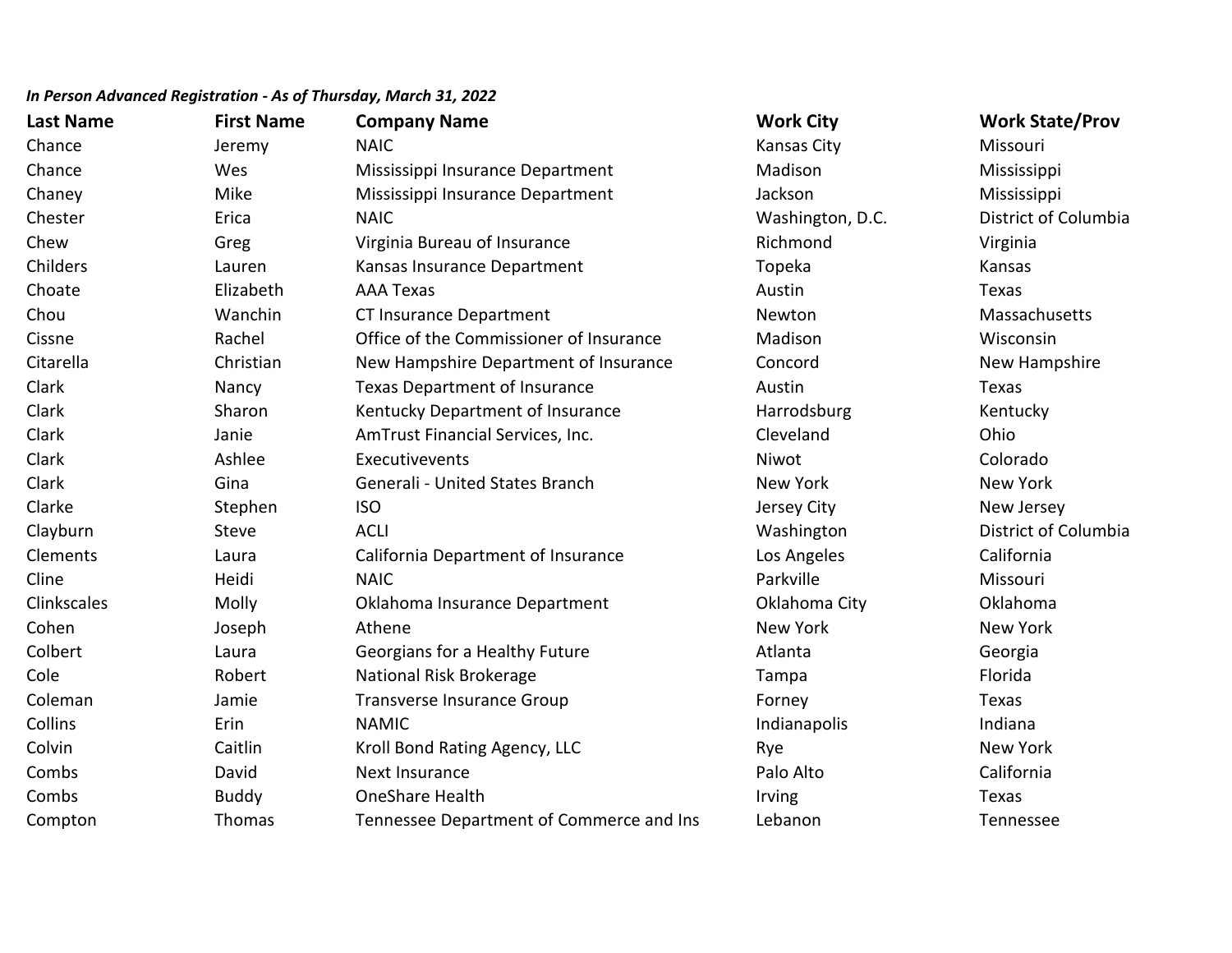| <b>Last Name</b> | <b>First Name</b> | <b>Company Name</b>                        | <b>Work City</b>     | <b>Work State/Prov</b> |
|------------------|-------------------|--------------------------------------------|----------------------|------------------------|
|                  |                   | Office of Insurance and Safety Fire        |                      |                        |
| Conley           | Gregg             | Commissioner                               | Atlanta              | Georgia                |
| Conner           | Meggan            | The Hartford                               | Caddo                | Oklahoma               |
| Connolly         | Jean              | PwC                                        | <b>Chagrin Falls</b> | Ohio                   |
| Conrad           | Chris             | Transamerica                               | Iowa City            | California             |
|                  |                   | National Association of Insurance          |                      |                        |
| Consedine        | Michael F.        | Commissioners                              | Washington           | District of Columbia   |
| Considine        | Thomas            | <b>NCOIL Support Services, LLC</b>         | Manasquan            | New Jersey             |
| Conway           | Michael           | <b>Colorado Division of Insurance</b>      | Denver               | Colorado               |
| Cook             | Jennifer          | <b>NAIC</b>                                | Washington           | District of Columbia   |
| Cook             | Patricia          | <b>NAIC</b>                                | Independence         | Missouri               |
| Cooley           | Mark              | Mississippi Insurance Department           | Jackson              | Mississippi            |
| Coons            | Stephen           | <b>Guggenheim Life and Annuity Company</b> | Indianapolis         | Indiana                |
| Cooper           | Diane             | South Carolina Department of Insurance     | Columbia             | South Carolina         |
| Cope             | Stephanie         | TN Dept Commerce and Insurance             | Nashville            | Tennessee              |
| Cordiano         | Benjamin          | Morgan, Lewis & Bockius LLP                | Hartford             | Connecticut            |
| Corn             | Robert            | Mutual of Omaha Insurance Company          | Omaha                | Nebraska               |
| Cornelius        | Timothy           | WI Office of the Commissioner of Insurance | Madison              | Wisconsin              |
| Cotrone          | Kenneth           | <b>Connecticut Insurance Department</b>    | Hartford             | Connecticut            |
| Cotto            | Shannon           | Transamerica                               | Grimes               | lowa                   |
| Cotto            | Tony              | <b>NAMIC</b>                               | Indianapolis         | Indiana                |
| Couch            | Carrie            | MO Dept of Commerce & Insurance            | Jefferson City       | Missouri               |
| Couch            | Ryan              | <b>IPFS Corporation</b>                    | <b>Kansas City</b>   | Missouri               |
| Cowan            | Sarah             | Kansas Insurance Department                | Topeka               | Kansas                 |
| Cox              | Sean              | First Consulting and Administration        | <b>KANSAS CITY</b>   | Missouri               |
| Cox              | <b>Barbara</b>    | Barbara F. Cox, LLC                        | Littlestown          | Pennsylvania           |
| Craig            | Meredith          | Ohio Department of Insurance               | Columbus             | Ohio                   |
| Cranon           | Mary              | <b>United Service Association</b>          | Arlington            | Texas                  |
| Crate            | Cindy             | <b>NAIC</b>                                | <b>Kansas City</b>   | Missouri               |
| Crawford         | Lindsay           | Nebraska Department of Insurance           | Lincoln              | Nebraska               |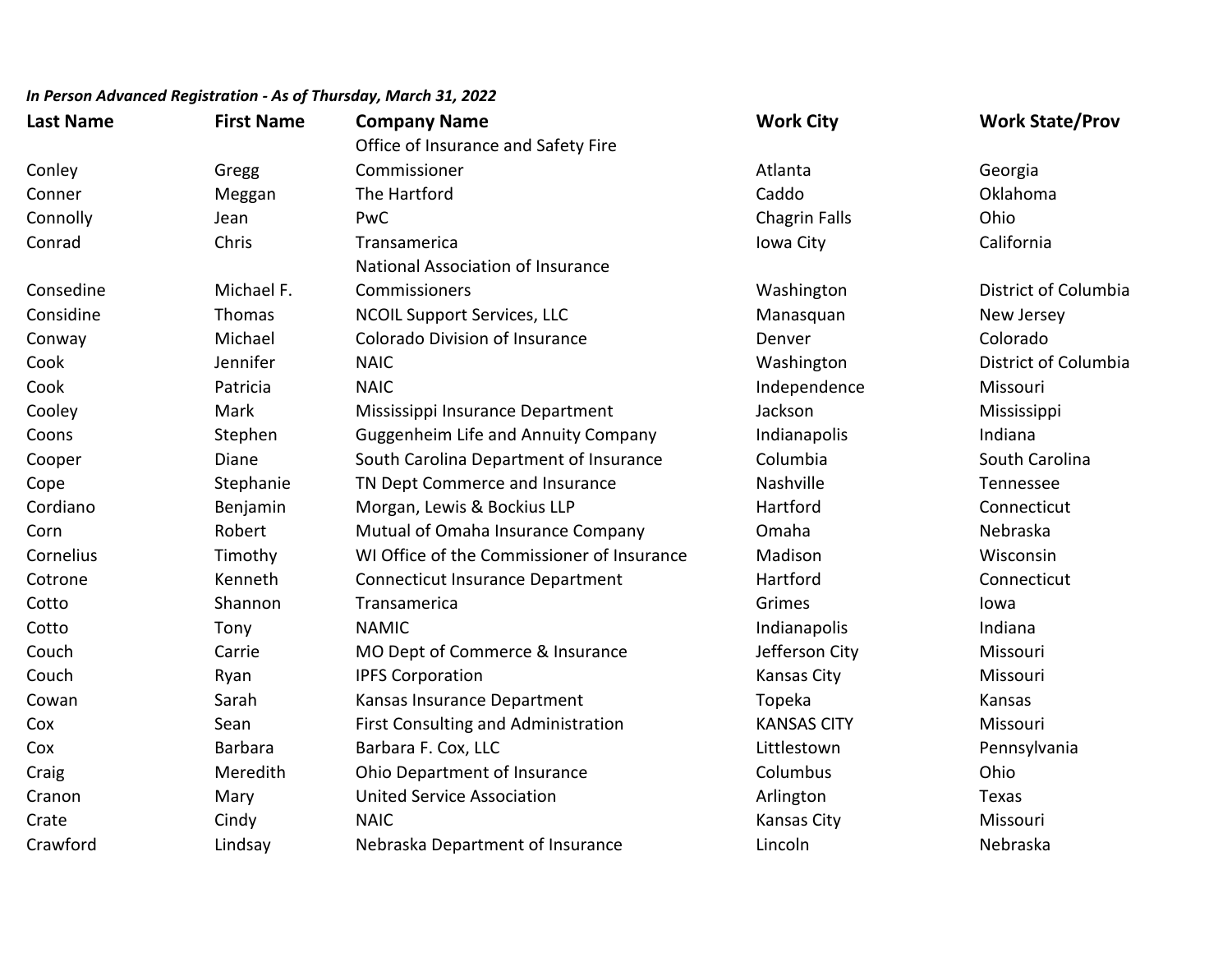| <b>Last Name</b>  | <b>First Name</b> | <b>Company Name</b>                             | <b>Work City</b>   | <b>Work State/Prov</b> |
|-------------------|-------------------|-------------------------------------------------|--------------------|------------------------|
| Crews             | Libby             | <b>NAIC</b>                                     | Kansas City        | Missouri               |
| Crockett          | Nicole            | Florida Office of Insurance Regulation          | Tallahassee        | Florida                |
| Croom             | Robert            | NC Department of Insurance                      | Raleigh            | North Carolina         |
| Cross             | Kimberlee         | Iowa Insurance Division                         | Des Moines         | lowa                   |
| Crosson           | Robyn             | Assurant, Inc.                                  | Indianapolis       | Indiana                |
| Crow              | LeAnn             | Kansas Insurance Department                     | Topeka             | Kansas                 |
| Croy              | Lori              | Department of Commerce and Insurance            | Jefferson City     | Missouri               |
| Crutchfield       | Jennifer          | <b>Clearcover Insurance Company</b>             | Scottsdale         | Arizona                |
| Cude              | <b>Brenda</b>     | University of Georgi                            | Athens             | Georgia                |
|                   |                   | Tennessee Department of Commerce and            |                    |                        |
| Cummings          | <b>Bryant</b>     | Insurance                                       | Nashville          | Tennessee              |
| Curtiss           | Maureen           | Willkie Farr & Gallagher LLP                    | <b>New York</b>    | New York               |
| Cutry             | Kerri             | MetLife                                         | Montrose           | New York               |
| Czajkowski        | Jeff              | <b>NAIC</b>                                     | <b>Kansas City</b> | Missouri               |
|                   |                   | Office of the Montana State Auditor,            |                    |                        |
| Dachs             | David             | <b>Commissioner of Securities and Insurance</b> | Helena             | Montana                |
| D'Agostino        | Franca            | Cigna                                           | Bloomfield         | Connecticut            |
| Daharsh           | Jeanne            | <b>IIPRC</b>                                    | <b>Kansas City</b> | Missouri               |
| Daleo             | Andy              | <b>NAIC</b>                                     | <b>Kansas City</b> | Missouri               |
| Daniels           | Evan              | Arizona Dept of Ins                             | Phoenix            | Arizona                |
| Darby             | Sandra            | Maine Bureau of Insurance                       | Augusta            | Maine                  |
| Darcy             | Deborah           | American Kidney Fund                            | Rockville          | Maryland               |
| Daveline          | Dan               | <b>NAIC</b>                                     | <b>Kansas City</b> | Missouri               |
| Davenport-Megrail | Kim               | Kansas Insurance Department                     | Topeka             | Kansas                 |
| Davis             | Cheryl            | Nationwide                                      | Columbus           | Ohio                   |
| Davison           | Rachel            | MA Division of Insurance                        | <b>Boston</b>      | Massachusetts          |
| Dawes             | Jamin             | Oklahoma Receivership Office, Inc               | Oklahoma City      | Oklahoma               |
| Dean              | Michelle          | <b>NIPR</b>                                     | Prairie Village    | Kansas                 |
| DeBose            | Bo                | Oklahoma Insurance Department                   | Oklahoma City      | Oklahoma               |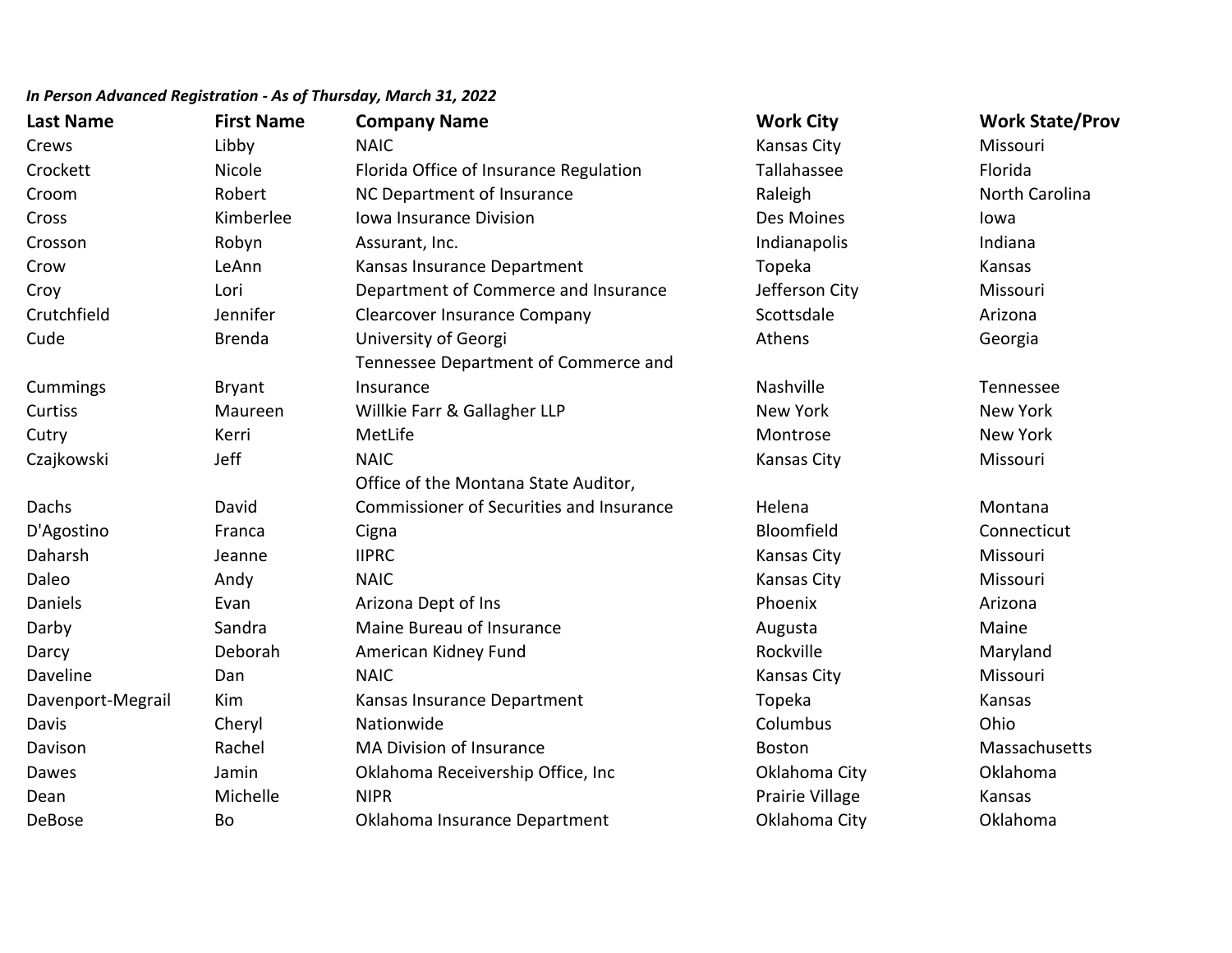| <b>Last Name</b> | <b>First Name</b> | <b>Company Name</b>                     | <b>Work City</b>     | <b>Work State/Prov</b> |
|------------------|-------------------|-----------------------------------------|----------------------|------------------------|
|                  |                   | Allianz Life Insurance Company of North |                      |                        |
| deCausmeaker     | John              | America                                 | Crystal              | Minnesota              |
| Decensi          | Patricia          | <b>Medical Mutual</b>                   | Hinckley             | Ohio                   |
| Decker           | Sean              | <b>NAIC</b>                             | Kansas City          | Missouri               |
| DeFrain          | Kris              | <b>NAIC</b>                             | <b>Kansas City</b>   | Missouri               |
| Deiter           | Larry             | SD Division of Insurance                | Pierre               | South Dakota           |
| Deleon Guerrero  | Edward            | Department of Commerce                  | Saipan               | <b>MP</b>              |
| Dell             | Maggie            | <b>SDDOI</b>                            | Pierre               | South Dakota           |
| DeLong           | Michael           | <b>Consumer Federation of America</b>   | <b>Silver Spring</b> | Maryland               |
|                  |                   | Department of Insurance and Financial   |                      |                        |
| <b>DENNIS</b>    | <b>KAREN</b>      | Services                                | Lansing              | Michigan               |
| Derwart          | Greg              | Maryland Insurance Administration       | <b>Baltimore</b>     | Maryland               |
| <b>DiCarmine</b> | Kristian          | New York Life                           | <b>New York</b>      | <b>New York</b>        |
| Dillon           | Luke              | Life Insurance Association of MA        | <b>Boston</b>        | Massachusetts          |
| Dillon           | David             | Lewis & Ellis                           | Plano                | Texas                  |
| <b>Dinius</b>    | Michael           | Noble Consulting Services, Inc.         | Indianapolis         | Indiana                |
| Dinkel           | Ed                | <b>Rector &amp; Associates</b>          | LENEXA               | Ohio                   |
|                  |                   | Washington State Office of Insurance    |                      |                        |
| Dixon            | Todd              | Commissioner                            | Olympia              | Washington             |
| <b>DOAK</b>      | <b>JOHN</b>       | <b>INSURANCE CARE DIRECT</b>            | Deerfield Beach      | Florida                |
| Dobecki          | Stephanie         | <b>Sidley Austin LLP</b>                | Chicago              | Illinois               |
| Dodrill          | James             | Progressive Insurance                   | Hurricane            | West Virginia          |
|                  |                   | Missouri Department of Commerce and     |                      |                        |
| Doggett          | Debbie            | Insurance                               | Jefferson City       | Missouri               |
| Donahue          | Ed                | Aflac                                   | <b>NORFOLK</b>       | Massachusetts          |
| Donaldson        | Ryan              | Alabama Dept of Ins                     | Montgomery           | Alabama                |
| Donegan          | Susan             | <b>NCCI</b>                             | <b>Boca Raton</b>    | Florida                |
| Dorr             | Donna             | Oklahoma Insurance Department           | Oklahoma City        | Oklahoma               |
| Dorrell          | Robert            | Blue Cross Blue Shield of OK            | Yukon                | Oklahoma               |
| Dowlen           | Janice            | <b>NAIC</b>                             | <b>Platte City</b>   | Missouri               |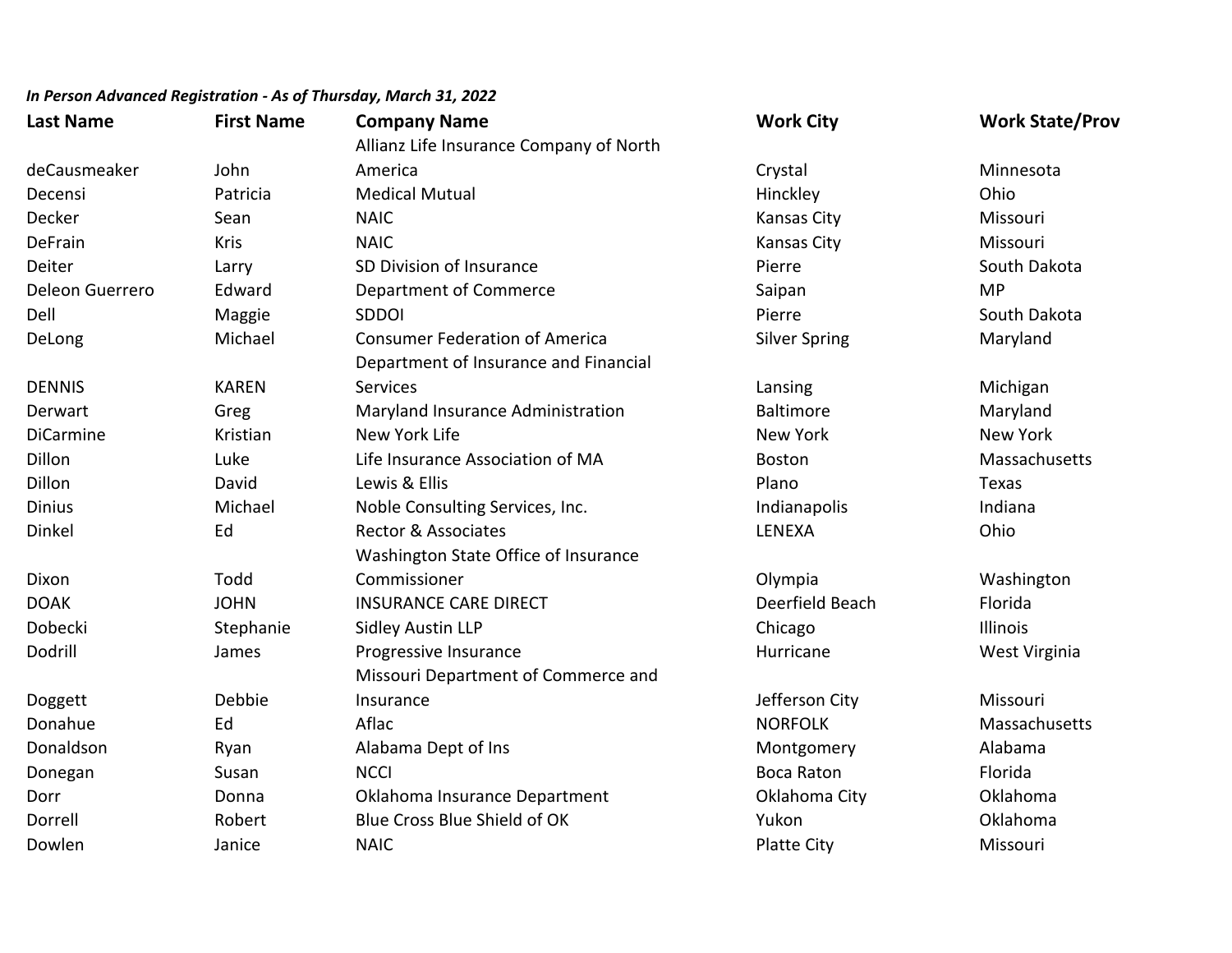| <b>Last Name</b> | <b>First Name</b> | <b>Company Name</b>                     | <b>Work City</b>   | <b>Work State/Prov</b> |
|------------------|-------------------|-----------------------------------------|--------------------|------------------------|
| Downing          | Troy              | <b>MT State Auditor's Office</b>        | Helena             | Montana                |
| Downs            | <b>Brian</b>      | Oklahoma Insurance Department           | Oklahoma City      | Oklahoma               |
| Dreier           | Julia             | Minnesota Department of Commerce        | St. Paul           | Minnesota              |
|                  |                   | Tennessee Department of Commerce and    |                    |                        |
| <b>Driver</b>    | Michael           | Insurance                               | Nashville          | Tennessee              |
|                  |                   | Washington State Office of Insurance    |                    |                        |
| Drutz            | Steven            | Commissioner                            | Olympia            | Washington             |
| Dubsky           | Sara              | <b>IIPRC</b>                            | Washington         | District of Columbia   |
| Dumanas          | Jessamine         | Oklahoma Insurance Department           | Oklahoma City      | Oklahoma               |
| Dunn             | James             | Florida Office of Insurance Regulation  | Tallahassee        | Florida                |
| Dunn             | <b>Bridget</b>    | <b>Talcott Resolution</b>               | Windsor            | Connecticut            |
| Dunnigan         | Jim               | Utah House of Representatives           | Salt Lake City     | Utah                   |
| <b>Dunning</b>   | Eric              | Nebraska Department of Insurance        | Omaha              | Nebraska               |
| dupont           | eric              | <b>Guardian Life</b>                    | Roslindale         | Massachusetts          |
| Durac            | Shamus            | Rhode Island Parent Information Network | Warwick            | Rhode Island           |
| Dwyer            | Elizabeth         | Rhode Island Insurance Division         | Cranston           | Rhode Island           |
| Eaton            | Lindsey           | <b>NAIC</b>                             | Kansas City        | Missouri               |
| Eber             | Jared             | <b>ProSight Specialty Insurance</b>     | Morristown         | New Jersey             |
| Eckert           | Katelynn          | New York Life                           | <b>New York</b>    | <b>New York</b>        |
| Edmiston         | Kelly             | <b>NAIC</b>                             | Kansas City        | Missouri               |
| Edwards          | Christopher       | <b>NAIC</b>                             | <b>Kansas City</b> | Missouri               |
| <b>EFT</b>       | <b>ROY</b>        | Indiana Department of Insurance         | Indianapolis       | Indiana                |
| Eggleston        | Elizabeth         | <b>Ryan Specialty Group</b>             | Mission            | Kansas                 |
| Ehlers           | Jerry             | Indiana Department of Insurance         | Indianapolis       | Indiana                |
| Eichkorn         | John              | Kansas Insurance Department             | Topeka             | Kansas                 |
| Eichstadt        | Kim               | <b>NAIC</b>                             | Kansas City        | Missouri               |
| <b>Elkins</b>    | Rylee             | <b>NAIC</b>                             | <b>Kansas City</b> | Missouri               |
| Ellingson        | Darren            | Ellingson & Associates, LLC             | Scottsdale         | Arizona                |
| Emmanuel         | John              | Locke Lord LLP                          | <b>New York</b>    | <b>New York</b>        |
| Engert           | Nathan            | <b>NAIC</b>                             | Kansas City        | Missouri               |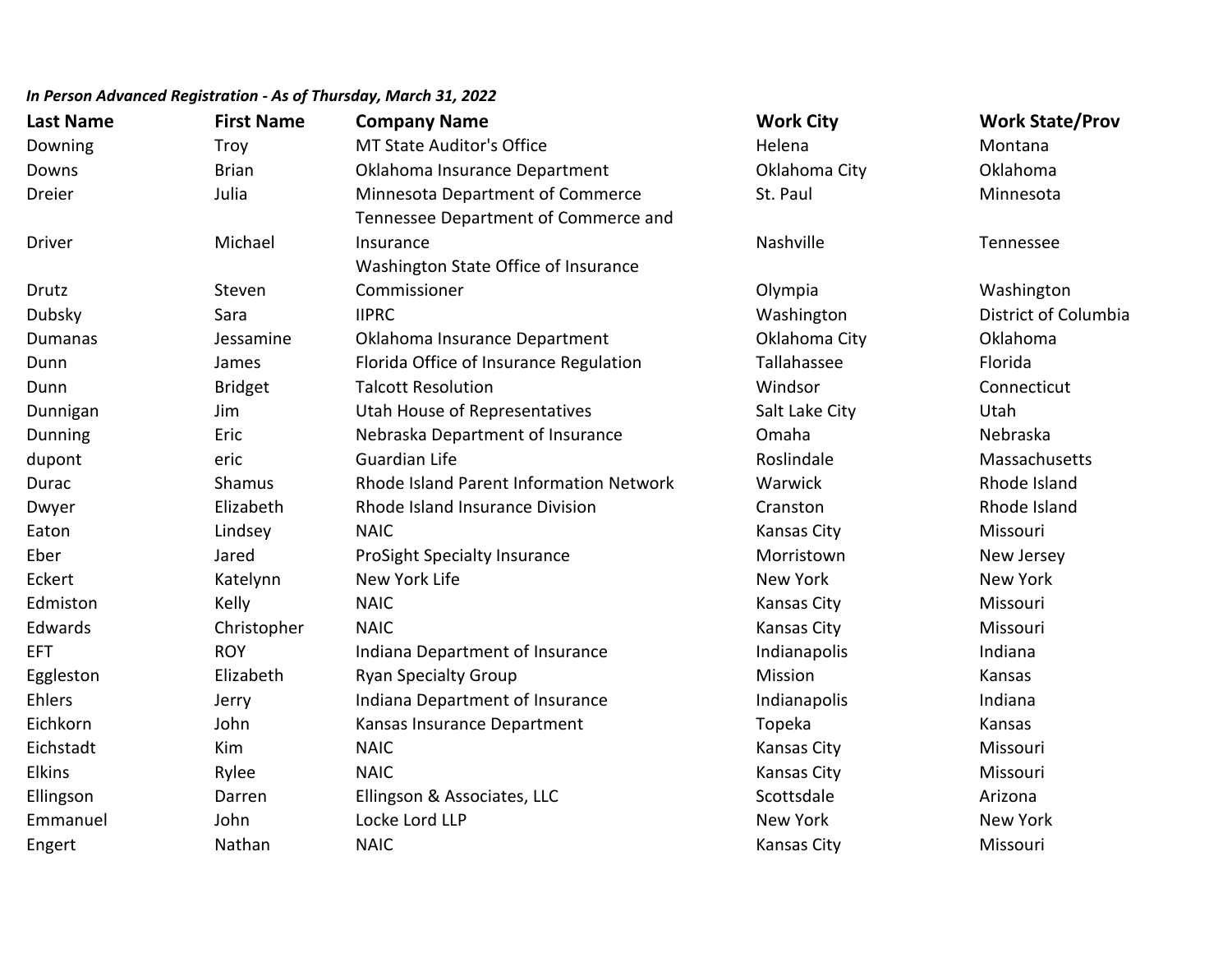# **Last Name First Name Company Name Work City Work State/Prov** Engle Erin Erin State Farm Insurance Company Bloomington Illinois Erwin **Erwin** Chris Chris Arkansas Insurance Department **Little Rock** Arkansas Espeland Lynn WoodmenLife Omaha Nebraska Esposito and George George Everly Staten Island Staten Island New York Eutzy Shana NAIC Blue Springs Missouri Evangelista Laura Greenberg Traurig FOREST HILLS New York Evans Texas Randall TDI - Customer Operations Texas Austin Austin Texas Evers **Exercity Charles** Protective Life Corporation **Constant Constant Constant Constant Constant Constant Charles Alabama** Eversman Erica Automotive Education & Policy Institute Akron Ohio Ewing Ginny RAIC Service Service Service Service Service Service Service Service Service Service Service Service Ezalarab Susan IIPRC Kansas City Missouri Fahey Carolyn AIRROC Woodbridge Virginia Fairbanks Julie Virginia Bureau of Insurance Richmond Virginia Farmer **Raymond** South Carolina Department of Insurance columbia South Carolina Farr Jason NAIC Kansas City Missouri Fedosh Christopher Global Atlantic Financial Group East Brunswick New Jersey Feeney **South America** John **Prudential Financial, Inc.** Morris Plains Morris Plains New Jersey Feinen Chuck State Farm Mutual Automobile Insurance Company Bloomington Illinois Ferm The Robert Hall & Evans, LLC **Reading the Colorado** Colorado Fielding **State of Columbia** Chubb Chubb Chubb Chubb Washington District of Columbia Fillo **Matthew RGA Reinsurance Company** Chesterfield Missouri Missouri Finnie 1986 – Timothy Northwestern Mutual Milwaukee Milwaukee Misconsin Fischer **1. Matt** Matt North Dakota Insurance Department Bismarck Bismarck North Dakota Fischer New York Communication of the DLA Piper number of the communication of the New York (New York Fischer **Kevin** Kevin Bryan Cave Leighton Paisner St. Louis St. Louis Missouri Fitzgerald Cynthia Regulatory Insurance Advisors Ward Colorado Fjerstad Jessica Kaiser Permanente Oakland California Fletcher Eric Eric Idaho Department of Insurance **Insurance** Boise Boise Idaho Idaho Flippo Sherry NAIC Shangers of the Sherry NAIC Shangers of the Shanes City Sherry Sherry Shangers and Missouri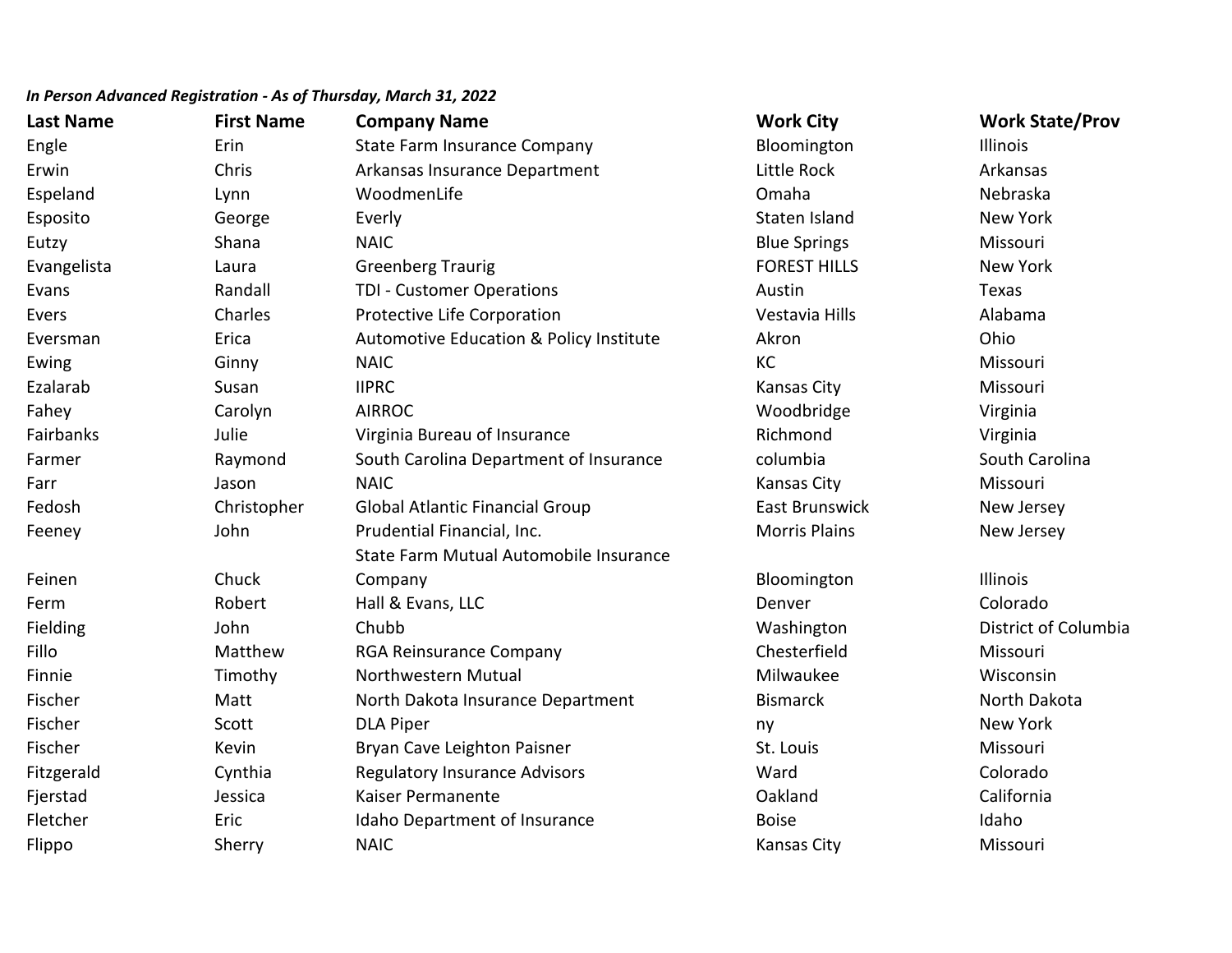| <b>Last Name</b> | <b>First Name</b> | <b>Company Name</b>                         | <b>Work City</b>      | <b>Work State/Prov</b> |
|------------------|-------------------|---------------------------------------------|-----------------------|------------------------|
| Flott            | Tate              | Kansas Insurance Department                 | Topeka                | Kansas                 |
| Flynn            | Keenan            | <b>NAIC</b>                                 | Kansas City           | Kansas                 |
| Fogarty          | David             | Root Insurance                              | <b>Yellow Springs</b> | Ohio                   |
| Folger           | Frank             | Nationwide Mutual Insurance Company         | <b>Bullock</b>        | North Carolina         |
|                  |                   | Missouri Department of Commerce and         |                       |                        |
| Forrest          | Shelley           | Insurance                                   | Jefferson City        | Missouri               |
| Fortune          | Jamaine           | AIG                                         | Stafford              | Texas                  |
| Fowler           | Mark              | Alabama Dept of Ins                         | Montgomery            | Alabama                |
|                  |                   | Michigan-Department of Insurance and        |                       |                        |
| Fox              | Anita             | <b>Financial Services</b>                   | Okemos                | Michigan               |
| Frank            | Trenton           | <b>Guarantee Trust Life</b>                 | Glenview              | Illinois               |
| Franson          | Sara              | <b>NAIC</b>                                 | <b>Kansas City</b>    | Missouri               |
| French           | Judith            | Ohio Department of Insurance                | Columbus              | Ohio                   |
| Friederich       | John              | Royal Neighbors of America                  | Rock Island           | Illinois               |
| Friou            | Jack              | <b>Tangent Point Solutions</b>              | Panama City Beach     | Florida                |
| Fuendling        | Annegret          | <b>NAIC</b>                                 | <b>Kansas City</b>    | Missouri               |
| Fujiwara         | Melanie           | <b>State of Hawaii</b>                      | Honolulu              | Hawaii                 |
| Fuller           | Bryan             | <b>Examination Resources, LLC</b>           | Atlanta               | Georgia                |
| Fullilove        | Morag             | The Fullilove Consulting Group              | Chicago               | Illinois               |
| Gabbert          | <b>Brian</b>      | <b>Trisura Insurance Group</b>              | Oklahoma City         | Oklahoma               |
| Gabriel          | Roman             | Prudential Financial, Inc.                  | <b>Morris Plains</b>  | New Jersey             |
| Gackenbach       | Julie             | <b>Confrere Strategies</b>                  | Washington            | District of Columbia   |
| Gaffney          | Kevin             | Vermont Department of Financial Regulation  | Montpelier            | Vermont                |
| Gaines           | <b>Ned</b>        | Washington Office of Insurance Commissioner | Tumwater              | Washington             |
| Gakundi          | Gerald            | <b>Bermuda Monetary Authority</b>           | Paget                 | Bermuda                |
| Galamb           | Christine         | New York Life                               | <b>New York</b>       | <b>New York</b>        |
| Galbraith        | Russ              | Arkansas Ins Dept                           | Little Rock           | Arkansas               |
| Gann             | Julie             | <b>NAIC</b>                                 | <b>Kansas City</b>    | Missouri               |
| Gardner          | Jennifer          | <b>NAIC</b>                                 | <b>Kansas City</b>    | Missouri               |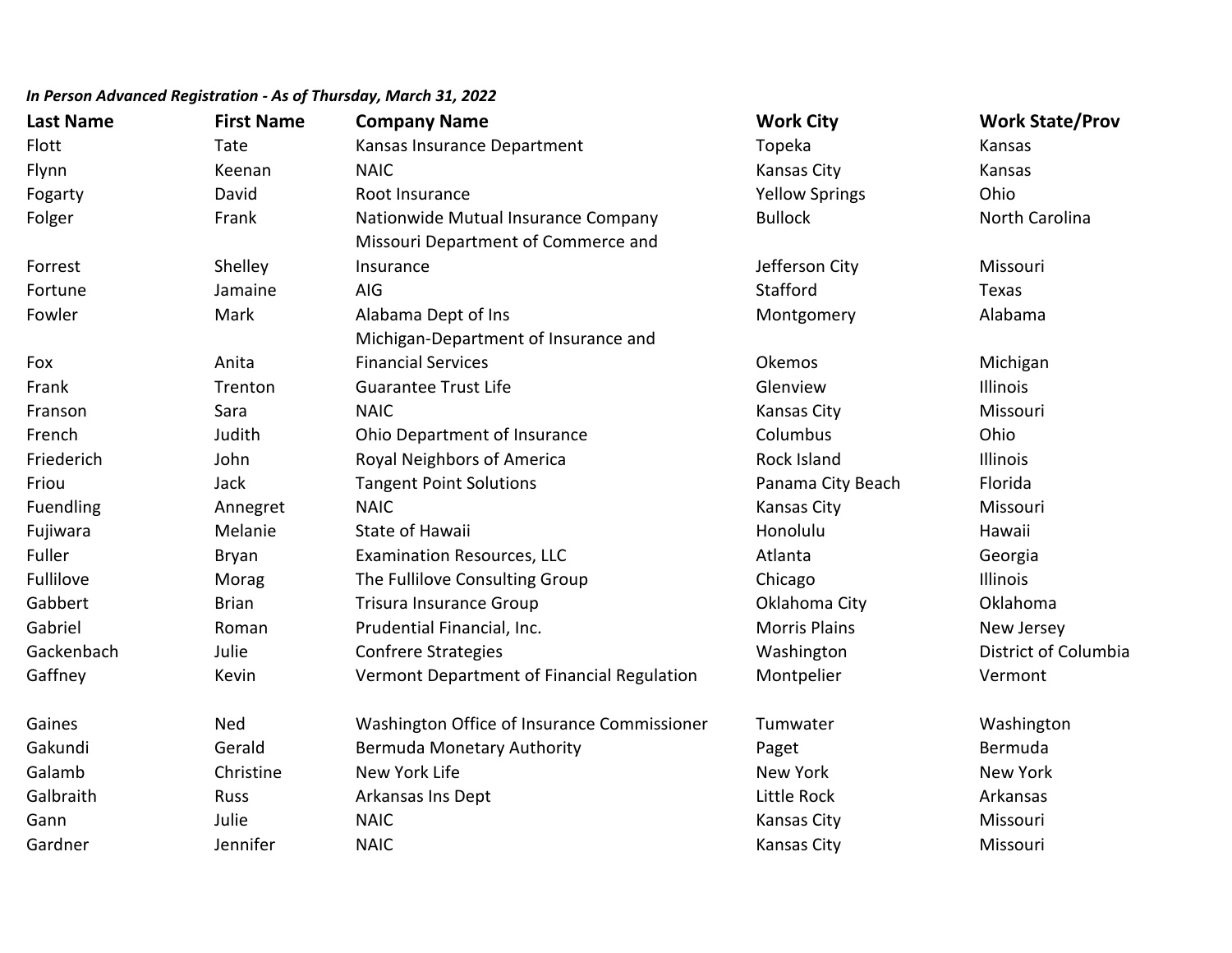| <b>Last Name</b>     | <b>First Name</b> | <b>Company Name</b>                    | <b>Work City</b>       | <b>Work State/Prov</b> |
|----------------------|-------------------|----------------------------------------|------------------------|------------------------|
| Garduno              | Scott             | Taylor-Walker Consulting, LLC.         | South Jordan           | Utah                   |
| Garn                 | Jake              | Utah Insurance Department              | Taylorsville           | Utah                   |
| Gassaway             | Leanne            | <b>CVS Health</b>                      | Washington             | District of Columbia   |
| Geckler              | Leatrice          | Office of Superintendent of Insurance  | Albuquerque            | <b>New Mexico</b>      |
| gendron              | matthew           | Rhode Island Division of Insurance     | Cranston               | Rhode Island           |
| <b>Gentry Harney</b> | <b>Tracey</b>     | <b>USAA</b>                            | Brentwood              | Tennessee              |
| Gerjets              | Connie            | <b>NAIC</b>                            | Liberty                | Missouri               |
| Gerst                | Bonnie            | Transamerica                           | Cedar Rapids           | lowa                   |
| Gettman              | Jill              | A-CAP                                  | Omaha                  | Nebraska               |
| Giacalone            | Susan             | AIG                                    | Ellington              | Connecticut            |
| Gibson               | Melissa           | Louisiana Department of Insurance      | <b>Baton Rouge</b>     | Louisiana              |
|                      |                   | West Virginia Office of Insurance      |                        |                        |
| Gillespie            | Tonya             | Commissioner                           | Charleston             | West Virginia          |
| Gillum               | Leah              | <b>Texas Department of Insurance</b>   | dripping springs       | <b>Texas</b>           |
| Givens               | Karen             | <b>IIPRC</b>                           | Washington             | District of Columbia   |
| Gleason              | Angela            | Swiss Re                               | Washington             | District of Columbia   |
| Godfread             | Jon               | North Dakota Insurance Department      | <b>Bismarck</b>        | <b>ND</b>              |
| Goeller              | Debbie            | Department of Commerce and Insurance   | Jefferson City         | Missouri               |
| Goff                 | Cindy             | <b>ACLI</b>                            | Washington             | District of Columbia   |
| Goff                 | Matthew           | Protective Life                        | Astoria                | New York               |
| Goins                | <b>Bruce</b>      | <b>NAIC</b>                            | Parkville              | Missouri               |
| Goldberg             | Eric              | The Hartford                           | Washington             | <b>DC</b>              |
| Goldberg             | Joshua            | <b>Health Care Service Corporation</b> | Washington             | District of Columbia   |
| Golden               | John              | Athene Holding                         | <b>West Des Moines</b> | lowa                   |
| Gomez                | Mariana           | American Council of Life Insurers      | washington             | District of Columbia   |
| Good                 | Rodney            | <b>NAIC</b>                            | Shawnee                | Kansas                 |
| Goodman              | Elizabeth         | America's Health Insurance Plans       | Washington             | District of Columbia   |
| Goodwine             | Michael           | MassMutual                             | Springfield            | Massachusetts          |
| Gordanier            | Cindy             | <b>NAIC</b>                            | Kansas City            | Missouri               |
| Gosselin             | Patricia          | New Hampshire Insurance Department     | Concord                | New Hampshire          |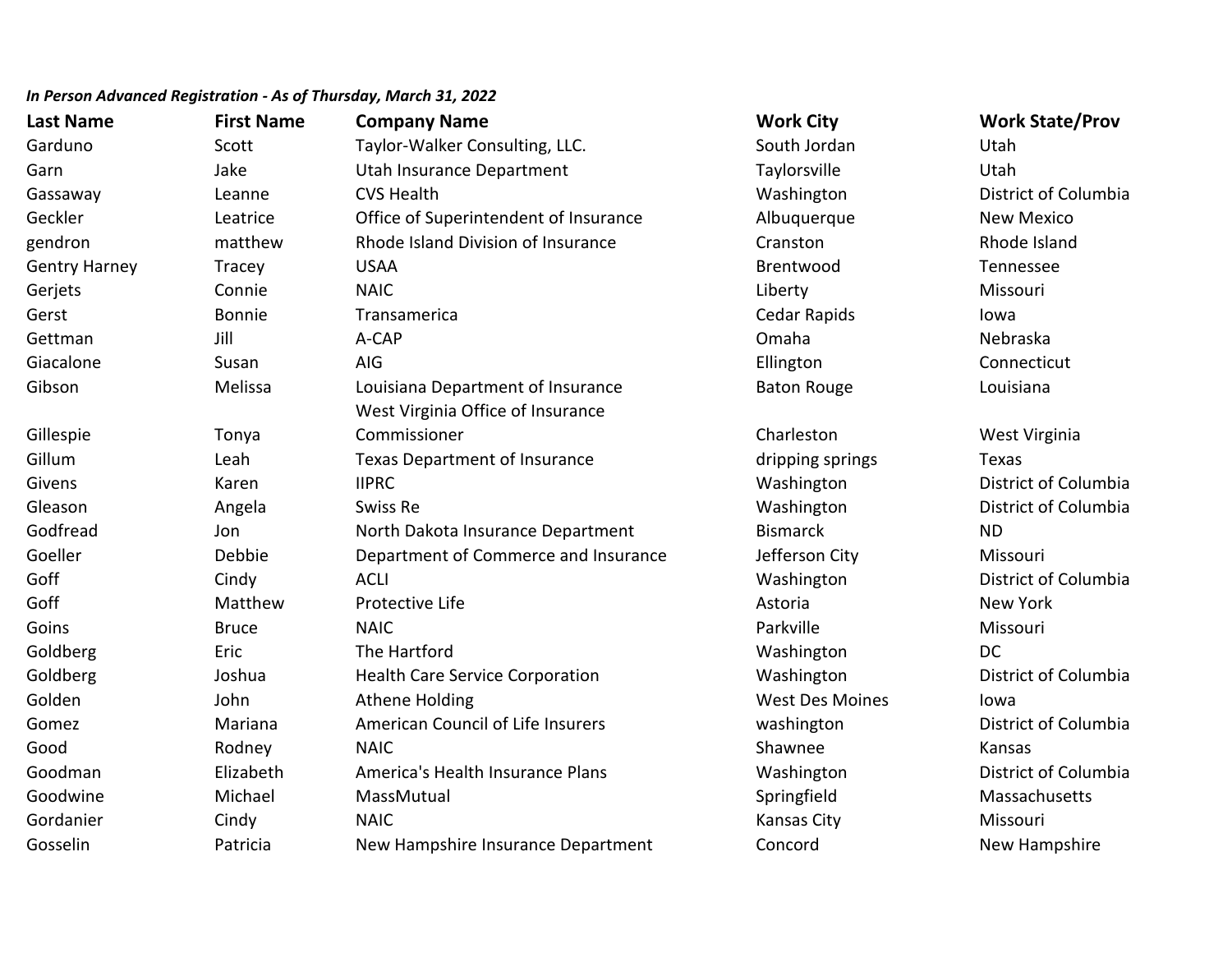| <b>Last Name</b> | <b>First Name</b> | <b>Company Name</b>                        | <b>Work City</b>    | <b>Work State/Prov</b> |
|------------------|-------------------|--------------------------------------------|---------------------|------------------------|
| Graeber          | Jan               | <b>ACLI</b>                                | Washington          | District of Columbia   |
| Grant            | Timothy           | Lloyd's America, Inc.                      | New York            | New York               |
| Graves           | Roger             | <b>NAIC</b>                                | Kansas City         | Missouri               |
| Green            | Tammi             | Iowa Insurance Division                    | Des Moines          | lowa                   |
| Green            | Teresa            | Oklahoma Insurance Department              | Oklahoma City       | Oklahoma               |
| Griffin          | Melissa           | <b>NAIC</b>                                | Kansas City         | Missouri               |
| Griffith         | Gabrielle         | American Council of Life Insurers          | Washington          | District of Columbia   |
| Grinsell         | Lynne             | Zurich North America                       | <b>North Sutton</b> | New Hampshire          |
| Groshong         | Lisa              | <b>NAIC</b>                                | Columbia            | Missouri               |
|                  |                   | American Family Mutual Insurance Company,  |                     |                        |
| Groves           | Monica            | S.I.                                       | Madison             | Wisconsin              |
| Gruber           | Zoe               | <b>Security Benefit</b>                    | Topeka              | Kansas                 |
| Gugig            | Michael           | Transamerica Life Insurance Co.            | Marlboro            | New Jersey             |
| gunn             | jimmy             | Alabama Dept of Ins                        | Montgomery          | Alabama                |
| Guy              | Mike              | LA Dept. of Justice                        | <b>Baton Rouge</b>  | Louisiana              |
|                  |                   | State of Michigan-Department of Insurance  |                     |                        |
| Gyger            | Karin             | and Financial Services                     | Lansing             | Michigan               |
| Haire            | Mark              | Mississippi Ins Dept                       | Jackson             | Mississippi            |
| Haley            | John              | Unum                                       | <b>CHATTANOOGA</b>  | Tennessee              |
| Hall             | R. Dale           | Society of Actuaries                       | Schaumburg          | Illinois               |
| Hall             | Laura             | <b>NCCI Holdings Inc</b>                   | <b>Boca Raton</b>   | Florida                |
| Hamada           | Melissa           | State of Hawaii, DCCA, Insurance Division  | Honolulu            | Hawaii                 |
| Hamilton         | <b>Bryce</b>      | <b>Wyoming Department of Insurance</b>     | Cheyenne            | Wyoming                |
| Hammer           | Jennifer          | <b>JWHammer LLC</b>                        | Springfield         | Illinois               |
| Hancock          | <b>Trey</b>       | Tennessee Dept of Commerce & Ins           | Nashville           | Tennessee              |
| Hanley           | Paul              | <b>Truist Insurance Holdings</b>           | Kohler              | Wisconsin              |
| Hanson           | Paul              | Minnesota Department of Commerce           | South Saint Paul    | Minnesota              |
| Hardin           | Shawn             | <b>NAIC</b>                                | Kansas City         | Missouri               |
| Hardison         | Grace             | Ernst & Young                              | Birmingham          | Alabama                |
| Harlan           | Lauren            | National Assoc. of Insurance Commissioners | Kansas City         | Missouri               |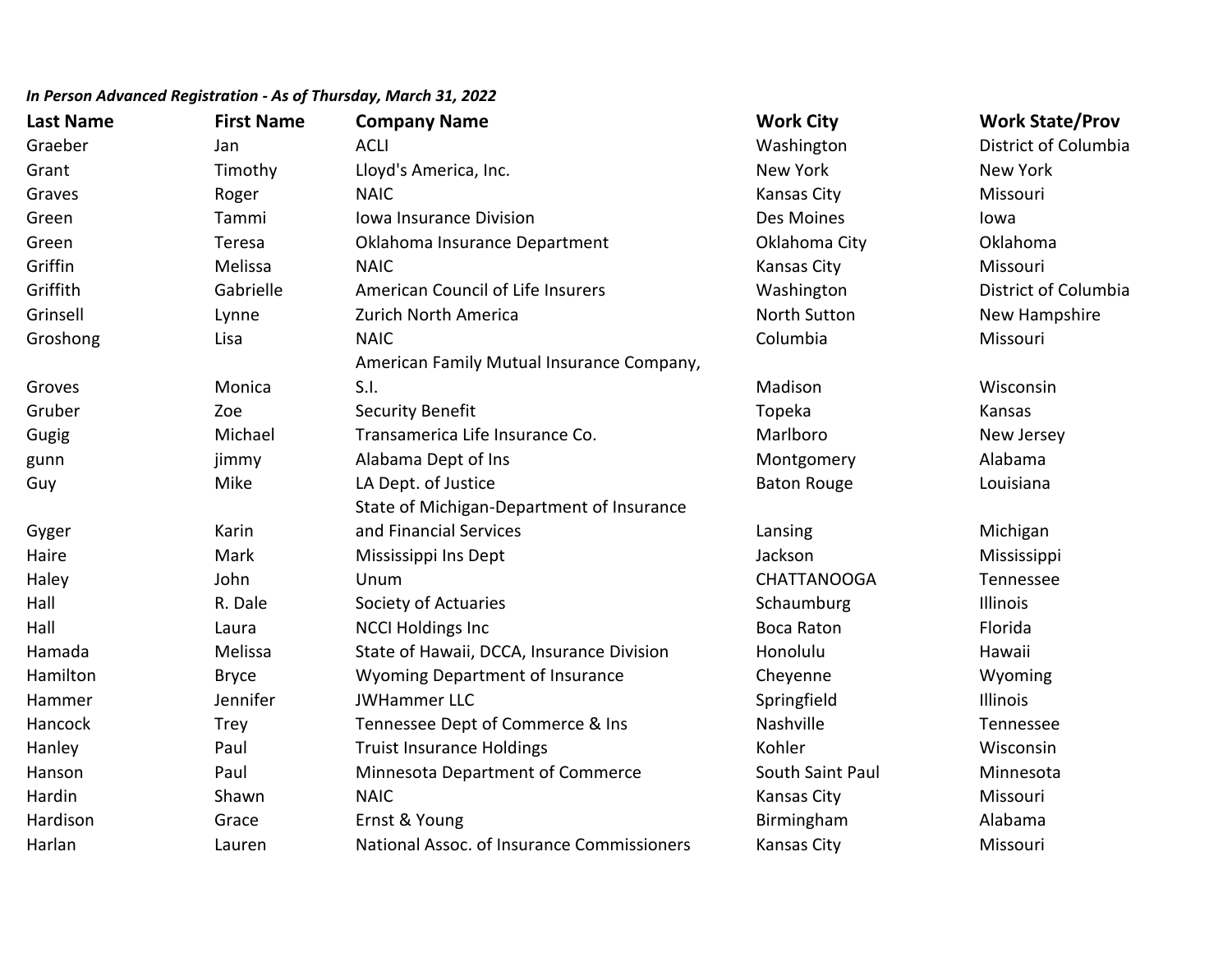| <b>Last Name</b>   | <b>First Name</b> | <b>Company Name</b>                      | <b>Work City</b>    | <b>Work State/Prov</b> |
|--------------------|-------------------|------------------------------------------|---------------------|------------------------|
| Harlow-Felder, CIC | Amanda            | Mississippi Insurance Department         | Jackson             | Mississippi            |
| Harris             | Adrienne          | NYS Department of Financial Services     | New York            | New York               |
| Harris             | Khiana            | <b>NAIC</b>                              | Shawnee             | Kansas                 |
| Harris             | Jimmy             | Arkansas Ins Dept                        | <b>CONWAY</b>       | Arkansas               |
| Harris             | Teresa            | Vertafore                                | <b>East Lansing</b> | Michigan               |
| Harris             | Holly             | <b>NAIC</b>                              | Independence        | Missouri               |
| Harrison           | Scott             | High Point Strategies, LLC               | Ocean Isle Beach    | North Carolina         |
| Hartgen            | Carrie            | Lincoln Financial Group                  | Washington          | District of Columbia   |
| Hartt              | Peter             | Randall and Quilter / Accredited America | Philadelphia        | Pennsylvania           |
| Hartz              | Douglas           | <b>Insurer Governance Consulting PS</b>  | <b>Blue Springs</b> | Missouri               |
| Harvey             | Amanda            | Winstead PC                              | Austin              | Texas                  |
| Hastings           | Victoria          | Indiana Department of Insurance          | Indianapolis        | Indiana                |
| Hatchell           | Angela            | NC Department of Insurance               | Raleigh             | North Carolina         |
| Hathaway           | Kris              | AHIP                                     | Washington          | District of Columbia   |
| Hattaway           | Jim               | <b>NOBLE CONSULTING SERVICES</b>         | <b>PALM SPRINGS</b> | California             |
| Haughawout         | Carrie            | Ohio Department of Insurance             | Columbus            | Ohio                   |
| Hawes              | Matthew           | <b>NAIC</b>                              | Alexandria          | Virginia               |
| Haworth            | John              | WA Office of Insurance Commissioner      | Olympia             | Washington             |
| Hayashida          | Colin             | Hawaii Insurance Division                | Honolulu            | Hawaii                 |
| Hayes              | Eileen            | Greenberg Traurig, LLP                   | Albany              | New York               |
| Headrick           | Kelly             | <b>Autism Speaks</b>                     | Centennial          | District of Columbia   |
| Heese              | Fred              | Bryan Cave Leighton Paisner LLP          | <b>Kansas City</b>  | Missouri               |
| Hegland            | Katie             | State of Alaska                          | Anchorage           | Alaska                 |
| Heidenreich        | Sarah             | <b>NIPR</b>                              | Kansas City         | Missouri               |
| Heigle             | Liz               | Oklahoma Insurance Department            | Oklahoma City       | Oklahoma               |
| Helder             | Randy             | <b>NAIC</b>                              | <b>Kansas City</b>  | Missouri               |
| Henderson          | Josh              | <b>NAIC</b>                              | Olathe              | Kansas                 |
| Henley             | <b>Bryant</b>     | California Department of Insurance       | Sacramento          | California             |
| Henning            | Gary              | MetLife                                  | Albany              | <b>New York</b>        |
| Henning            | <b>Bailey</b>     | <b>NAIC</b>                              | Kansas City         | Missouri               |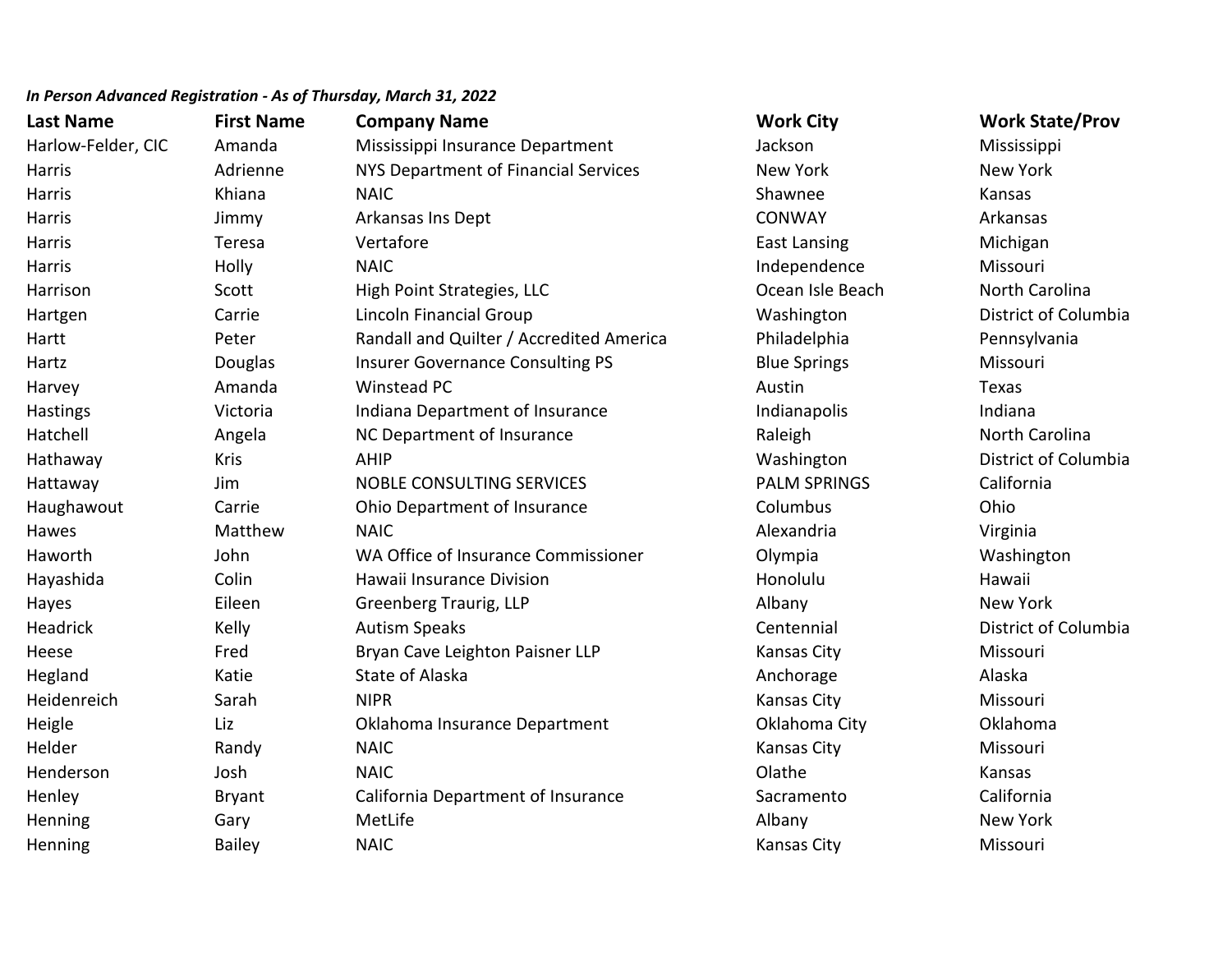| <b>Last Name</b> | <b>First Name</b> | <b>Company Name</b>                          | <b>Work City</b>   | <b>Work State/Prov</b> |
|------------------|-------------------|----------------------------------------------|--------------------|------------------------|
| Herrick          | John              | Texas Department of Insurance                | Bastrop            | Texas                  |
| Herrington       | Amanda            | <b>AHIP</b>                                  | Washington         | District of Columbia   |
| Hershman         | Josh              | <b>Connecticut Insurance Department</b>      | Hartford           | Connecticut            |
| Hickey           | Michael           | Aflac                                        | Columbus           | Georgia                |
| <b>Hicks</b>     | Tim               | <b>FIS Global</b>                            | Marion             | lowa                   |
| Hisley           | Josh              | Allianz Life of NA                           | Minneapolis        | Minnesota              |
| Hodges           | Jim               | National Alliance of Life Companies          | Columbia           | South Carolina         |
| Hoffmeister      | <b>Brian</b>      | Tennessee Dept of Commerce & Insurance       | Nashville          | Tennessee              |
| Hohl             | Shannon           | Idaho Department of Insurance                | <b>Boise</b>       | Idaho                  |
| Holcombe         | <b>Brian</b>      | <b>NAMIC</b>                                 | Indianapolis       | Indiana                |
| Holeman          | Scott             | Insurance Information Institute              | <b>Kansas City</b> | Missouri               |
| Hollan           | Angela            | Allianz Life                                 | Minnetrista        | Minnesota              |
| Holland          | Andrew            | Sidley Austin LLP                            | <b>New York</b>    | New York               |
| Holloway         | Joe               | <b>Conservation &amp; Liquidation Office</b> | San Francisco      | California             |
| Holman           | Matthew           | Ameritas Life Insurance Corp.                | Lincoln            | Nebraska               |
| Holmes           | Julie             | Kansas Insurance Department                  | Topeka             | Kansas                 |
| Hoomani          | John              | <b>NCDOI</b>                                 | Raleigh            | North Carolina         |
| Hopman           | John              | <b>NAIC</b>                                  | Summit             | New Jersey             |
| Hopper           | Penelope          | <b>HUB International Limited</b>             | Los Angeles        | California             |
| Horigan          | Jackie            | Massachusetts Division of Insurance          | Weymouth           | Massachusetts          |
| Horn             | Frank             | NYS Department of Financial Services         | Albany             | New York               |
| Hornback         | John              | Mississippi Insurance Department             | Jackson            | Mississippi            |
| Hornig           | Karen             | <b>NIPR</b>                                  | <b>Kansas City</b> | Missouri               |
|                  |                   | Missouri Department of Commerce and          |                    |                        |
| Horstman         | <b>Brenda</b>     | Insurance                                    | Jefferson City     | Missouri               |
| Horwich          | Harold            | Morgan, Lewis & Bockius LLP                  | Hartford           | Connecticut            |
| Houdek           | Nathan            | Office of the Commissioner of Insurance      | Madison            | Wisconsin              |
| Houn             | Megan             | Blue Cross Blue Shield of North Dakota       | <b>Bismarck</b>    | North Dakota           |
| House            | Robert            | Jones Walker LLP                             | Jackson            | Mississippi            |
| Hovey            | Eric              | Payden & Rygel                               | Charlotte          | North Carolina         |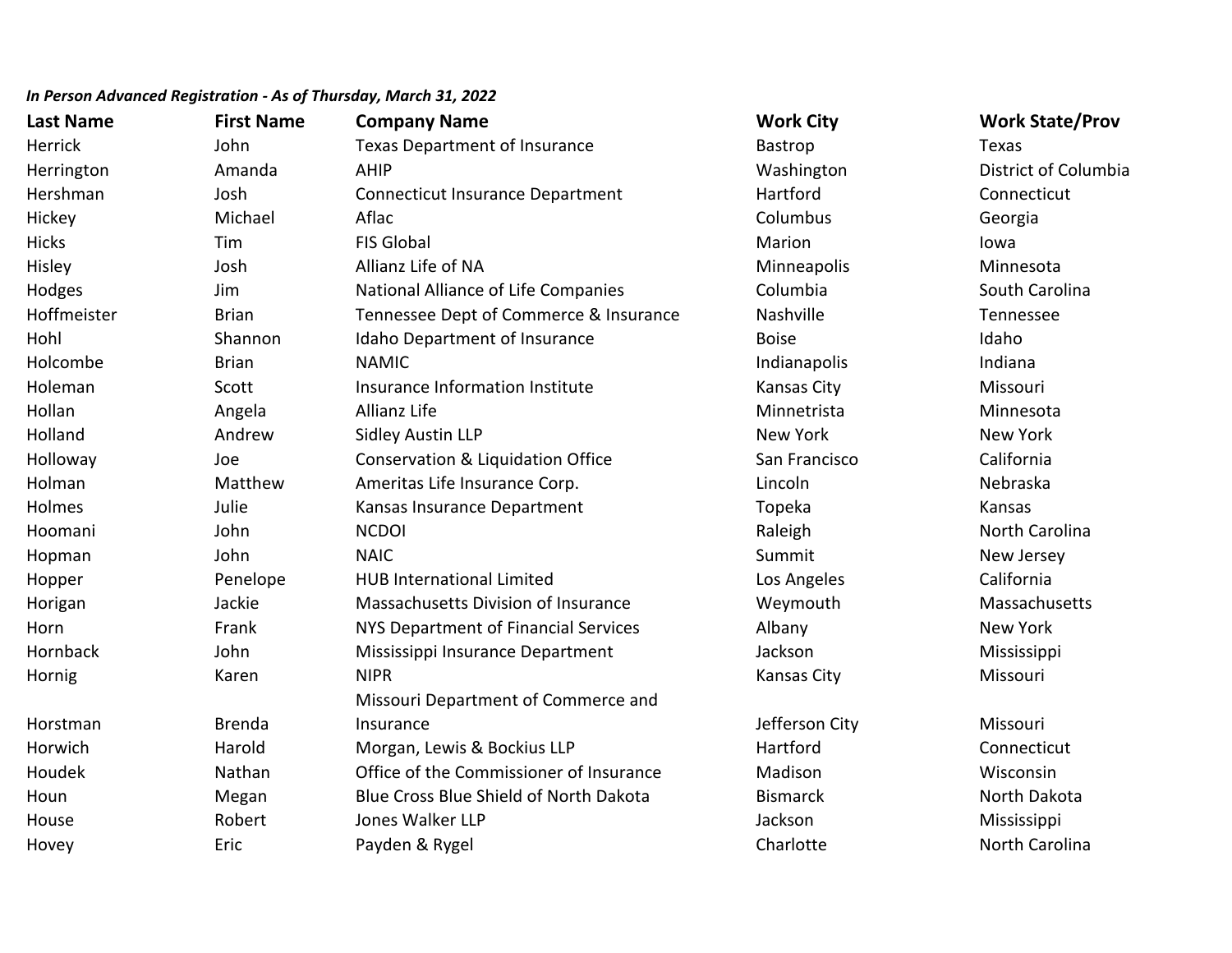| <b>Last Name</b> | <b>First Name</b> | <b>Company Name</b>                           | <b>Work City</b>        | <b>Work State/Prov</b> |
|------------------|-------------------|-----------------------------------------------|-------------------------|------------------------|
|                  |                   | American Cancer Society Cancer Action         |                         |                        |
| Howard           | Anna              | <b>Network</b>                                | Washington              | District of Columbia   |
| Howard           | Tana              | Wyoming Dept of Insurance                     | cheyenne                | Wyoming                |
| Hoyt             | Martin            | <b>CHM</b>                                    | Myersville              | Maryland               |
|                  |                   | Missouri Department of Commerce and           |                         |                        |
| Hoyt             | Amy               | Insurance                                     | Jefferson City          | Missouri               |
| Hubbart          | Landon            | Oklahoma Insurance Department                 | Oklahoma City           | Oklahoma               |
|                  |                   | Tennessee Department of Commerce and          |                         |                        |
| Huddleston       | Bill              | Insurance                                     | Nashville               | Tennessee              |
| Hudson           | Mary Jo           | Squire Patton Boggs (US) LLP                  | Columbus                | Ohio                   |
| Hudson           | Thomas            | Delaware Department of Insurance              | Dover                   | Delaware               |
| Hudson           | Kim               | California Department of Insurance            | Los Angeles, California | California             |
|                  |                   | Association of Bermuda Insurers and           |                         |                        |
| Huff             | John              | Reinsurers                                    | Hamilton                |                        |
| Hughes           | Jason             | <b>NAIC</b>                                   | Kansas City             | Missouri               |
| Hughes           | Pat               | Faegre Drinker Biddle & Reath LLP             | Washington              | District of Columbia   |
| Hughes           | Damion            | <b>Colorado Division of Insurance</b>         | Denver                  | Colorado               |
| Humphreys        | Michael           | Pennsylvania Insurance Department             | Harrisburg              | Pennsylvania           |
| Humphries        | John              | Risk & Regulatory Consulting, LLC             | Loudon                  | Tennessee              |
| Hunter           | Erin              | WV Offices of the Insurance Commissioner      | Charleston              | West Virginia          |
| Hunter           | Kim               | Oklahoma Insurance Department                 | Oklahoma City           | Oklahoma               |
| Hurtado          | Sara              | Kansas Insurance Department                   | Topeka                  | Kansas                 |
| Hyde             | Patrick           | <b>Office of Special Deputy</b>               | Chicago                 | Illinois               |
| Hyde             | Jodi              | F&G Annuities & Life                          | Des Moines              | lowa                   |
| lanno            | Dominick          | MassMutual                                    | Springfield             | Massachusetts          |
| Ikegami          | Jane              | Old Republic National Title Insurance Company | San Francisco           | California             |
| Im               | Martha            | SOH, DCCA, Insurance Division                 | Honolulu                | Hawaii                 |
| Irvin            | Melanie           | <b>Branch</b>                                 | Columbus                | Ohio                   |
| Ivey             | Diana             | MarshMcLennan                                 | Warwick                 | New York               |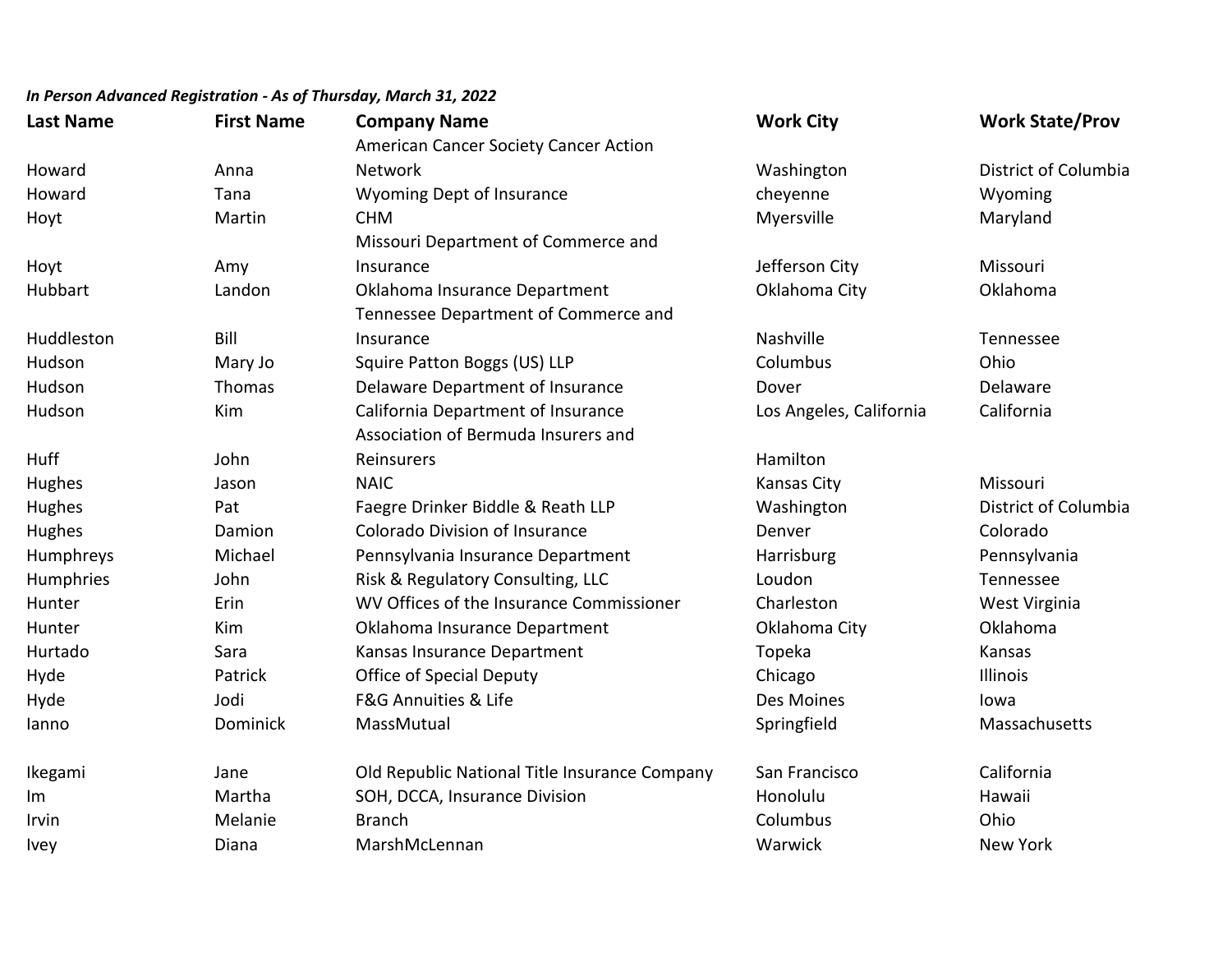| In Person Advanced Registration - As of Thursday, March 31, 2022 |
|------------------------------------------------------------------|
|------------------------------------------------------------------|

| <b>Last Name</b> | <b>First Name</b> | <b>Company Name</b>                        | <b>Work City</b>         | <b>Work State/Prov</b> |
|------------------|-------------------|--------------------------------------------|--------------------------|------------------------|
|                  |                   | <b>NAIC</b>                                | <b>Kansas City</b>       | Missouri               |
| Jacks            | Wendy             | <b>NAIC</b>                                | Lee's Summit             | Missouri               |
| Jackson          | <b>Steve</b>      | American Academy of Actuaries              | Washington               | District of Columbia   |
| Jaffe            | Warren            | Genworth                                   | Richmond                 | Virginia               |
| James            | Sarah             | <b>Principal Financial Group</b>           | Des Moines               | lowa                   |
| Jasper Woodroof  | Connie            | <b>BKD</b>                                 | DE SOTO                  | Kansas                 |
|                  |                   | National Association of Insurance          |                          |                        |
| Jensby           | Julianne          | Commissioners                              | Washington               | District of Columbia   |
| Jenson           | <b>Bruce</b>      | <b>NAIC</b>                                | <b>Kansas City</b>       | Missouri               |
| Johanson         | Kori              | Corvus Insurance                           | <b>Boston</b>            | Massachusetts          |
| Johnson          | Kathryn           | <b>SCC Bureau of Insurance</b>             | Henrico                  | Virginia               |
| Johnson          | Janay             | <b>American Heart Association</b>          | <b>Upper Marlboro</b>    | District of Columbia   |
| Johnson          | Linda             | State of Wyoming Insurance Department      | Cheyenne                 | Wyoming                |
| Johnson          | <b>Brenda</b>     | Kansas Insurance Department                | Topeka                   | Kansas                 |
| Johnson          | Andie             | <b>NAIC</b>                                | Gladstone                | Missouri               |
| Johnson          | Allison           | Larson & Company                           | South Jordan             | Utah                   |
| Johnson          | Ronnie            | <b>McGlinchey Stafford</b>                 | <b>Baton Rouge</b>       | Louisiana              |
| Johnston         | Jason             | Oklahoma Insurance Department              | Oklahoma City            | Oklahoma               |
| Johnston         | Darcie            | Alliance of Health Care Sharing Ministries | Washington               | District of Columbia   |
| Jones            | Norah             | <b>Brighthouse Financial</b>               | Charlotte                | North Carolina         |
| Jones            | Gary              | PA dept of Ins                             | Harrisburg               | Pennsylvania           |
| Jordan           | <b>Travis</b>     | South Dakota Division of Insurance         | <b>Fort Pierre</b>       | South Dakota           |
| Jordan           | Darie             | MetLife                                    | <b>New York</b>          | <b>New York</b>        |
| Joyce            | Christopher       | <b>MA Division of Insurance</b>            | <b>Boston</b>            | Massachusetts          |
| Jrade-Rice       | Rachel            | Next Insurance                             | Palo Alto                | California             |
| Jubber           | Ryan              | Utah Insurance Department                  | American Fork            | Utah                   |
| Junkas           | Jeffrey           | Liberty Mutual Insurance Group             | <b>Downers Grove</b>     | Illinois               |
| Kaberlein        | Vallery           | <b>NAIC</b>                                | Kansas City              | Missouri               |
| Kallas           | Jay               | Heritage Life Insurance Company            | <b>Arlington Heights</b> | Illinois               |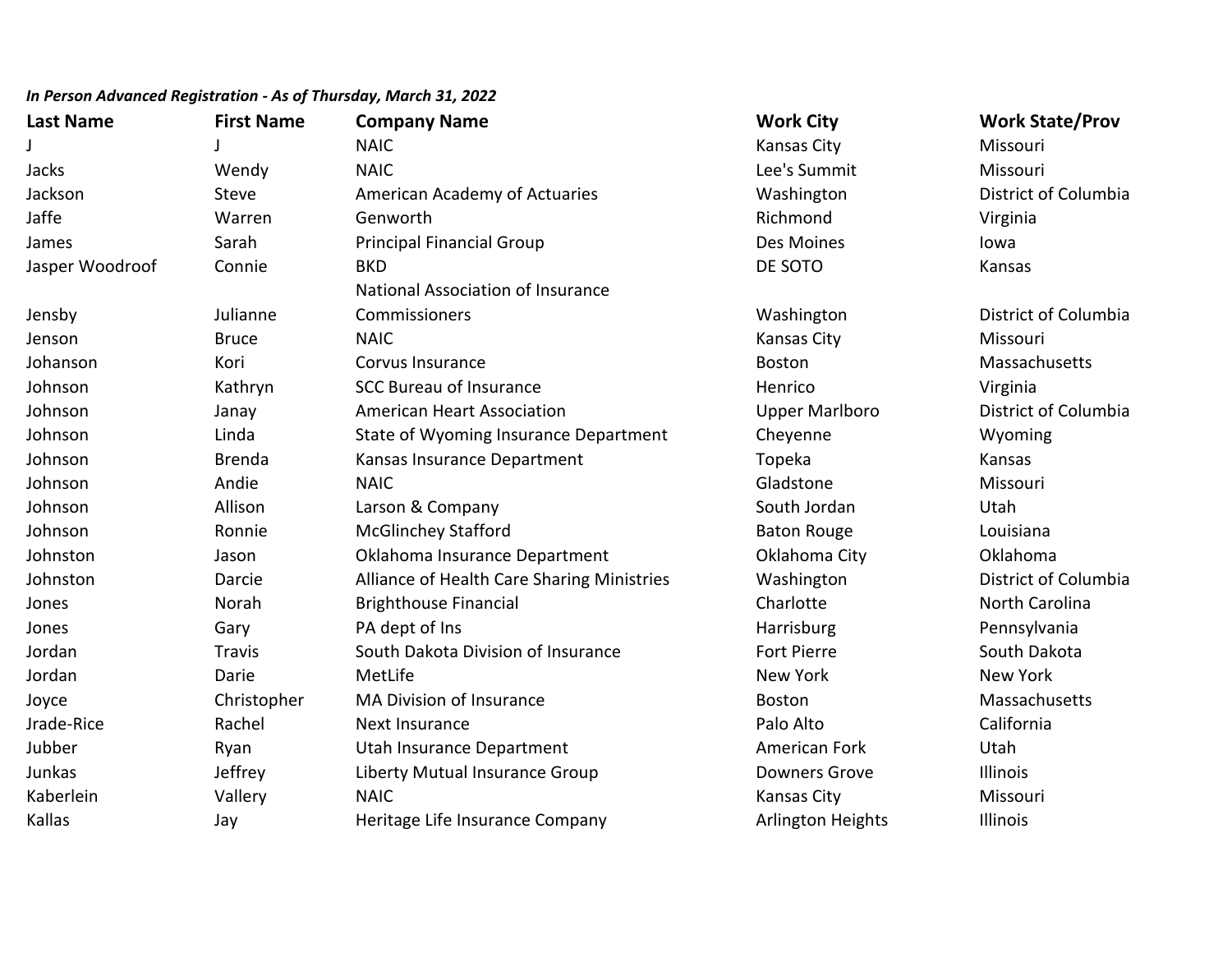| <b>Last Name</b> | <b>First Name</b> | <b>Company Name</b>                     | <b>Work City</b>     | <b>Work State/Prov</b> |
|------------------|-------------------|-----------------------------------------|----------------------|------------------------|
|                  |                   | National Association of Insurance       |                      |                        |
| Kane             | Laura             | Commissioners                           | Washington           | District of Columbia   |
| Karlinsky        | Fred              | <b>Greenberg Traurig</b>                | Fort Lauderdale      | Florida                |
| Kasinow          | Robert            | NY Dept of Financial Services           | New York             | New York               |
| Kattman          | James             | Noble Consulting Services, Inc.         | Indianapolis         | Indiana                |
| Kaumann          | Rolf              | <b>Colorado Division of Insurance</b>   | Denver               | Colorado               |
| Keeley           | Christina         | WI OCI                                  | Madison              | Wisconsin              |
| Keen             | <b>TK</b>         | Oregon Division of Financial Regulation | Salem                | Oregon                 |
| <b>Keepers</b>   | Thomas            | <b>CCIA</b>                             | <b>MIDDLETON</b>     | Wisconsin              |
| Keepes           | Joshua            | America's Health Insurance Plans (AHIP) | <b>Roeland Park</b>  | Kansas                 |
| Keith            | Katie             | Out2Enroll                              | <b>WASHINGTON</b>    | District of Columbia   |
| <b>KELLEY</b>    | <b>EDWARD</b>     | Transatlantic Reinsurance Company       | New York             | <b>New York</b>        |
| Kelley           | Lisa              | Blue Cross and Blue Shield of Montana   | Helena               | Montana                |
| Kelly            | Alison            | Allstate                                | New York             | New York               |
| Kelly            | Amy               | <b>Medical Mutual of Ohio</b>           | Cleveland            | Ohio                   |
| Kemp             | Timothy           | <b>Greenberg Traurig LLP</b>            | Washington           | District of Columbia   |
| Kendrick         | Gregory           | <b>NAIC</b>                             | Kansas City          | Missouri               |
| Kennedy          | Ted               | AIG                                     | Houston              | Texas                  |
| Kenney           | Sheri             | <b>Regulatory Insurance Advisors</b>    | <b>Boise</b>         | Idaho                  |
| Kerns            | Adam              | Zurich North America                    | Washington           | District of Columbia   |
| Kerr             | Allen             | Allen Kerr Advisors                     | Little Rock          | Florida                |
| Khodabakhsh      | Courtney          | Oklahoma Insurance Department           | Oklahoma City        | Oklahoma               |
| Kibbe            | Josh              | <b>NAIC</b>                             | <b>Kansas City</b>   | Missouri               |
| Kiely            | Michele           | <b>NAIC</b>                             | Kansas City          | Missouri               |
| Kieras           | <b>Bridget</b>    | <b>NAIC</b>                             | <b>Kansas City</b>   | Missouri               |
| Kiernan          | Kate              | Zurich North America                    | Alexandria           | Virginia               |
| Kincannon        | Christie          | Department of Commerce and Insurance    | Jefferson City       | Missouri               |
| King             | Eric              | <b>NAIC</b>                             | Kansas City          | Missouri               |
| King, CFA        | Erinn R.          | Payden & Rygel                          | <b>Boston</b>        | Massachusetts          |
| Kipper           | Jane              | Employers Reassurance Corp.             | <b>Overland Park</b> | Kansas                 |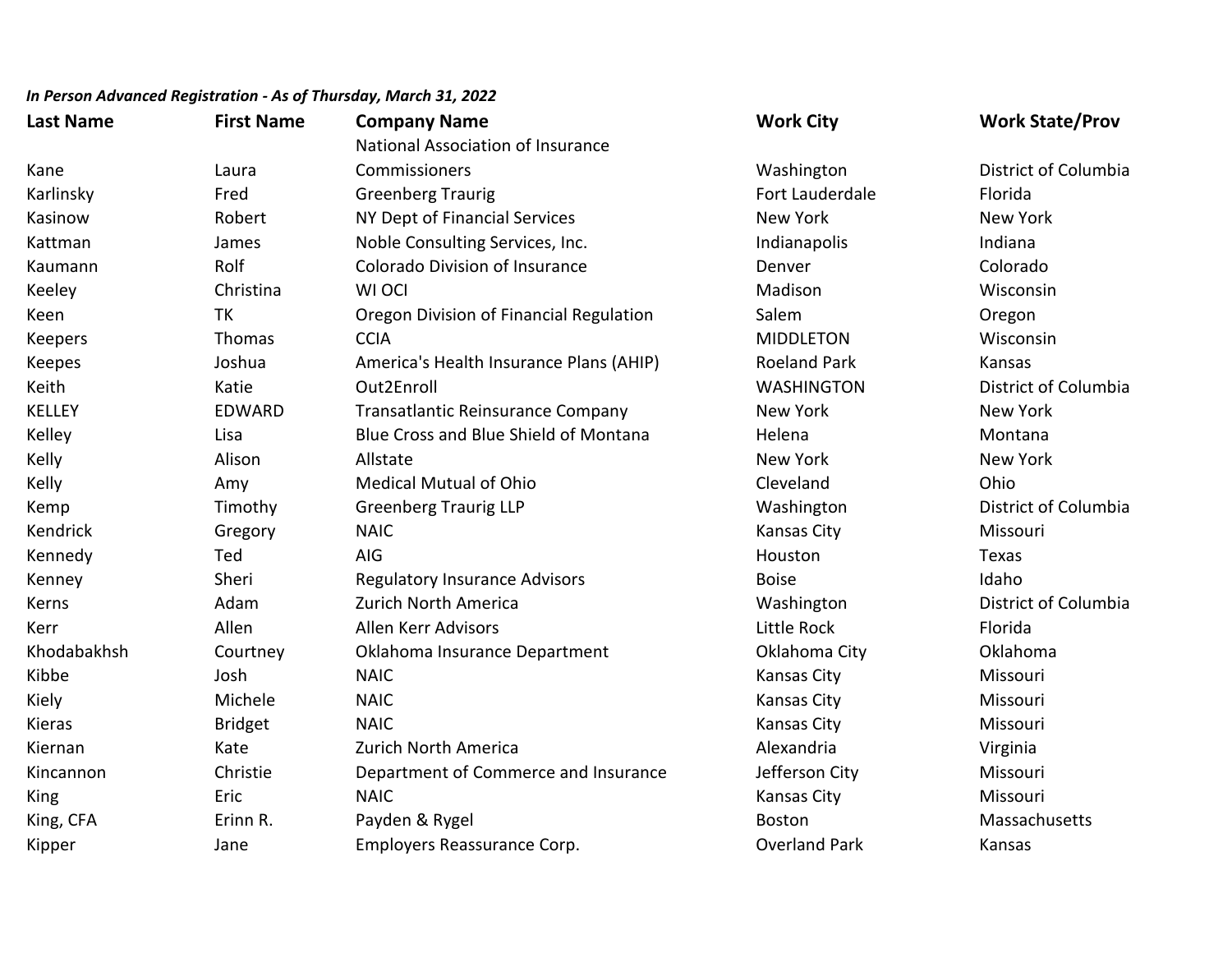| <b>Last Name</b> | <b>First Name</b> | <b>Company Name</b>                         | <b>Work City</b>    | <b>Work State/Prov</b> |
|------------------|-------------------|---------------------------------------------|---------------------|------------------------|
|                  |                   | Wholesale & Specialty Insurance Association |                     |                        |
| Kish             | Keri              | (WSIA)                                      | Kansas City         | Missouri               |
| Kitchin          | Brytne            | Mitchell Williams Law Firm                  | <b>AUSTIN</b>       | Texas                  |
| Kitt             | Karrol            | The University of Texas at Austin           | Austin              | Texas                  |
| Klein            | Karl              | Idaho Department of Insurance               | <b>Boise</b>        | Idaho                  |
| Klein            | Jeffrey           | Mcintyre&Lemon, PLLC                        | Charlotte           | North Carolina         |
| Kloeppersmith    | Naomi             | <b>IIPRC</b>                                | <b>Kansas City</b>  | Missouri               |
| Kloese           | Samuel            | <b>NAIC</b>                                 | Arnold              | Missouri               |
| Klucas           | Dan               | Kansas Insurance Department                 | Topeka              | Kansas                 |
| Knuckey          | Ashlee            | Locke Lord LLP                              | Chicago             | Illinois               |
| Knust            | Mike              | <b>NAIC</b>                                 | Kansas City         | Missouri               |
| Kochenburger     | Peter             | University of Conneticut                    | Storrs (06268)      | Connecticut            |
| Kodama           | David             | Surplus Line Association of California      | <b>SAN RAMON</b>    | California             |
| Koenigsman       | Jane              | <b>NAIC</b>                                 | <b>Kansas City</b>  | Missouri               |
|                  |                   | Georgetown University - Center on Health    |                     |                        |
| Kona             | Maanasa           | <b>Insurance Reforms</b>                    | Washington          | District of Columbia   |
| Korb             | Mark              | <b>NAIC Central Office</b>                  | <b>Kansas City</b>  | Missouri               |
| Koroma           | Alex              | rokel commercial banl sierra leone          | <b>BO</b>           | <b>SOUTHERN</b>        |
| Kosal            | Leslie            | Vertafore                                   | <b>East Lansing</b> | Michigan               |
| Kosky            | Jared             | <b>Connecticut Insurance Department</b>     | Hartford            | Connecticut            |
| Kosnoff          | Scott             | Faegre Drinker Biddle & Reath LLP           | Carmel              | Indiana                |
| Kozak            | Matthew           | Maryland Insurance Administration           | Towson              | Maryland               |
| Krane            | Daniel            | Faegre Drinker Biddle & Reath               | Philadelphia        | Pennsylvania           |
| Kreidler         | Mike              | WA State Insurance Commissioner's Office    | Olympia             | Washington             |
| Kreiter          | Michael           | <b>NAPEO</b>                                | Alexandria          | Virginia               |
| Kroll            | Teresa            | MO Dept of Commerce and Insurance           | Jefferson City      | Missouri               |
| Kroll            | Elliott           | <b>Arent Fox</b>                            | New York            | <b>New York</b>        |
| Kruger           | Jill              | South Dakota Division of Insurance          | Pierre              | South Dakota           |
| Kuhlmann         | Evan              | <b>NAIC</b>                                 | Lawrence            | Kansas                 |
| Kulkarni         | Abhaya            | <b>NAIC</b>                                 | Overland aprk       | Kansas                 |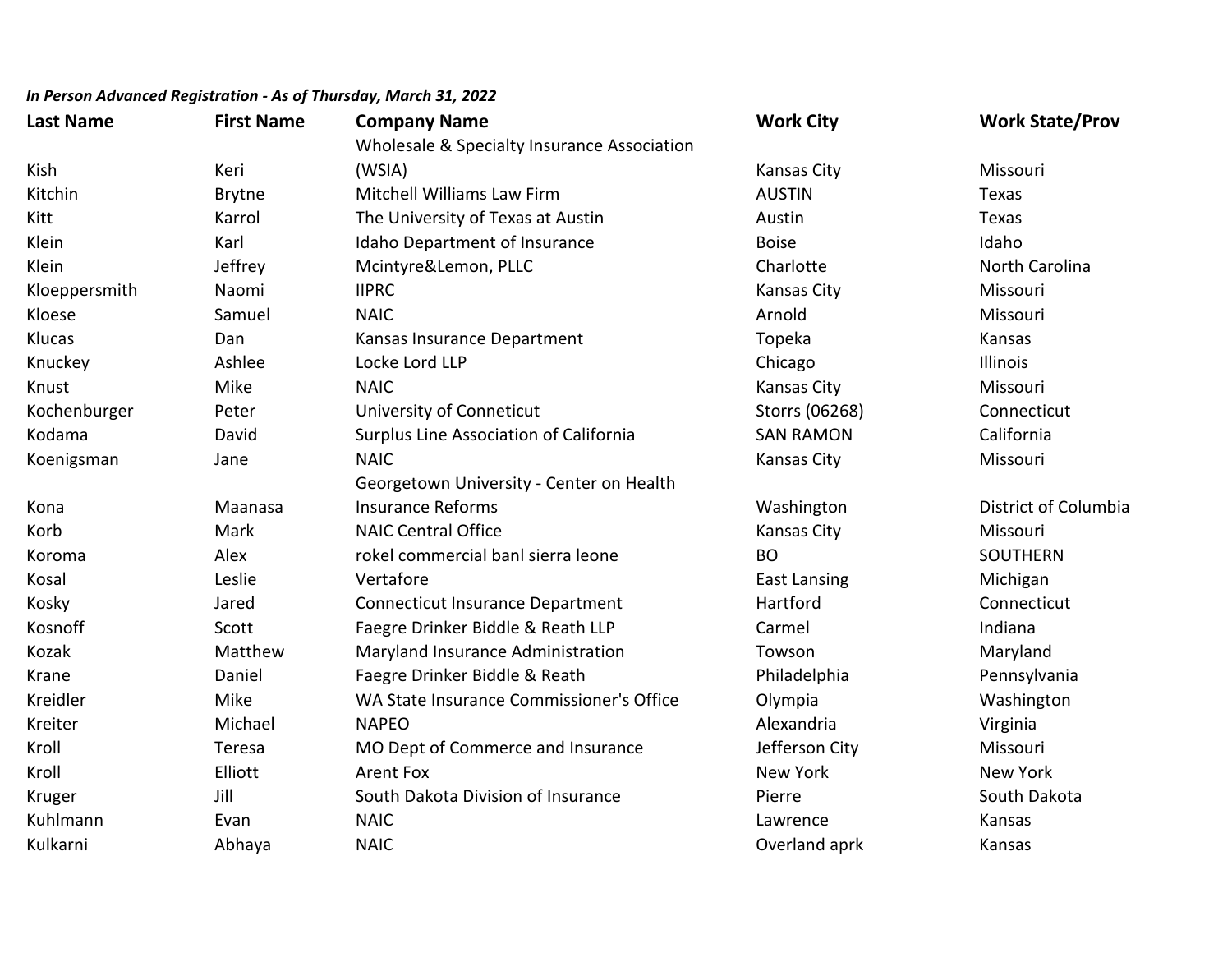| <b>Last Name</b> | <b>First Name</b> | <b>Company Name</b>                  | <b>Work City</b>    | <b>Work State/Prov</b> |
|------------------|-------------------|--------------------------------------|---------------------|------------------------|
| Kwei             | Mary              | Maryland Insurance Administration    | <b>Baltimore</b>    | Maryland               |
| Laboy            | Mary              | <b>NAiC</b>                          | Washington          | District of Columbia   |
| LaFlore          | Alana             | <b>NAIC</b>                          | <b>Kansas City</b>  | Missouri               |
|                  |                   | Missouri Department of Commerce and  |                     |                        |
| Lamb             | Rich              | Insurance                            | Jefferson City      | Missouri               |
| Lambert          | Holly             | Indiana Department of Insurance      | Indianapolis        | Indiana                |
| Lamont           | Seth              | <b>CNA</b>                           | Albany              | New York               |
| LaPalme          | Laurie            | <b>Dentons Canada LLP</b>            | Oakville            | Ontario                |
| Lara             | Ricardo           | California Dept of Ins               | Sacramento          | California             |
| Larkin           | Courtney          | The Travelers Companies, Inc.        | Hartford            | Connecticut            |
| Larusso          | <b>Nicholas</b>   | Louisiana Department of Insurance    | <b>Baton Rouge</b>  | Louisiana              |
| Laswell          | Lynn              | Heritage Life Insurance Company      | <b>St Charles</b>   | Illinois               |
| Latham           | Anna              | Alaska Division of Ins               | Juneau              | Alaska                 |
| Latza            | William           | Lemonade Insurance Company           | New York            | New York               |
| Laughbaum        | John              | Aflac                                | Columbus            | Georgia                |
| laurenzano       | vincent           | Stroock & Stroock & Lavan LLP        | new york            | New York               |
| Lawrence         | Windy             | Sompo International                  | <b>New York</b>     | New York               |
|                  |                   | Tennessee Department of Commerce and |                     |                        |
| Lawrence         | Carter            | Insurance                            | Nashville           | Tennessee              |
| Lawrence         | Mary Pat          | Protective Life Insurance            | Birmingham          | AL                     |
| Laws             | Tracey            | Athene                               | McLean              | Virginia               |
| Lawson           | Aimee             | <b>IIPRC</b>                         | Kansas City         | Missouri               |
| Layton           | Carter            | Florida Office of Ins. Reg           | Tallahassee         | Florida                |
| Lazzaro          | Amy               | Cigna                                | South Glastonbury   | Connecticut            |
| Leakey           | Lesli             | Vertafore                            | <b>East Lansing</b> | Michigan               |
|                  |                   | National Association of Insurance    |                     |                        |
| LeBlanc          | June              | <b>Commissioners - NAIC</b>          | Kansas City         | Missouri               |
|                  |                   | Missouri Department of Commerce &    |                     |                        |
| LeDuc            | Jo                | Insurance                            | Jefferson City      | Missouri               |
| Ledvina Garcia   | Krystle           | American Family Insurance            | Madison             | Wisconsin              |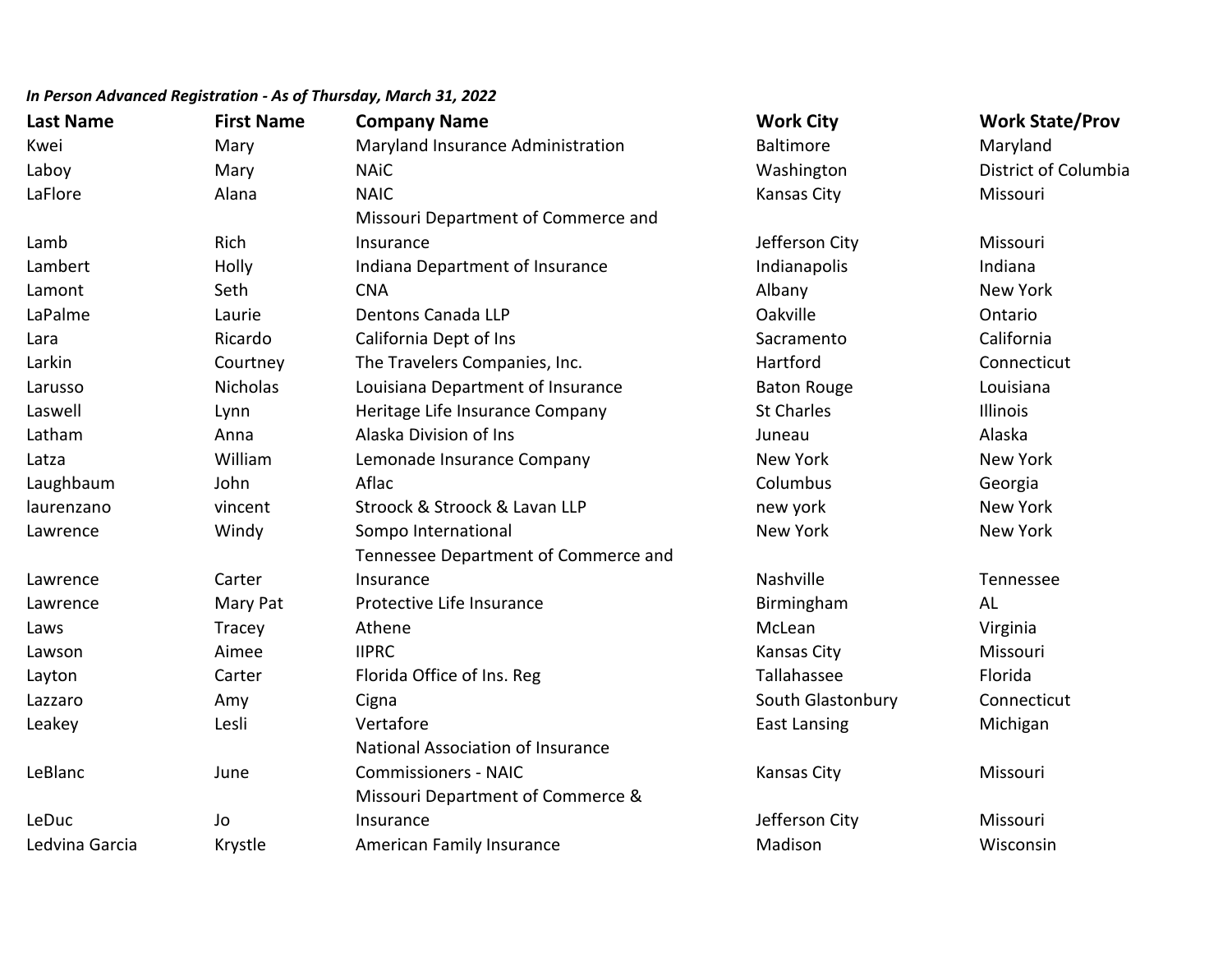| <b>Last Name</b> | <b>First Name</b> | <b>Company Name</b>                        | <b>Work City</b>       | <b>Work State/Prov</b> |
|------------------|-------------------|--------------------------------------------|------------------------|------------------------|
| Lee              | Cari              | Steptoe and Johnson                        | Sun Prairie            | Wisconsin              |
| Leeds            | Maia              | <b>Global Atlantic</b>                     | <b>NEW YORK</b>        | <b>New York</b>        |
|                  |                   | Indiana House of Representatives and NCOIL |                        |                        |
| Lehman           | Matt              | Past President                             | <b>Berne</b>           | Indiana                |
| Leifer           | David             | <b>ACLI</b>                                | Vienna                 | Virginia               |
| Lemoine          | John              | Unum                                       | Portland               | Maine                  |
| Lemon            | Chrys             | McIntyre & Lemon, PLLC                     | Washington             | District of Columbia   |
| Lengeling        | Anthony           | American Equity                            | <b>West Des Moines</b> | lowa                   |
| Leonard          | Kari              | MT CSI                                     | Helena                 | Montana                |
| Leung            | William           | Missouri DCI                               | <b>JEFFERSON CTY</b>   | Missouri               |
| Lewallen         | Daniel            | Faegre Drinker Biddle & Reath              | Indianapolis           | Indiana                |
| Leyman           | John              | DaVita Inc.                                | Wahington              | District of Columbia   |
| Leyte-Vidal      | Marco             | Assurant, Inc                              | Miami                  | Florida                |
| Lillibridge      | Jessica           | Kansas Insurance Department                | Topeka                 | Kansas                 |
| Lin              | Linda             | ProSight Specialty Insurance               | <b>New York</b>        | <b>New York</b>        |
| Lindeen          | Monica            | CyberAcuView                               | Helena                 | Montana                |
| Linder           | Jenna             | <b>NIPR</b>                                | <b>Kansas City</b>     | Missouri               |
| Lindley-Myers    | Chlora            | MO Dept of Commerce and Insurance          | Jefferson City         | Missouri               |
| Lindsay          | Elizabeth         | Voya Financial                             | <b>East Hartland</b>   | Connecticut            |
| Little           | Joy               | TN Dept. of Commerce and Insurance         | Nashville              | Tennessee              |
| Liu              | Leo               | Arkansas Ins Dept                          | Little Rock            | Arkansas               |
| Lloyd            | Shannon           | Kansas Insurance Department                | Topeka                 | Kansas                 |
| Lo               | Patrick           | <b>State of Hawaii</b>                     | Honolulu               | Hawaii                 |
| Lo               | Michelle          | California Department of Insurance         | Los Angeles            | California             |
| Loconte          | Richard           | Life Insurance Council of New York, Inc.   | Albany                 | New York               |
| Logue            | Shannen           | Pennsylvania Insurance Department          | Harrisburg             | Pennsylvania           |
| Lombardo         | Paul              | <b>Connecticut Insurance Department</b>    | Hartford               | Connecticut            |
| Loomis           | Suzanne           | Z20 Primerica Life Insurance               | Duluth                 | Georgia                |
| Lopez            | Amy               | <b>NAIC</b>                                | <b>Kansas City</b>     | Missouri               |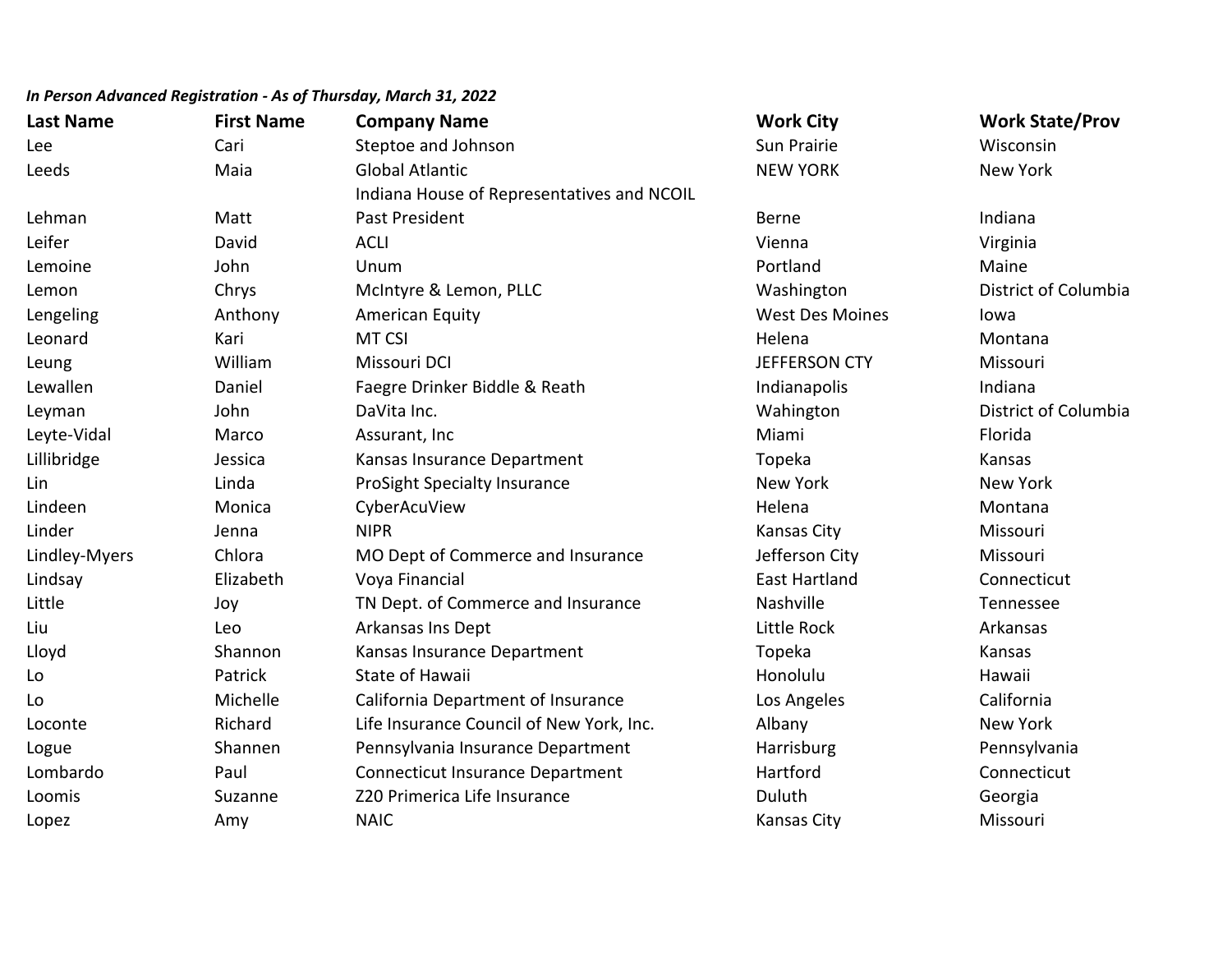| <b>Last Name</b> | <b>First Name</b> | <b>Company Name</b>                        | <b>Work City</b>   | <b>Work State/Prov</b> |
|------------------|-------------------|--------------------------------------------|--------------------|------------------------|
|                  |                   | National Association of Insurance          |                    |                        |
| Lopez-Romero     | Ivana             | Commissioners                              | <b>Kansas City</b> | Missouri               |
| Luczaj           | Jordan            | Carlton Fields, P.A.                       | Miami              | Florida                |
| Luff             | Jessica           | DE Department of Insurance                 | Dover              | Delaware               |
| Lyford           | George            | <b>Bright Health Group</b>                 | Bloomington        | Minnesota              |
| Lynch            | William           | <b>Liberty Mutual</b>                      | <b>Boston</b>      | Massachusetts          |
| Lynch            | Timothy           | Aspen Insurance Holdings Ltd               | Rocky Hill         | Connecticut            |
| Madden           | Martha            | Fidelity Security Life Insurance Company   | Kansas City        | Missouri               |
| Maddox           | Anthony           | Aflac                                      | Columbus           | Georgia                |
| Magner           | Matthew           | National Community Pharmacists Association | Alexandria         | Virginia               |
| Maher            | Daniel            | <b>Excess Line Association of New York</b> | <b>New York</b>    | <b>New York</b>        |
| Mains            | Rachael           | Bricker & Eckler                           | Columbus           | Ohio                   |
| Mair             | Martin            | MetLife                                    | Mt Pleasant        | South Carolina         |
| Mais             | Andrew            | CT Insurance Department                    | Hartford           | Connecticut            |
|                  |                   | Wisconsin Office of the Commissioner of    |                    |                        |
| Malm             | Amy               | Insurance                                  | Madison            | Wisconsin              |
| Malone           | Charles           | WA Office of the Insurance Commissioner    | Tumwater           | Washington             |
| Maloney          | Maurice           | <b>NAIC</b>                                | Washington         | District of Columbia   |
| Mancuso          | <b>Bob</b>        | Faegre Drinker Biddle & Reath LLP          | New York           | New York               |
| <b>Manders</b>   | Steve             | Office of ins comm                         | McDonough          | Georgia                |
| Mannell          | Catherine         | <b>NAIC</b>                                | <b>Kansas City</b> | Missouri               |
| Manning          | Melissa           | South Carolina Department of Insurance     | <b>COLUMBIA</b>    | South Carolina         |
| Manske           | Sara              | Faegre Drinker Biddle & Reath LLP          | Indianapolis       | Indiana                |
| Marcotte         | Robin             | <b>NAIC</b>                                | <b>Kansas City</b> | Missouri               |
| Marnell          | Frank             | South Dakota Division of Insurance         | Pierre             | South Dakota           |
| Marro            | Logan             | Westmont Associates, Inc.                  | Cherry Hill        | New Jersey             |
| Martin           | Paul              | Reinsurance Association of America         | Washington         | District of Columbia   |
|                  |                   | Missouri Department of Commerce and        |                    |                        |
| Martin           | Grady             | Insurance                                  | Jefferson City     | Missouri               |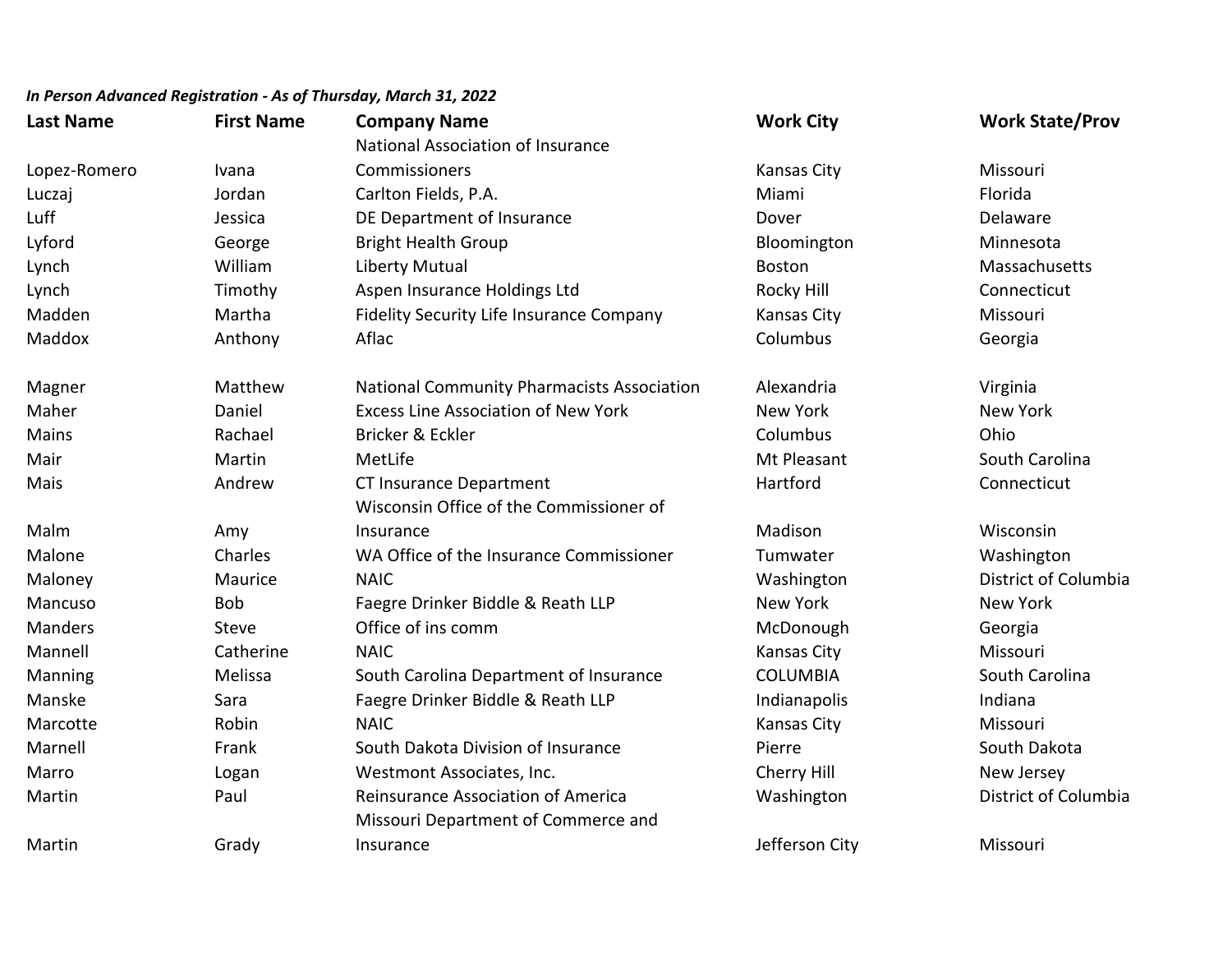| <b>Last Name</b> | <b>First Name</b> | <b>Company Name</b>                       | <b>Work City</b>   | <b>Work State/Prov</b> |
|------------------|-------------------|-------------------------------------------|--------------------|------------------------|
| Martino          | Gregory           | CVS Health/Aetna, Inc.                    | Hummelstown        | Pennsylvania           |
| Mason            | Dorianne          | National Women's Law Center               | Indianapolis       | Indiana                |
| <b>Masters</b>   | Michael           | <b>NAIC</b>                               | Parkville          | Missouri               |
| Mathis           | Daniel            | Iowa Insurance Division                   | Des Moines         | lowa                   |
| Matos            | Ignacio           | Rexach & Pico LLC                         | San Juan           | <b>Puerto Rico</b>     |
| Matthews         | <b>Steve</b>      | Montana DOI                               | Helena             | Montana                |
| Matthews         | Denise            | <b>NAIC</b>                               | <b>Kansas City</b> | Missouri               |
| Matthews         | Jolie             | <b>NAIC</b>                               | Baltimore          | Maryland               |
| Matushak         | Jay               | <b>Bright Health Group</b>                | Bloomington        | Minnesota              |
| Mayhew           | Steve             | Michigan DIFS                             | Lansing            | Michigan               |
| McAdam           | Jennifer          | <b>NAIC</b>                               | Kansas City        | Missouri               |
|                  |                   | Tennessee Department of Commerce and      |                    |                        |
| McAnally         | Scott             | Insurance                                 | Nashville          | Tennessee              |
| McCabe           | Nancy             | <b>Willis Towers Watson</b>               | Mountainside       | New Jersey             |
| McCain           | Kathleen          | <b>Dentons US LLP</b>                     | Topanga            | California             |
| McCallister      | Mark              | Group 1001                                | Noblesville        | Indiana                |
| McCallop         | Karen             | <b>NAIC</b>                               | <b>Kansas City</b> | Missouri               |
| McCarthy         | Victoria          | Farmers                                   | Fullerton          | California             |
| McCarty          | Daniel            | Eversheds Sutherland (US) LLP             | New York           | <b>New York</b>        |
| McClain          | Alan              | Arkansas Ins Dept                         | Little Rock        | Arkansas               |
| McClure          | Clay              | <b>Blue Cross Blue Shield Association</b> | Washington         | District of Columbia   |
| McCord           | Michael J.        | MicroInsurance Centre at Milliman         | Appleton           | Wisconsin              |
| McCrary          | John              | <b>NAIC</b>                               | Kansas City        | Missouri               |
| McDaniel         | Thomas            | Aflac                                     | Columbus           | Georgia                |
| McDonald         | Crystal           | PA Insurance Department                   | Hummelstown        | PA                     |
| McElduff         | Rebecca           | <b>IIPRC</b>                              | Kansas City        | Missouri               |
| McFarland        | Justin            | Kansas Insurance Department               | Topeka             | Kansas                 |
| McGee            | Stephanie         | Nevada Division of Insurance              | Carson City        | Nevada                 |
| McGraw           | Casey             | <b>NAIC</b>                               | Kansas City        | Missouri               |
| McHugh           | Charlene          | Bryan Cave Leighton Paisner               | Fanwood            | New Jersey             |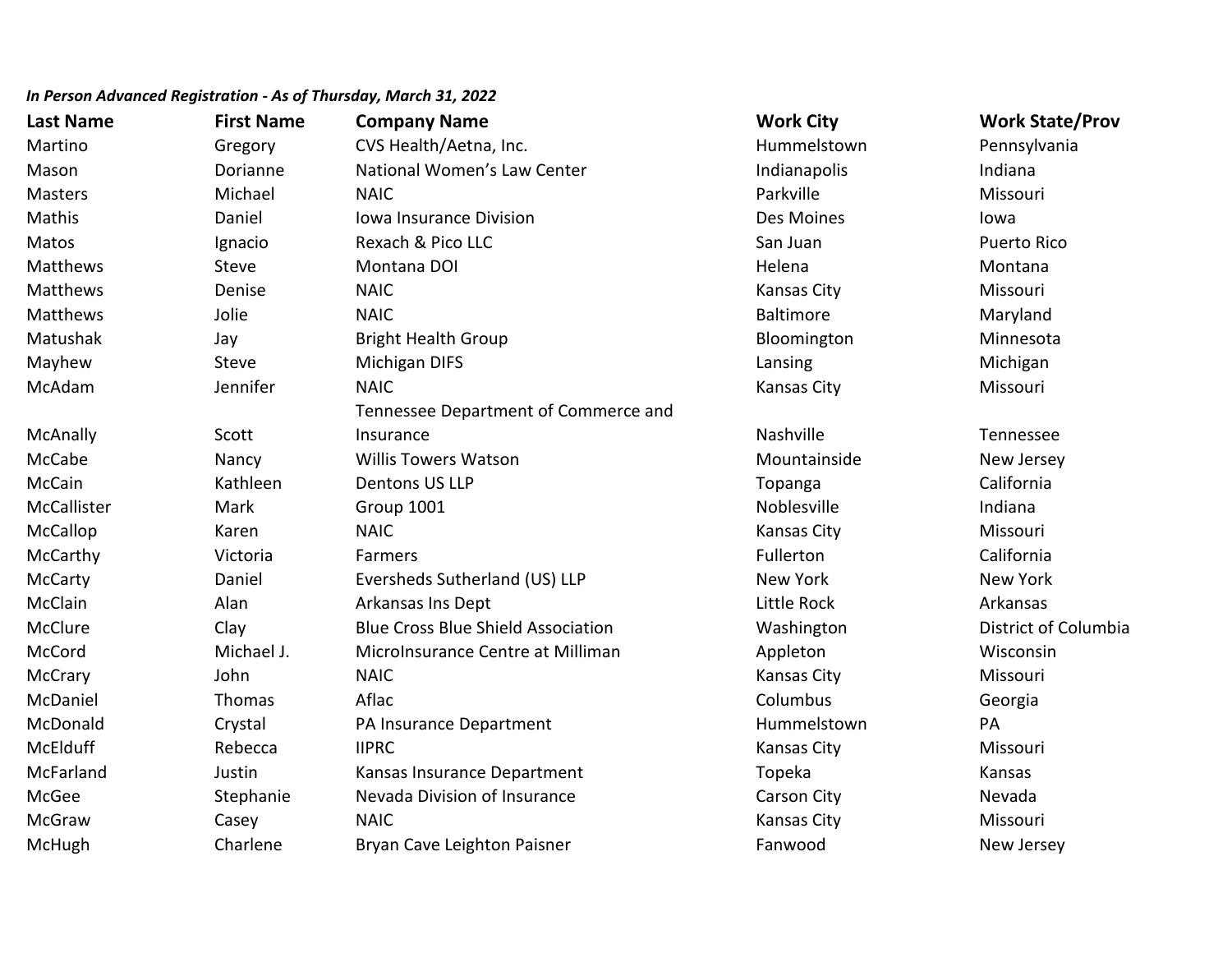| <b>Last Name</b> | <b>First Name</b> | <b>Company Name</b>                      | <b>Work City</b>       | <b>Work State/Prov</b> |
|------------------|-------------------|------------------------------------------|------------------------|------------------------|
| McKay            | Keegan            | <b>NAIC</b>                              | <b>Kansas City</b>     | Missouri               |
| McKenney         | Matthew           | Grange Insurance                         | Columbus               | Ohio                   |
| McKenney         | Alice             | NYS Department of Financial Services     | Vestal                 | <b>New York</b>        |
| McKibben         | Setrina           | <b>NAIC</b>                              | Kansas City            | Missouri               |
| McLaughlin       | Julie             | Kansas Insurance Department              | Topeka                 | Kansas                 |
|                  |                   | Missouri Department of Commerce and      |                        |                        |
| <b>MCNEELY</b>   | <b>SARA</b>       | Insurance                                | <b>KCMO</b>            | Missouri               |
| McNurlin         | Marshawn          | <b>NAIC</b>                              | <b>Kansas City</b>     | Missouri               |
| <b>McPeak</b>    | Julie             | Root Insurance                           | Columbus               | Ohio                   |
| McPherson        | Chester           | <b>NCCI</b>                              | Washington             | District of Columbia   |
| McTigue          | Michael           | Crum & Forster                           | Morristown             | New Jersey             |
| McVey            | Allan             | WV Offices of the Insurance Commissioner | Charleston             | West Virginia          |
| <b>McWhirt</b>   | Jeff              | <b>Ryan Specialty Group</b>              | Kansas City            | Missouri               |
| <b>Mears</b>     | Carrie            | Iowa Insurance Division                  | Des Moines             | lowa                   |
| Mechtley         | Kevin             | <b>Sammons Financial Group</b>           | <b>West Des Moines</b> | lowa                   |
| Meetz            | John              | <b>WSIA</b>                              | Kansas City            | Missouri               |
| mehlman          | wayne             | american council of life insurers        | washington             | District of Columbia   |
| Mellinger        | Joyce             | Zurich North America                     | Fernandina Beach       | Florida                |
| Melvin           | Grant             | <b>Wyoming Insurance Department</b>      | Cheyenne               | Wyoming                |
| Merced           | Tanisha           | Delaware Department of Insurance         | Wilmington             | Delaware               |
| Merritt          | Katie             | Pennsylvania Insurance Department        | Harrisburg             | Pennsylvania           |
| Messina          | Lydia             | Protective Life Insurance                | Birmingham             | AL                     |
| Metcalf          | Charles           | Illinois Department of Insurance         | Springfield            | Illinois               |
| Meyer            | <b>Becky</b>      | <b>NAIC</b>                              | Kansas City            | Missouri               |
| Miesowitz        | Sabrina           | Lloyd's America, Inc.                    | New York               | <b>New York</b>        |
| Mihara           | Megan             | RI Division of Insurance                 | providence             | Rhode Island           |
| Miletti          | John              | The Travelers Companies, Inc.            | Hartford               | Connecticut            |
| MIlford          | Matthew           | PA Insurance Department                  | Harrisburg             | Pennsylvania           |
| Miller           | Paul              | <b>EquiTrust Life Insurance Company</b>  | Chicago                | Illinois               |
| Miller           | Erin              | Colorado Children's Campaign             | Denver                 | Colorado               |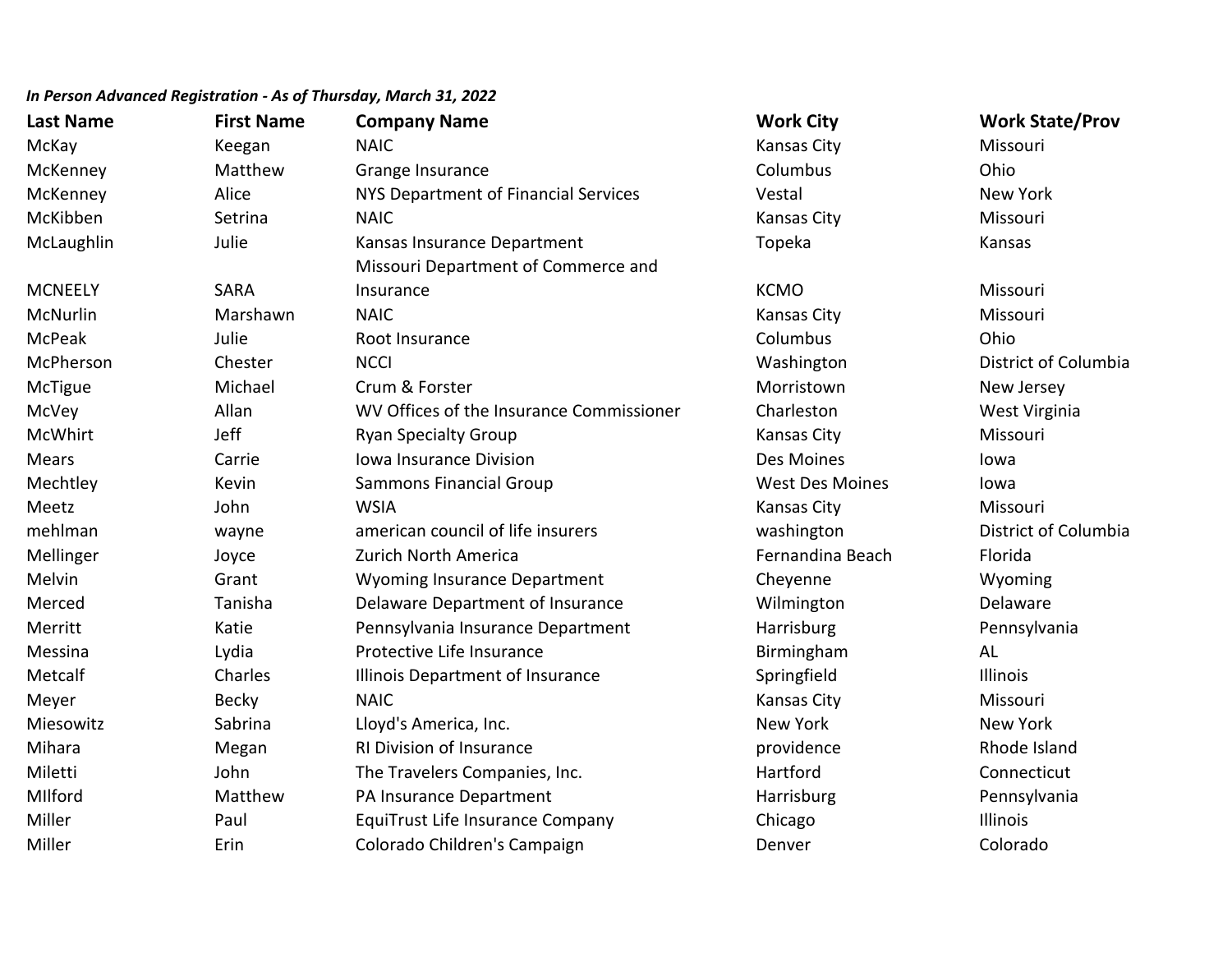| <b>Last Name</b> | <b>First Name</b> | <b>Company Name</b>                    | <b>Work City</b>   | <b>Work State/Prov</b> |
|------------------|-------------------|----------------------------------------|--------------------|------------------------|
| Miller           | Laura             | Ohio Department of Insurance           | Columbus           | Ohio                   |
| Miller           | Vanessa           | Mississippi Ins Dept                   | Jackson            | Mississippi            |
| Miller-Coleman   | Ben               | Kansas Insurance Department            | Topeka             | Kansas                 |
| Milligan         | Shelby            | <b>NAIC</b>                            | Lee's Summit       | Missouri               |
| <b>Mills</b>     | Holly             | Oklahoma Insurance Department          | Oklahoma City      | Oklahoma               |
| Mills            | Howard            | <b>Genworth Financial</b>              | Richmond           | Virginia               |
| Mills            | James             | Enstar                                 | New York           | <b>New York</b>        |
| Mitchell         | <b>Brian</b>      | Globe Life                             | McKinney           | Texas                  |
| Mitchell         | Greg              | Frost Brown Todd LLC                   | Lexington          | Kentucky               |
| Mitchell         | Stacey            | <b>NAIC</b>                            | Olathe             | Kansas                 |
| Moenck           | Jan               | Risk & Regulatory Consulting           | Queen Creek        | Arizona                |
| Mohn             | Frosty            | <b>NAIC</b>                            | <b>Kansas City</b> | Missouri               |
| Moore            | Katanya           | Metlife                                | Washington         | District of Columbia   |
| Moore            | Tyler             | Kansas Insurance Department            | Topeka             | Kansas                 |
| Morcelo          | Maria             | PR Insurance Commissioner              | San Juan           | <b>Puerto Rico</b>     |
| Moreira          | Daren             | Eversheds Sutherland (US) LLP          | New York           | <b>New York</b>        |
| Morgan           | Carolyn           | Florida Office of Insurance Regulation | Tallahassee        | Florida                |
| Morisseau        | Rachael           | <b>NAIC</b>                            | <b>Kansas City</b> | Missouri               |
| Morris           | Daniel            | South Carolina Department of Insurance | Columbia           | South Carolina         |
| Morris           | Scott             | <b>NAIC</b>                            | Kansas City        | Missouri               |
| Morrison         | Joy               | <b>NAIC</b>                            | <b>Kansas City</b> | Missouri               |
| Morton           | Joy               | VA Bureau of Insurance                 | Richmond           | Virginia               |
| Moser            | Eric              | IL DOI                                 | Springfield        | Illinois               |
| Moss             | Ben               | Guggenheim Insurance                   | Indianapolis       | Indiana                |
| Motter           | Miranda           | <b>AHIP</b>                            | Northwest          | District of Columbia   |
| Mueller          | Claude            | <b>Colodny Fass</b>                    | Tallahassee        | Florida                |
| Muirhead         | Michelle          | Physicians Mutual Ins. Co.             | Omaha              | Nebraska               |
| Muldoon          | Michael           | Nebraska Department of Insurance       | Lincoln            | Nebraska               |
| Mullen           | Tim               | <b>NAIC</b>                            | Kanas City         | Missouri               |
| Mulready         | Glen              | Oklahoma Insurance Department          | Oklahoma City      | Oklahoma               |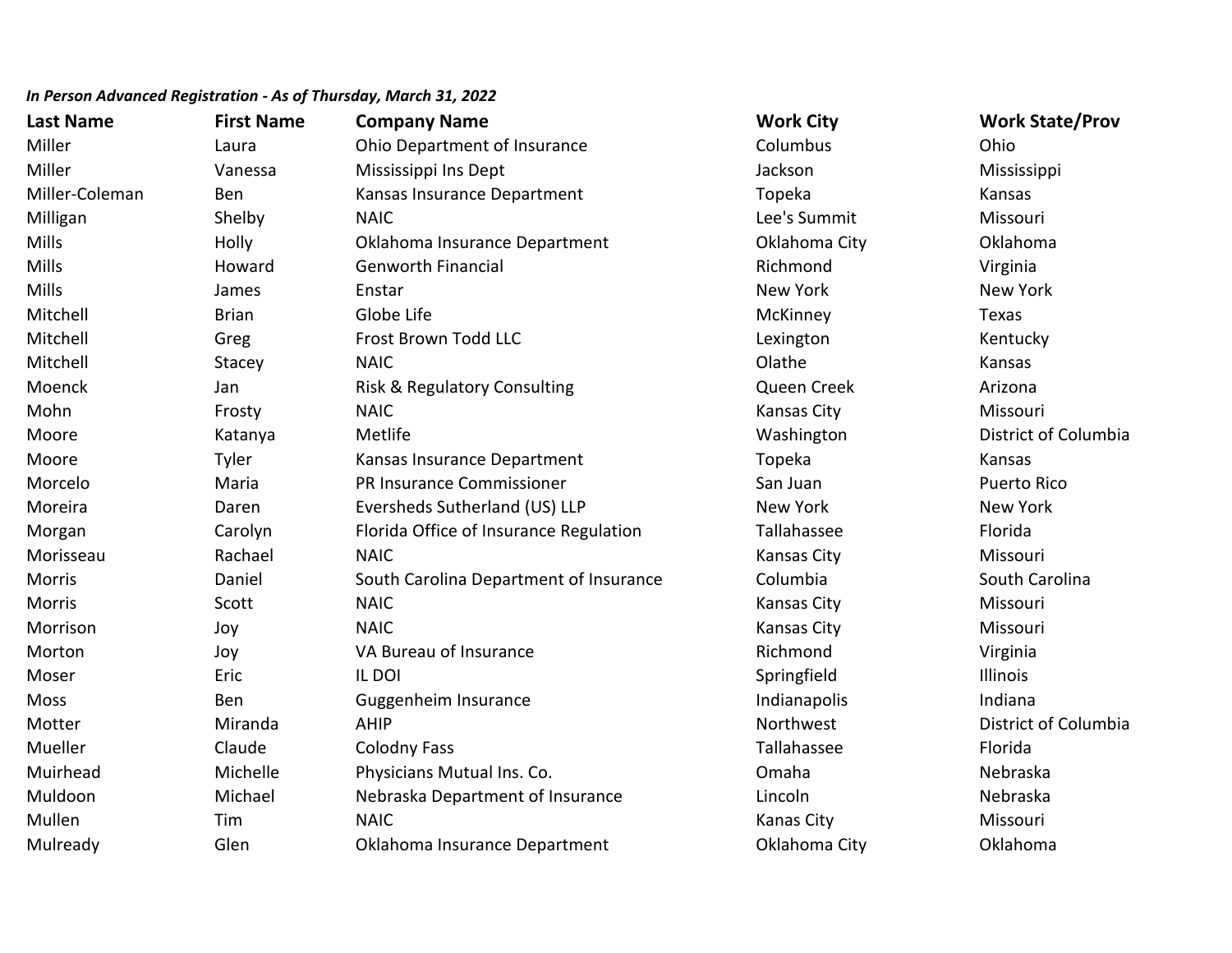| <b>Last Name</b> | <b>First Name</b> | <b>Company Name</b>                        | <b>Work City</b>     | <b>Work State/Prov</b> |
|------------------|-------------------|--------------------------------------------|----------------------|------------------------|
|                  |                   | American Association of Insurance Services |                      |                        |
| Munn             | Lori              | (AAIS)                                     | Lisle                | <b>Illinois</b>        |
| Murashko         | Dennis            | Degree Insurance                           | Arlington Heights    | IL                     |
| Murphy           | Susanne           | Florida Office of Insurance Regulation     | Tallahassee          | Florida                |
| Murphy           | Michael           | Greenberg Traurig, LLP                     | Albany               | New York               |
| Murray           | Pamela            | Idaho Dept. of Insurance                   | <b>Boise</b>         | Idaho                  |
| <b>Myers</b>     | Kim               | <b>NAIC</b>                                | Kansas City          | Missouri               |
| <b>Myers</b>     | Chuck             | VA Bureau of Insurance                     | Richmond             | Virginia               |
|                  |                   | National Association of Insurance          |                      |                        |
| <b>Myers</b>     | Olivea            | Commissioners                              | Kansas City          | Missouri               |
| Nagel            | Johanna           | Iowa Insurance Division                    | Urbandale            | lowa                   |
| Nail             | <b>Brad</b>       | Converge Public Strategies                 | Miami                | Florida                |
| Nash             | Jeffrey           | <b>Buckle</b>                              | Beachwood            | Ohio                   |
| Nauheimer        | Timothy           | <b>NAIC</b>                                | West Islip           | New York               |
| Navarro          | <b>Trinidad</b>   | <b>State of Delaware</b>                   | Dover                | Delaware               |
| Negron           | Robert            | Equitable                                  | <b>New York</b>      | <b>New York</b>        |
| Nelson           | James             | First American Title Insurance Company     | Santa Ana            | California             |
| Nelson           | Angela            | AAA / Auto Club Enterprises                | St. Louis            | Missouri               |
| Nelson           | <b>Rick</b>       | Johnson Lambert LLP                        | Altanta              | Georgia                |
| Nelson           | Jane              | Florida Office of Insurance Regulation     | Tallahassee          | Florida                |
| <b>Nemmers</b>   | Eric              | American Enterprise Group Inc.             | Des Moines           | lowa                   |
| <b>Nettles</b>   | Taylor            | <b>NAIC</b>                                | Independence         | Missouri               |
| Neuerburg        | Jennifer          | <b>NAIC</b>                                | <b>Overland Park</b> | Kansas                 |
| Newberry         | Collin            | Protective Life Corporation                | Birmingham           | Alabama                |
| Nguyen           | Cuc               | Oklahoma Insurance Department              | Oklahoma City        | Oklahoma               |
| <b>Nichols</b>   | Rebecca           | Virginia Bureau of Insurance               | Midlothian           | Virginia               |
| <b>Nichols</b>   | Abigail           | <b>Federated Insurance</b>                 | Owatonna             | Minnesota              |
| Nickel           | Theodore          | <b>Bodilac Strategies LLC</b>              | Middleton            | Wisconsin              |
| Nickelson        | Johanna           | South Dakota Division of Insurance         | Pierre               | South Dakota           |
| Nickoley         | Jamie             | Kansas Insurance Department                | Topeka               | Kansas                 |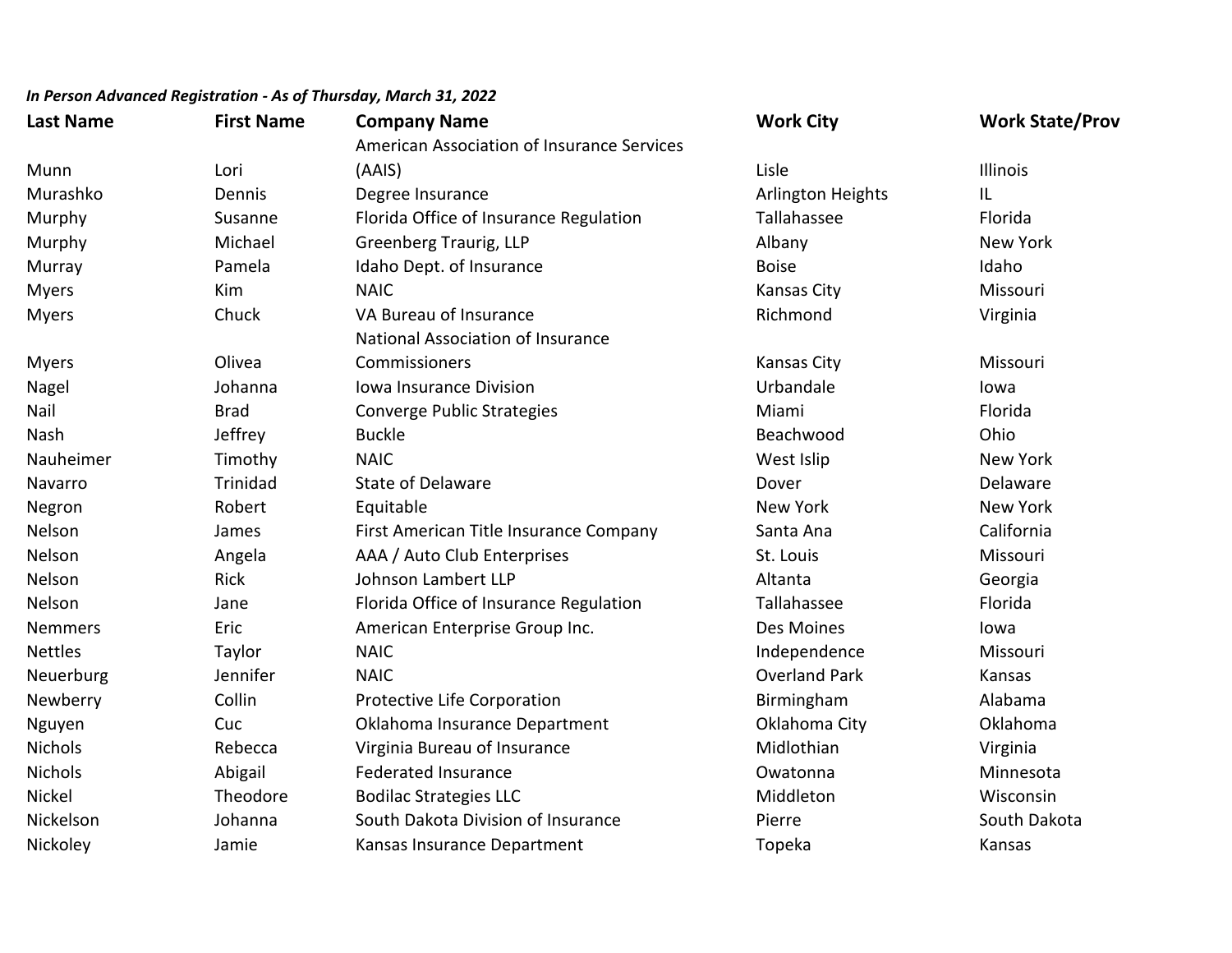| <b>Last Name</b> | <b>First Name</b> | <b>Company Name</b>                      | <b>Work City</b>   | <b>Work State/Prov</b> |
|------------------|-------------------|------------------------------------------|--------------------|------------------------|
| Nicolopoulos     | Christopher       | NH Insurance Department                  | Concord            | New Hampshire          |
| <b>Nieves</b>    | Ellie             | The Guardian Life Insurance Company      | <b>New York</b>    | <b>New York</b>        |
|                  |                   | National Association of Insurance        |                    |                        |
| Nigam            | Nikhail           | Commissioners                            | Henderson          | Nevada                 |
| Noble            | Joel              | <b>Samaritan Ministries</b>              | Peoria             | <b>Illinois</b>        |
| Nollette         | Molly             | Office of Insurance Commissioner         | Olympia            | Washington             |
| Noonan           | Kay               | <b>NAIC</b>                              | Kansas City        | Missouri               |
| Norman           | Reyn              | Alabama Dept of Ins                      | Montgomery         | Alabama                |
| Northrup         | Tanji             | Utah Insurance Department                | Salt Lake City     | Utah                   |
| <b>Nuissl</b>    | Karla             | VT Dept of Financial Regulation          | Montpelier         | Vermont                |
| <b>Nunes</b>     | Elizabeth         | <b>GA OCI</b>                            | Atlanta            | Georgia                |
|                  |                   | State Farm Mutual Automobile Insurance   |                    |                        |
| Nunne            | Margaret          | Company                                  | Bloomington        | Illinois               |
| Nwasoria         | Levi              | Kansas Insurance Department              | Topeka             | Kansas                 |
| Obersteadt       | Anne              | <b>NAIC</b>                              | KC                 | Missouri               |
| O'Brien          | Frank             | <b>APCIA</b>                             | <b>Boston</b>      | Massachusetts          |
| O'Brien          | Kim               | <b>FACC</b>                              | Phoenix            | Arizona                |
| Obusek           | Jacqueline        | North Carolina Department of Insurance   | Raleigh            | North Carolina         |
| Ochoa            | Nancy             | Kansas Insurance Department              | Topeka             | Kansas                 |
| O'Connell        | Bill              | <b>Noble Consulting</b>                  | Acworth            | Georgia                |
|                  |                   | Washington Life and Disability Insurance |                    |                        |
| ODay             | Michael           | <b>Guaranty Association</b>              | Shelton            | Washington             |
| Odland           | James             | Thrivent                                 | Minneapolis        | Minnesota              |
| O'Donnell        | Sean              | <b>DC Insurance Department</b>           | Washington         | District of Columbia   |
| Ojeda            | D                 | National Center for Transgender Equality | Alexandria         | Virginia               |
| Ommen            | Doug              | Iowa Insurance Division                  | Des Moines         | lowa                   |
| O'Neill          | Vince             | <b>CHAMP</b>                             | Cleveland          | Ohio                   |
| Opell            | JillAllison       | Foley & Lardner LLP                      | <b>New York</b>    | <b>New York</b>        |
| Orecchio         | Maria             | Selective Insurance Company of America   | <b>Branchville</b> | New Jersey             |
| O'Rourke         | Nikki             | <b>NAIC</b>                              | Kansas City        | Missouri               |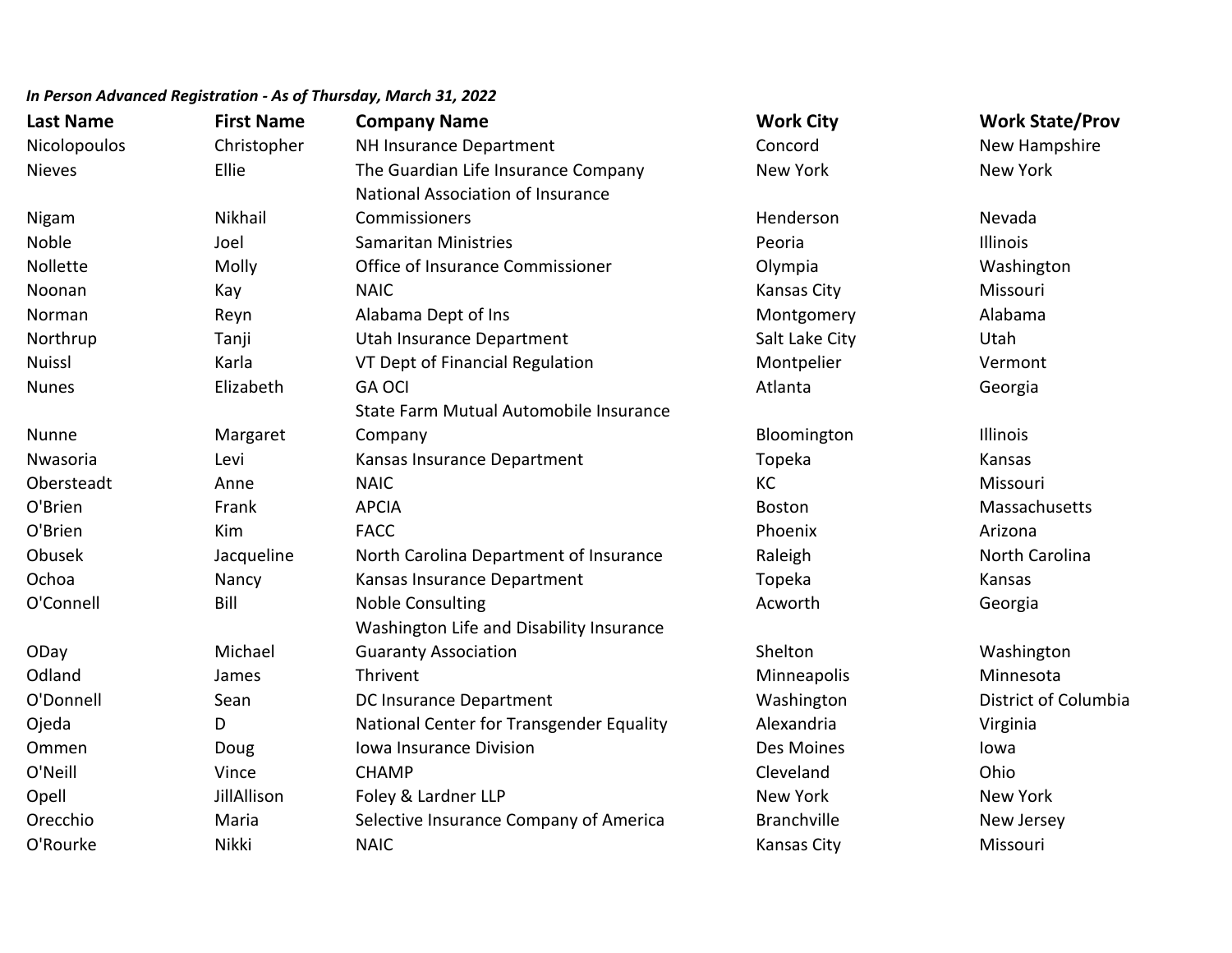| <b>Last Name</b> | <b>First Name</b> | <b>Company Name</b>                               | <b>Work City</b>       | <b>Work State/Prov</b> |
|------------------|-------------------|---------------------------------------------------|------------------------|------------------------|
| Orth             | Kathleen          | Minnesota Department of Commerce                  | St. Paul               | Minnesota              |
| Ortiz            | George            | <b>CAPE</b>                                       | New York               | <b>New York</b>        |
| ORyan            | Anne              | Interinsurance Exchange of the Auto Club          | <b>Round Rock</b>      | Texas                  |
| Osborn           | David             | Ernst & Young LLP                                 | Chicago                | Illinois               |
|                  |                   | National Association of Professional Insurance    |                        |                        |
| Pachman          | Lauren            | Agents                                            | Alexandria             | Virginia               |
| Padgett          | Rachael           | Mitchell Williams Law Firm                        | <b>AUSTIN</b>          | Texas                  |
| Pallozzi         | Paula             | <b>AIPSO</b>                                      | Not Hispanic or Latino | Rhode Island           |
| Palsgraaf        | Johannes          | <b>NDID</b>                                       | <b>Bismarck</b>        | North Dakota           |
| Pandya           | Simit             | <b>Medical Professional Liability Association</b> | Rockville              | Maryland               |
| Panesso          | Laura             | <b>ISO</b>                                        | Jersey City            | New Jersey             |
| Pantoja          | Teresa            | <b>NAIC</b>                                       | <b>Kansas City</b>     | Missouri               |
| Parker           | Vernon B          | Lincoln Heritage                                  | Phoenix                | Arizona                |
| Parriott         | Angela            | Kansas Insurance Department                       | Topeka                 | Kansas                 |
| Parsley          | Jeannie           | Oklahoma Insurance Department                     | Oklahoma City          | Oklahoma               |
| Partridge        | Michelle          | <b>MS Insurance Department</b>                    | Jackson                | Mississippi            |
|                  |                   | Washington State Office of the Insurance          |                        |                        |
| Pasarow          | Sofia             | Commissioner                                      | Olympia                | Washington             |
| Pasko            | <b>Mark</b>       | <b>QBE North America</b>                          | Chatham                | New Jersey             |
| Pauley           | Andrew            | <b>NAMIC</b>                                      | Indianapolis           | Indiana                |
| Paulsmeyer       | Kristen           | Department of Commerce and Insurance              | Jefferson City         | Missouri               |
| Pawluczyk        | Colleen           | Regulatory Insurance Services, Inc.               | dover                  | Delaware               |
| Pearce           | Aaron             | W. R. Berkley/Berkley Insurance Company           | Urbandale              | lowa                   |
| Peck             | Alexandria        | Indiana Department of Insurance                   | Indianapolis           | Indiana                |
| Pelta            | Rikki             | <b>ACLI</b>                                       | Washington             | District of Columbia   |
| Pena             | Ashlee            | Thrivent                                          | San Antonio            | Texas                  |
| Penn             | Sherri            | Westmont Associates, Inc.                         | Cherry Hill            | New Jersey             |
| Pere             | <b>Neil</b>       | Swiss Re                                          | Washington             | District of Columbia   |
| Perez            | Roberto           | <b>NAIC</b>                                       | Manchester             | Connecticut            |
| Perin            | Charles           | Nationwide Insurance                              | Columbus               | Ohio                   |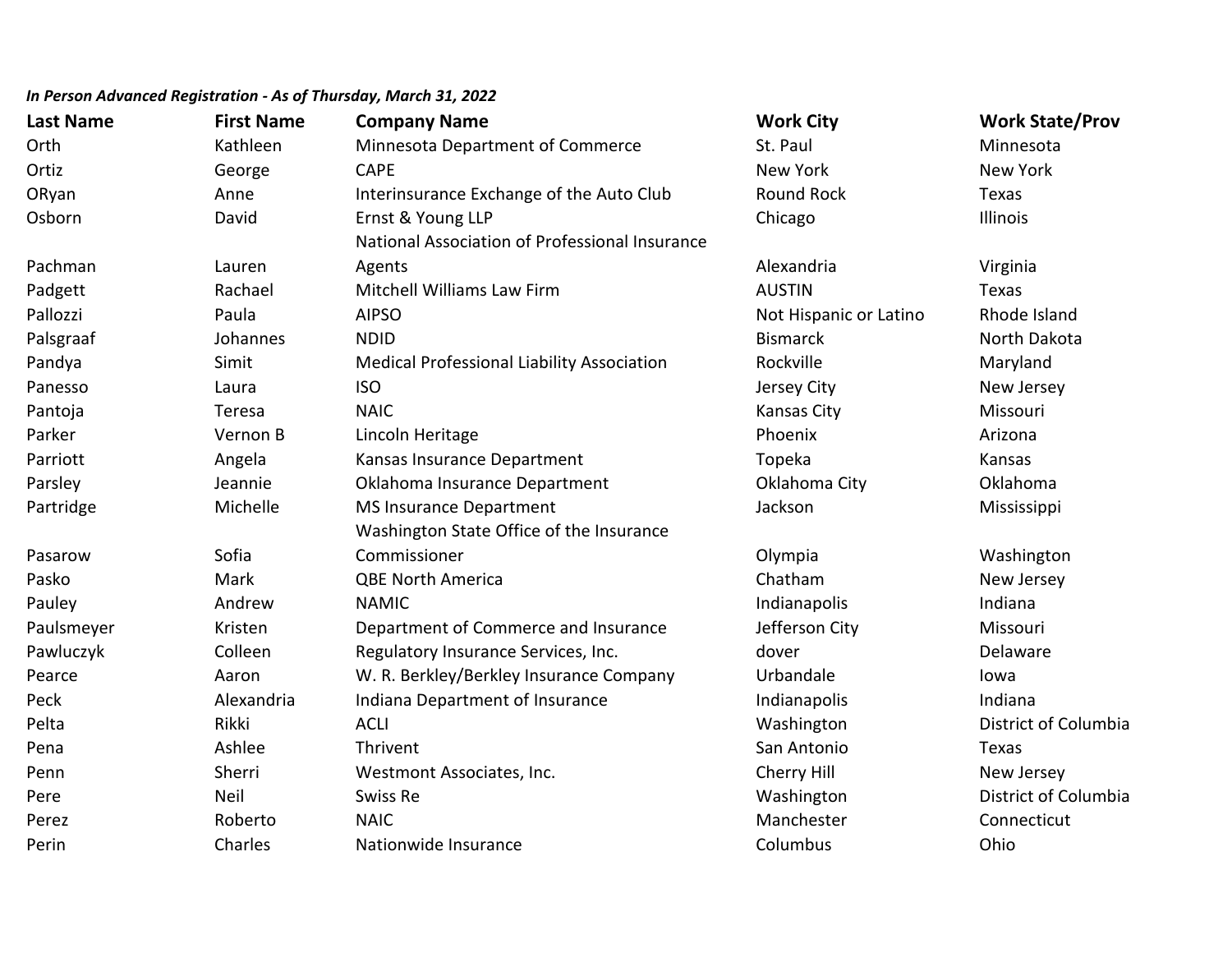# **Last Name First Name Company Name Work City Work State/Prov** Peters **Example 2** Bryan Florida Office of Insurance Regulation Tallahassee **Florida** Peters **Matthew Ohio Department of Insurance** Columbus Columbus Ohio Petersen Chris Chris Arbor Strategies, LLC Chris Christene McLean Virginia Peterson **Michael California Department of Insurance** Sacramento California Petzoldt Evan Allstate Saint Charles Missouri Pfotenhauer **Mathem Columbia** First American **National Columbia** Columbia Protein Mashington District of Columbia Phifer **State of Alaska** Anchorage **Alaska** Anchorage Alaska Pierce **Lisa Company Company** Franklin Tennessee Company Franklin Tennessee Pike The State of Utah Insurance Department Taylorsville The Utah Utah Insurance Department Pinegar Jim National Association of Insurance Commissioners (NAIC) The Commissioners (NAIC) and Missouri Missouri Missouri Missouri Missouri Missouri Missouri Pipal **Randall** Idaho Department of Insurance **Insurance** Boise Boise Idaho Idaho Pipkin Brian MITCHELL WILLIAMS LAW FIRM LITTLE ROCK Arkansas Pittman Dale North Dakota Insurance Department, Fraud Division **Bismarck** North Dakota **North Dakota** Bismarck North Dakota Pizarro Camilo California Department of Insurance Sacramento California Platt **Rona** Accelerant US Services Company Smithtown Smithtown New York Pleva Brian Northwestern Mutual Milwaukee Wisconsin Plummer Bruce Montana Indian Ministries Dodson Montana Pollock Shawn Mutual of Omaha Insurance Company Omaha Nebraska Pomerantz Frederick Insurance Legal & Regulatory Compliance PLLC Great Neck New York Poolman Mames James Jim Poolman Consulting North Dakota Bismarck Bismarck North Dakota Portuguez **Southern Manual Communist City** Missouring Missouring Missouring Missouring Missouring Missouring Missouring Missouring Missouring Missouring Missouring Missouring Missouring Missouring Missouring Missouring Mis Powell **Research Lawrence** University of Alabama **Network Club Club Club Club Club** Club Club Club Club Club Club Powers **Example 20 Inc. In the U.S. A. Inc. A. Inc. A. Inc. A. Inc. A. Inc. A. Inc. A. Inc. A. Inc. A. Inc. A.** Missouri Price **South Accord Contract Contract Contract Contract Contract Contract Contract Contract Price Contract Price**<br>
Raleigh North Carolina Price **School Communist Communist Communist Communist Communist Communist Communist Communist Communist Communist Communist Communist Communist Communist Communist Communist Communist Communist Communist Communist Communis** Prieto **Andres Arch Insurance Company** Archestral Archives Archestral Archestral Archestral Archestral Archestral A Pruett **Ann** Ann Regulatory Insurance Services **Ann** Dover Delaware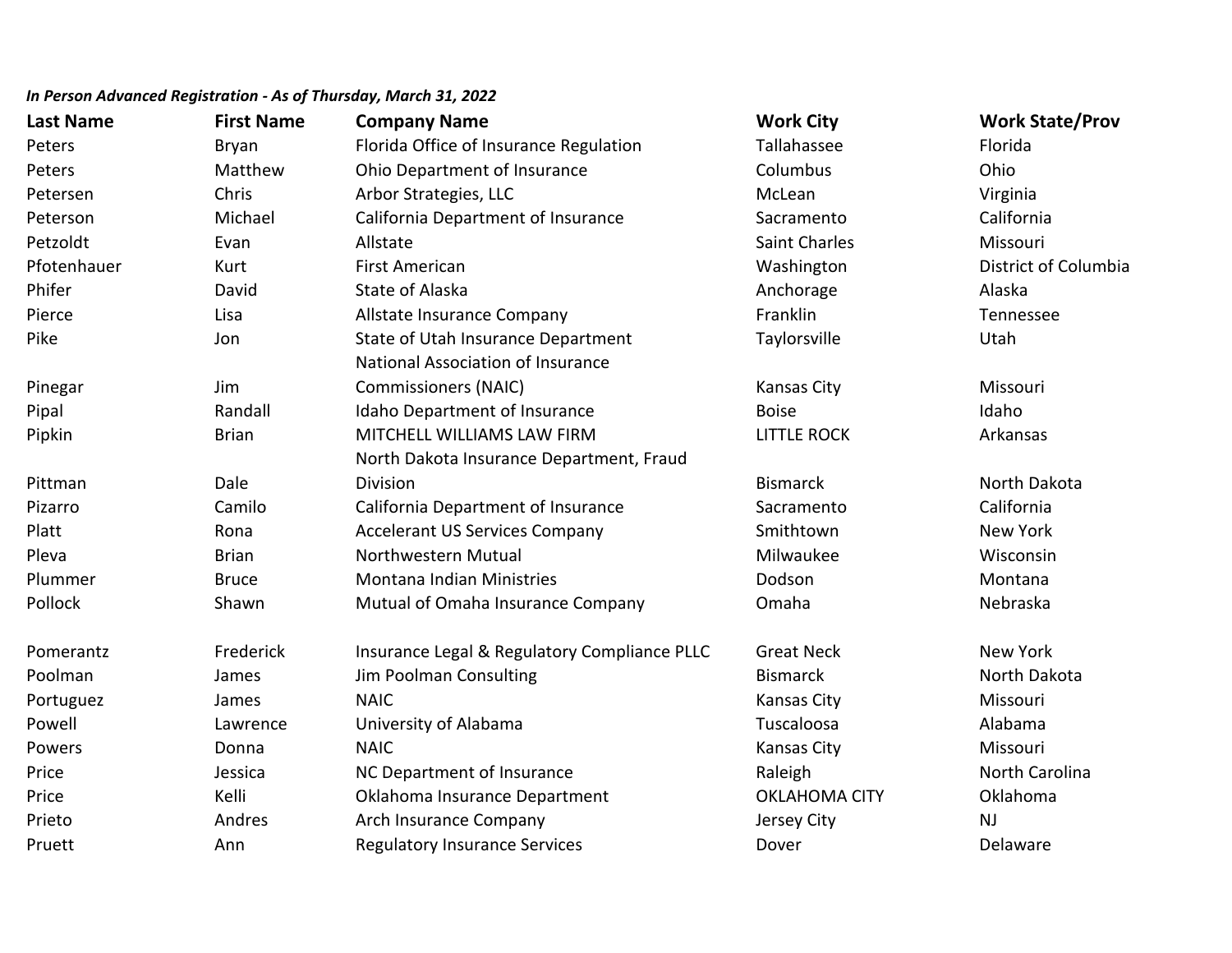| <b>Last Name</b> | <b>First Name</b> | <b>Company Name</b>                     | <b>Work City</b>    | <b>Work State/Prov</b> |
|------------------|-------------------|-----------------------------------------|---------------------|------------------------|
| Pruitt           | John              | Eversheds Sutherland (US) LLP           | New York            | New York               |
| Pyle             | Frank             | Delaware Insurance Department           | Wilmington, DE, USA | Delaware               |
| Quinn            | Jack              | <b>Cambia Health Solutions</b>          | Portland            | Oregon                 |
| Radel            | Dwight            | Ohio Dept. of Insurance                 | Columbus            | Ohio                   |
| Raheem           | Sierra            | <b>NAIC</b>                             | Kansas City         | Missouri               |
| Rainey           | Jeff              | <b>Colodny Fass</b>                     | Tallahassee         | Florida                |
| Rankin           | Kimberly          | Pennsylvania Insurance Department       | Harrisburg          | Rhode Island           |
| Rankin           | Barbara           | Kansas Insurance Department             | Topeka              | Kansas                 |
| Rasmussen        | <b>Malis</b>      | Utah Insurance Department               | Taylorsville        | Utah                   |
| Re               | Amber             | Idaho Dept of Insurance                 | <b>Boise</b>        | Idaho                  |
|                  |                   | Wisconsin Office of the Commissioner of |                     |                        |
| Rebholz          | Rebecca           | Insurance                               | Madison             | Wisconsin              |
| Redmond          | Greg              | Protective Life Insurance               | Birmingham          | AL                     |
| Reed             | Gene              | Delaware Rehabilitation bureau          | Bear                | Delaware               |
| Reese            | Tyler             | <b>CBIZ</b>                             | <b>Kansas City</b>  | Missouri               |
|                  |                   | Missouri Department of Commerce &       |                     |                        |
| Rehagen          | John              | Insurance                               | Jefferson City      | Missouri               |
| Reichel          | Randi             | UnitedHealthcare                        | <b>Baltimore</b>    | Maryland               |
| Reichenbach      | Hannah            | Faegre Drinker Biddle & Reath LLP       | Minneapolis         | Minnesota              |
| Reilly           | John              | Florida Office of Insurance Regulation  | Tallahassee         | Florida                |
| Reis             | Michael           | Northwestern Mutual                     | Milwaukee           | Wisconsin              |
| Renfrow          | Jeremy            | North Carolina Dept of Ins              | Macclesfield        | North Carolina         |
| Reynolds         | Liz               | <b>USAA</b>                             | Jacksonville        | Florida                |
| Reynolds         | Jason             | Florida Office of Insurance Regulation  | Tallahassee         | Florida                |
| Rice             | Christie          | New Hampshire Insurance Department      | Pembroke            | New Hampshire          |
| Rice             | Peter             | <b>DLA Piper LLP</b>                    | <b>Boston</b>       | Massachusetts          |
| Richard          | Hayes             | <b>NAIC</b>                             | Kansas City         | Missouri               |
| Richardson       | Jennifer          | Nevada Division of Insurance            | <b>Carson City</b>  | Nevada                 |
| Richardson       | <b>Barbara</b>    | http://doi.nv.gov/                      | Carson City         | Nevada                 |
| Riddering        | Michele           | <b>State of Michigan DIFS</b>           | Lansing             | Michigan               |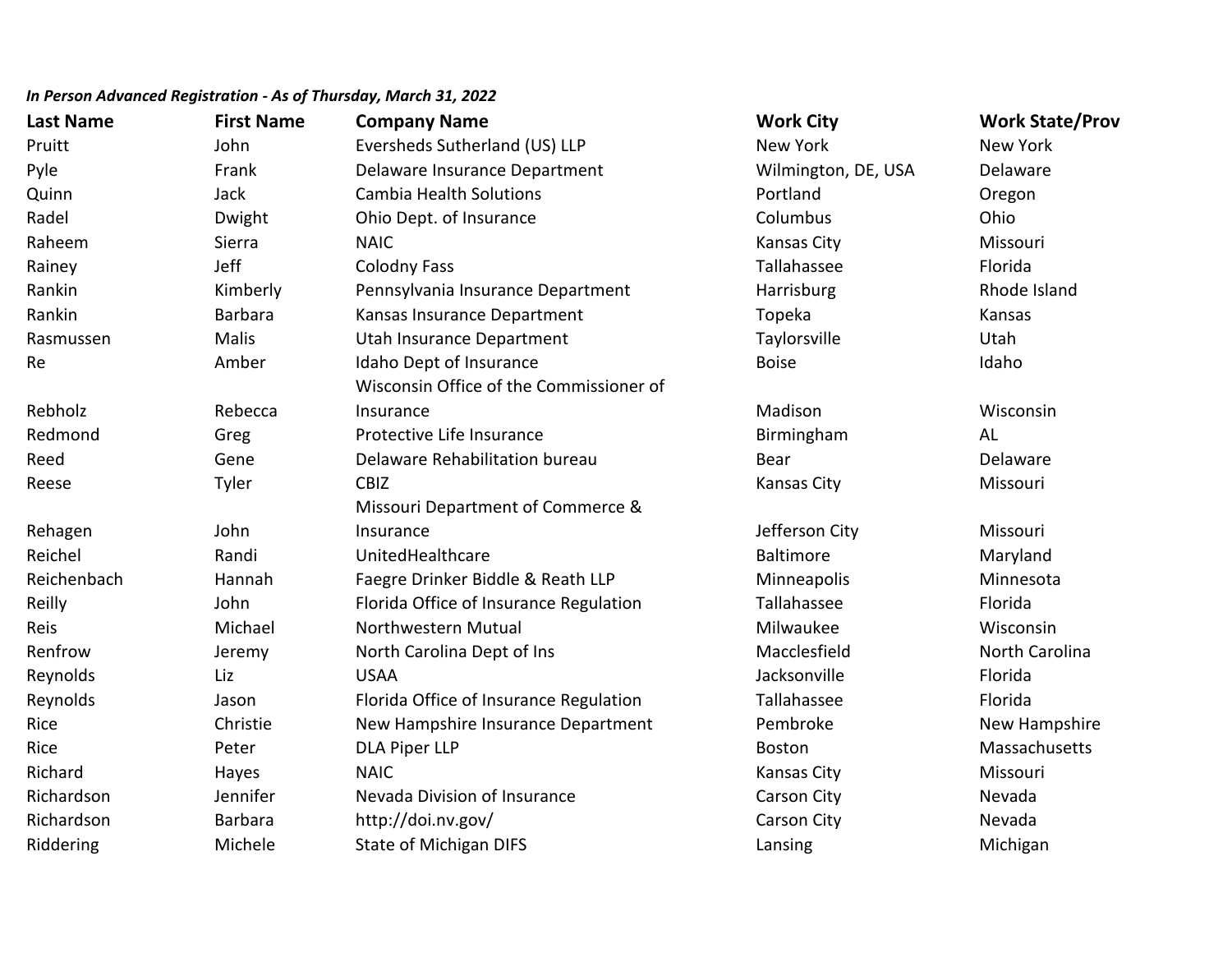| <b>Last Name</b>        | <b>First Name</b> | <b>Company Name</b>                         | <b>Work City</b>     | <b>Work State/Prov</b> |
|-------------------------|-------------------|---------------------------------------------|----------------------|------------------------|
| Ridgeway                | <b>Bob</b>        | <b>AHIP</b>                                 | Northwest            | District of Columbia   |
| Ridling                 | Jim               | Alabama Dept of Ins                         | Montgomery           | Alabama                |
|                         |                   | Blue Cross and Blue Shield of Oklahoma, a   |                      |                        |
| <b>Rierson Stacklin</b> | Roni              | division of Health Care Service Corporation | Tulsa                | Oklahoma               |
| Riewe                   | <b>Brian</b>      | <b>Texas Department of Insurance</b>        | Austin               | Texas                  |
| Rigby                   | Paul              | <b>QBE North America</b>                    | Arlington            | Massachusetts          |
| Ristine                 | Mitchell          | <b>Examination Resources, LLC</b>           | Atlanta              | Georgia                |
| Robben                  | Sara              | <b>NAIC</b>                                 | <b>Kansas City</b>   | Missouri               |
| Roberts                 | Rob               | <b>KY DOI</b>                               | Frankfort            | Kentucky               |
| Robertson               | Tyler             | <b>NAIC</b>                                 | <b>Kansas City</b>   | Missouri               |
| Robinette               | Kristen           | <b>NAIC</b>                                 | De Soto              | Kansas                 |
| Robinson                | Julie             | Idaho Department of Insurance               | <b>Boise</b>         | Idaho                  |
| Robinson                | Terri             | <b>NCCI</b>                                 | Perryville           | Arkansas               |
| Rodgers                 | Jon               | <b>NAMIC</b>                                | Indianapolis         | Indiana                |
| Roe                     | Mandy             | Kansas Insurance Department                 | Topeka               | Kansas                 |
| Roe                     | Christopher       | <b>CUNA Mutual Group</b>                    | Madison              | Wisconsin              |
| Roland                  | Connie            | <b>NAIC</b>                                 | Kansas City          | Missouri               |
| Romano                  | John              | <b>Baker Tilly</b>                          | Media                | Pennsylvania           |
| Romero                  | Miguel            | <b>NAIC</b>                                 | Shawnee              | Kansas                 |
| Rose                    | David             | MetLife Inc - New York, NY                  | <b>New York</b>      | <b>New York</b>        |
| Ross                    | Ken               | John Hancock                                | <b>Boston</b>        | Massachusetts          |
| Ross                    | James             | <b>Quest Analytics</b>                      | <b>Overland Park</b> | Kansas                 |
| Rotgers                 | Joanna            | Marsh USA Inc.                              | New York             | <b>New York</b>        |
| Rowe                    | Ryan              | Oklahoma Insurance Department               | Oklahoma City        | Oklahoma               |
| Rude                    | Jeff              | WY Department of Insurance                  | Cheyenne             | Wyoming                |
| Rupprath                | Carrie            | <b>Winstead PC</b>                          | Austin               | Texas                  |
| Russo                   | Elisabetta        | <b>NAIC</b>                                 | <b>Kansas City</b>   | Missouri               |
| Saenz                   | Jose              | JD Saenz & Associates LLC                   | Edinburg             | Texas                  |
| Sagat                   | Mark              | Liberty Mutual Insurance Group              | Washington           | District of Columbia   |
| Salomon                 | <b>AJ</b>         | Debevoise & Plimpton                        | <b>BROOKLYN</b>      | <b>New York</b>        |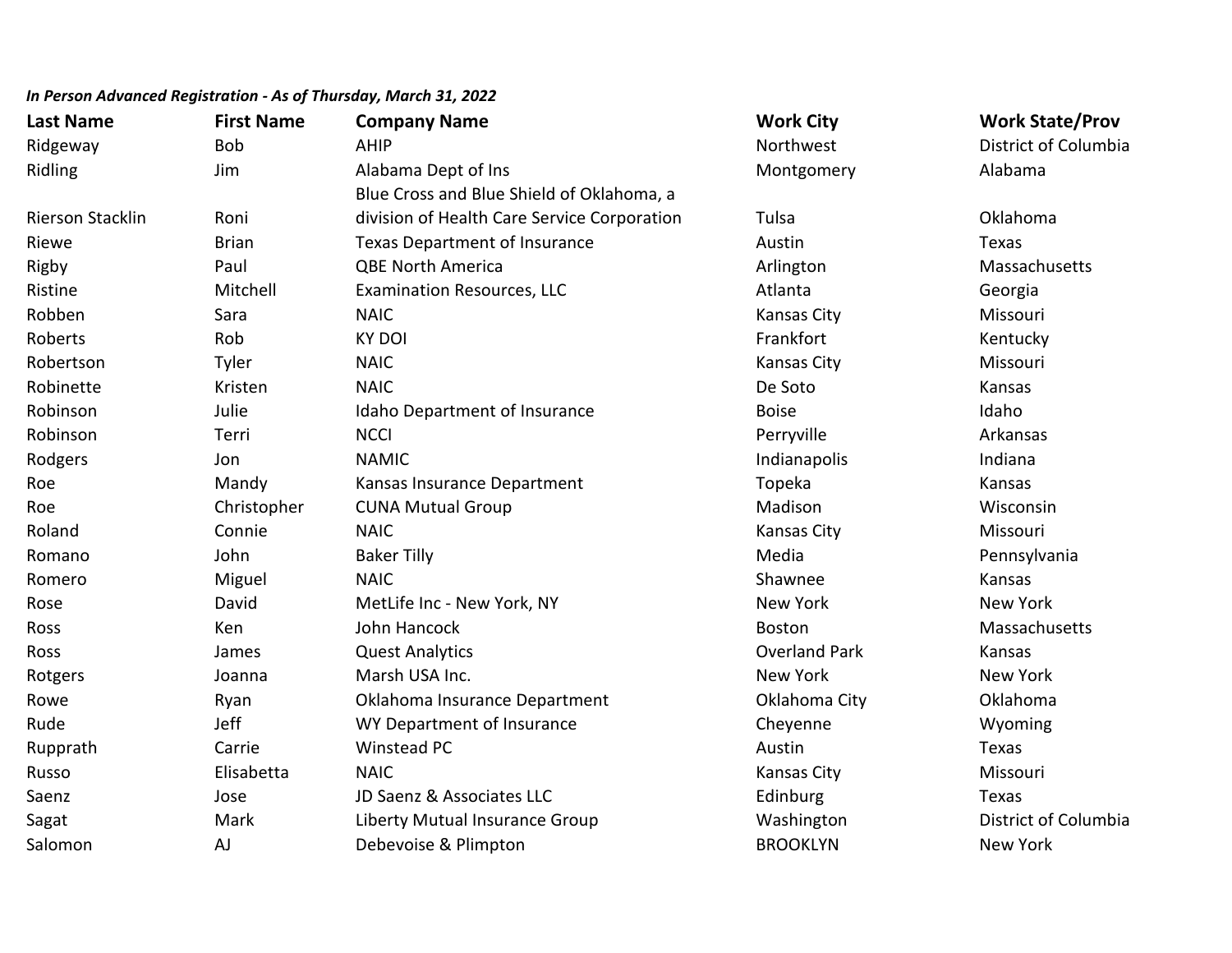## **Last Name First Name Company Name Work City Work State/Prov** *In Person Advanced Registration - As of Thursday, March 31, 2022* Sanders Scott GA OCI **GA OCI Atlanta** Georgia Sanginario Gary LexisNexis Risk Solutions Alpharetta Georgia Santana Charles Delaware Department of Insurance Nover Dover Delaware Delaware Santiago-Rivera Glorimar Puerto Rico Office of the Commissioner of **Insurance** San Juan San Juan San Juan San Juan San Juan San Juan San Juan San Juan San Juan San Juan San Juan San Juan San Juan San Juan San Juan San Juan San Juan San Juan San Juan San Juan San Juan San Juan San Juan San Santillanes Paul NAIC Kansas City Missouri Sarper Lauren Prudential Financial, Inc. Washington District of Columbia Sartain **Sartain** Bruce **Illinois Department of Insurance** Springfield **Illinois** Illinois Saul Eric NIPR Kansas City Missouri Savary **Savary Marizona Dept of Ins** Controller and Dept of Ins Arizona Dept of Ins Arizona Dept of Ins Arizona Dept of Ins Arizona Dept of Ins Arizona Dept of Ins Arizona Dept of Ins Arizona Dept of Ins Arizona Dept of In Schelp **Saniel Community Community Community** Daniel Missouri Missouri Blue Springs **Missouri** Schenk Jeffrey Progressive Mayfield Village Ohio Schmelzer **Roger Indiana** Roger ROCIGF **Indianapolis** Indianapolis Indiana Schmid Carl HIV + Hepatitis Policy Institute Washington District of Columbia Schmidt Vicki Kansas Insurance Department Topeka Kansas Schmoeger Shannon Missouri Dept of Commerce & Insurance Jefferson City Missouri Schmucker Lisa NAIC Kansas City Missouri Schonbrun David Hiscox White Plains New York Schott Tim Maine Bureau of Insurance Augusta Augusta Maine Schrader **Schrader Manual Insurance** Lincoln Mebraska Department of Insurance Lincoln Lincoln Nebraska Schulz Colton North Dakota Insurance Department Bismarck Bismarck North Dakota Schuman Shelly The INS Companies **Shelly Shelly Shelly Raytown** Raytown Missouri Schutter Karen IIPRC Kansas City Missouri Schwegler Bill Bill Aegon / Transamerica Cedar Rapids Central Accounts Cedar Rapids Iowa Sciacchetano Gail NAIC Kansas City Missouri Scott Kenneth Kansas Insurance Department Topeka Kansas Scott **Subsett** Lauren Global Atlantic Financial Group New York New York New York Secara **Nicholas Foley & Lardner LLP** New York New York New York New York New York Sells Todd NAIC Kansas City Missouri Serfass Stephen Faegre Drinker Biddle & Reath LLP Berwyn Berwyn Pennsylvania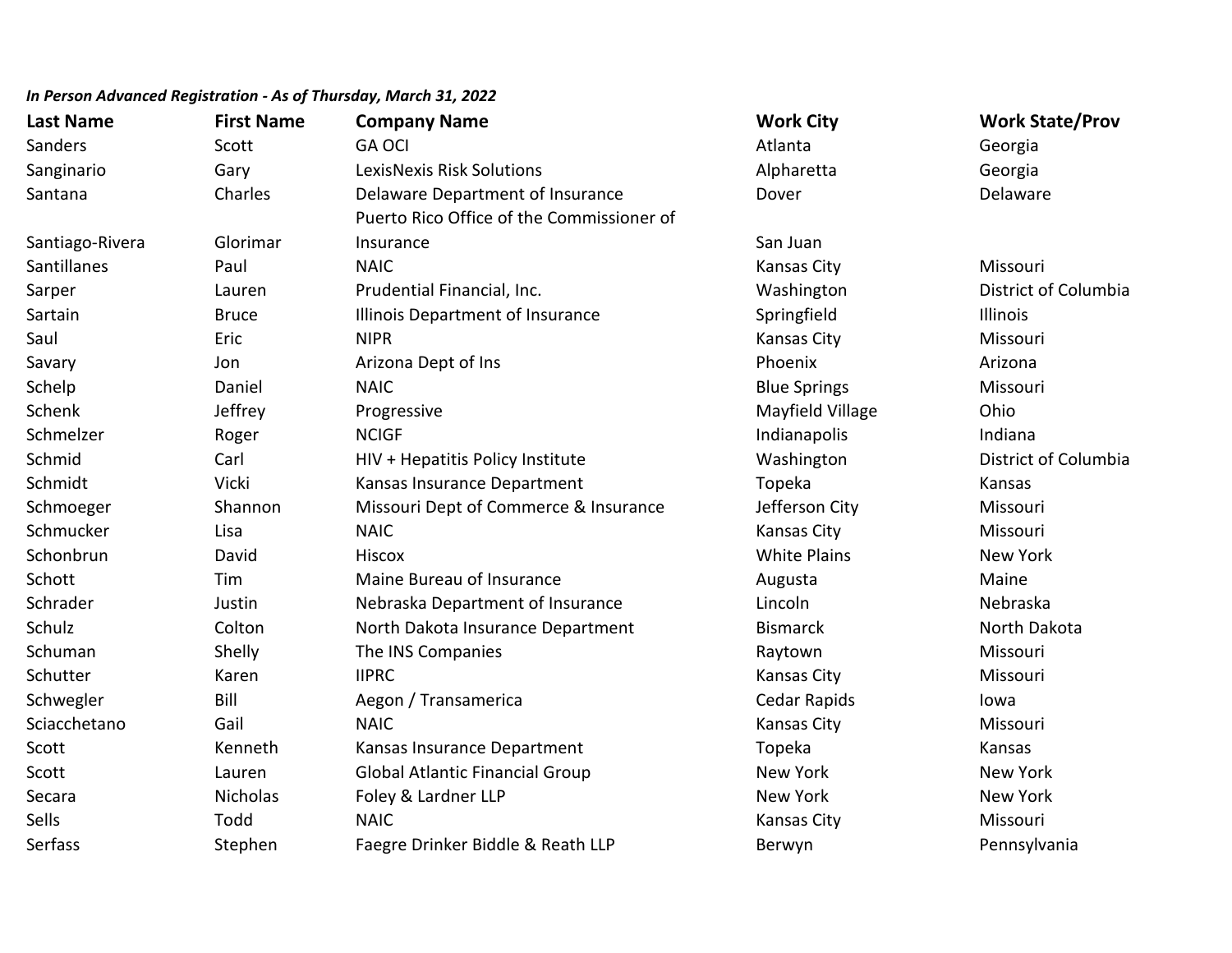| <b>Last Name</b> | <b>First Name</b> | <b>Company Name</b>                      | <b>Work City</b>       | <b>Work State/Prov</b> |
|------------------|-------------------|------------------------------------------|------------------------|------------------------|
| Severinghaus     | Dana              | Illinois Dept. of Insurance              | Chicago                | <b>Illinois</b>        |
| Sevigny          | Roger             | <b>Sevigny Consulting</b>                | Dover                  | New Hampshire          |
| Shanahan         | Michael           | <b>Connecticut Insurance Department</b>  | Hartford               | Connecticut            |
| Sheiowitz        | Michael           | Equitable                                | New York               | <b>New York</b>        |
| Sherman          | Tanya             | Delaware (RIS)                           | Dover                  | DE                     |
| Short            | Nancy             | <b>NAIC</b>                              | <b>Blue Springs</b>    | Missouri               |
| Shortt           | Kathy             | NC Department of Insurance               | Raleigh                | North Carolina         |
| Shoss            | Cynthia           | <b>Eversheds Sutherland US LLP</b>       | New York               | New York               |
| Shover           | Scott             | Indiana Department of Insurance          | Greenwood              | Indiana                |
| Shull            | Sherry            | <b>NAIC</b>                              | Independence           | Missouri               |
| Siegel           | Karen             | <b>Health Equity Solutions</b>           | New Haven              | Connecticut            |
| Sieverling       | Joseph            | Reinsurance Association of America       | Arlington              | Virginia               |
| Siliato          | Aimee             | Insurance Data Management Association    | Jersey City            | New Jersey             |
| Simpson          | Camille           | <b>American Equity</b>                   | <b>West Des Moines</b> | lowa                   |
| Sivertson        | Sharil            | Kansas Insurance Department              | Topeka                 | Kansas                 |
| Skahan           | Patricia          | <b>NAIC</b>                              | <b>Kansas City</b>     | Missouri               |
| Slaymaker        | Laura             | PA Insurance Dept.                       | Harrisburg             | Pennsylvania           |
| Sloane           | David             | Genworth Life of NY                      | <b>New York</b>        | <b>New York</b>        |
| Smith            | Monique           | NC Department of Insurance               | Raleigh                | North Carolina         |
|                  |                   | Missouri Department of Commerce and      |                        |                        |
| Smith            | Danielle          | Insurance                                | Jefferson City         | Missouri               |
| Smith            | <b>Brandon</b>    | <b>NAIC</b>                              | <b>Kansas City</b>     | Missouri               |
| Smith            | <b>Derrick</b>    | Mitchell Williams Law Firm               | Little Rock            | Arkansas               |
| Smith            | Matthew           | <b>Coalition Against Insurance Fraud</b> | Washington             | District of Columbia   |
| Smith            | Joanne            | Johnson Lambert LLP                      | Atlanta                | Georgia                |
| Smith            | Stephen           | Neuberger Berman                         | Stamford               | Connecticut            |
|                  |                   | Rhode Island Department of Business      |                        |                        |
| Smock            | Patrick           | Regulation - Cranston, RI                | Cranston               | Rhode Island           |
| Smosna           | Halina            | ny state dept of financial services      | Syosset                | <b>New York</b>        |
| Snader           | Kristofer         | Arch Insurance Group                     | Jersey City            | New Jersey             |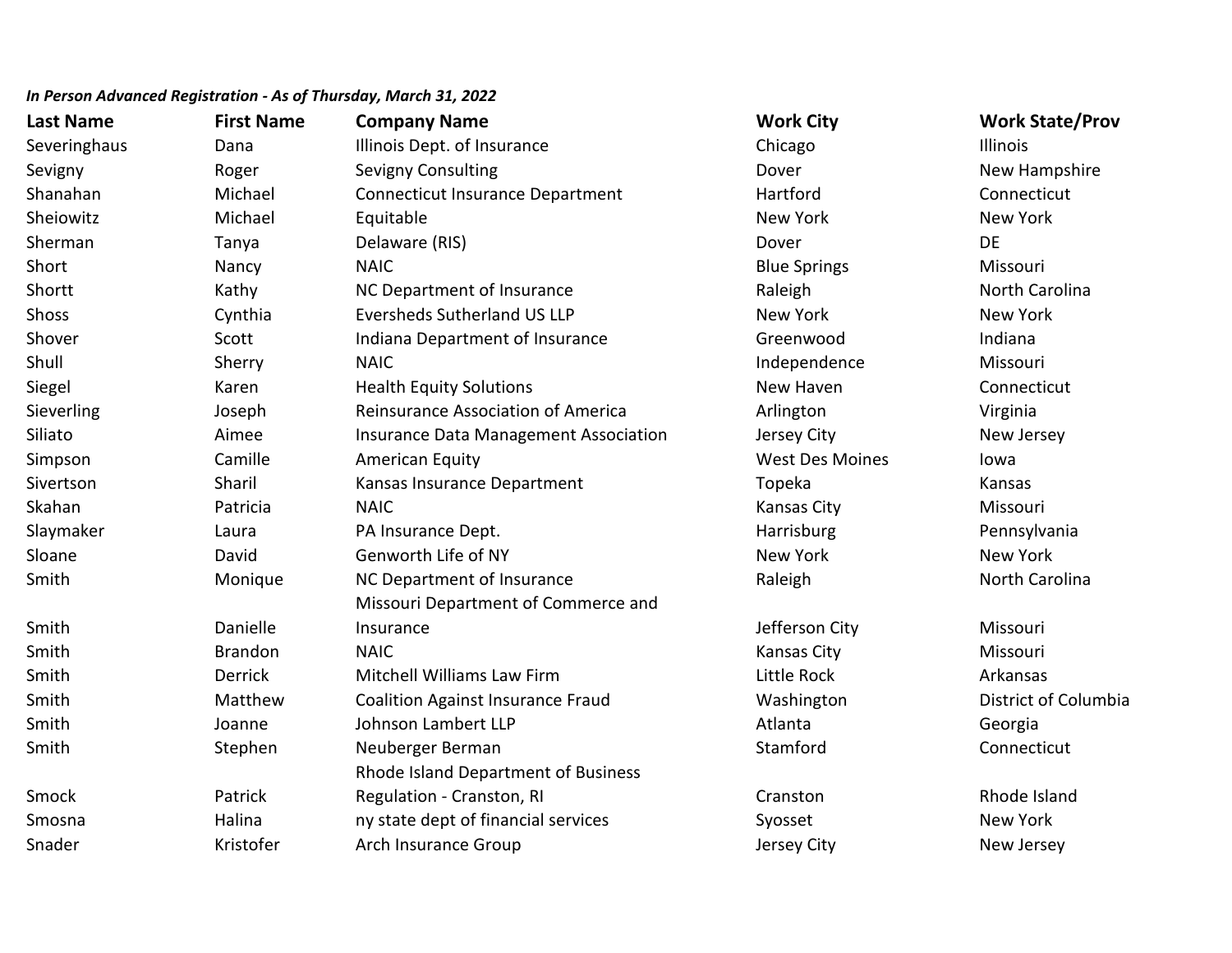| <b>Last Name</b> | <b>First Name</b> | <b>Company Name</b>                        | <b>Work City</b>     | <b>Work State/Prov</b> |
|------------------|-------------------|--------------------------------------------|----------------------|------------------------|
| Snead            | Tiffany           | <b>NAIC</b>                                | <b>Overland Park</b> | Kansas                 |
| Sneed            | William           | Sneed Law Firm, LLC                        | Topeka               | Kansas                 |
| Snowbarger       | Eli               | Oklahoma Insurance Department              | Oklahoma City        | Oklahoma               |
| Snowden          | Lydia             | <b>CNA</b>                                 | Chicago              | Illinois               |
| Snyder           | David             | <b>APCIA</b>                               | Washington           | District of Columbia   |
| Sommers          | Russell           | <b>Baker Tilly</b>                         | <b>New York</b>      | New York               |
| Sonnichsen       | Ethan             | <b>NAIC</b>                                | Washington           | District of Columbia   |
| Sorkin           | Scott             | Bland & Sorkin, P.C.                       | Richmond             | Virginia               |
| Speranza         | Umberto           | Unum                                       | Portland             | Maine                  |
| Stadler          | J.D.              | Ernst & Young LLP                          | New York             | <b>New York</b>        |
| Stanberry        | Kristin           | <b>NAIC</b>                                | <b>Kansas City</b>   | Missouri               |
| Stead            | Sue               | Squire Patton Boggs (US) LLP               | Hilliard             | Ohio                   |
| Steadman         | Zach              | <b>Mitchell Williams Law Firm</b>          | Little Rock          | Arkansas               |
| Steen            | Hanna             | <b>IIPRC</b>                               | <b>Kansas City</b>   | Missouri               |
| Stegall          | Jennifer          | Office of the Commissioner of Insurance    | Madison              | Wisconsin              |
| Steilen          | Jacob             | <b>NAIC</b>                                | <b>Kansas City</b>   | Missouri               |
| Stephan          | <b>Steve</b>      | <b>CBIZ</b>                                | Kansas City          | Missouri               |
| Stern            | Lawrence          | Faegre Drinker & Reath LLP                 | Washington           | <b>DC</b>              |
| <b>Stevens</b>   | Sherry            | <b>NAIC</b>                                | Kansas City          | Missouri               |
| Stewart          | Kevin             | <b>Texas Association of Health Plans</b>   | Austin               | Texas                  |
| Stillson         | Liz               | <b>NAIC</b>                                | <b>Kansas City</b>   | Missouri               |
|                  |                   | Oregon Department of Consumer and Business |                      |                        |
| Stolfi           | Andrew            | <b>Services</b>                            | Salem                | Oregon                 |
| Stotler          | Kacey             | Faegre Drinker                             | Washington           | District of Columbia   |
| Street           | Ashley            | <b>Bestow Life Insurance Company</b>       | San Antonio          | Texas                  |
| Strickland       | Stanton           | Mitchell Williams Law Firm                 | <b>AUSTIN</b>        | Texas                  |
| Strickland       | Wes               | <b>Colodny Fass</b>                        | Tallahassee          | Florida                |
| Stringer         | Meghan            | AHIP                                       | Washington           | District of Columbia   |
| Stringer         | <b>Brooke</b>     | <b>NAIC</b>                                | Washington           | Virginia               |
| Stringham        | Reed              | Utah Insurance Department                  | Salt Lake City       | Utah                   |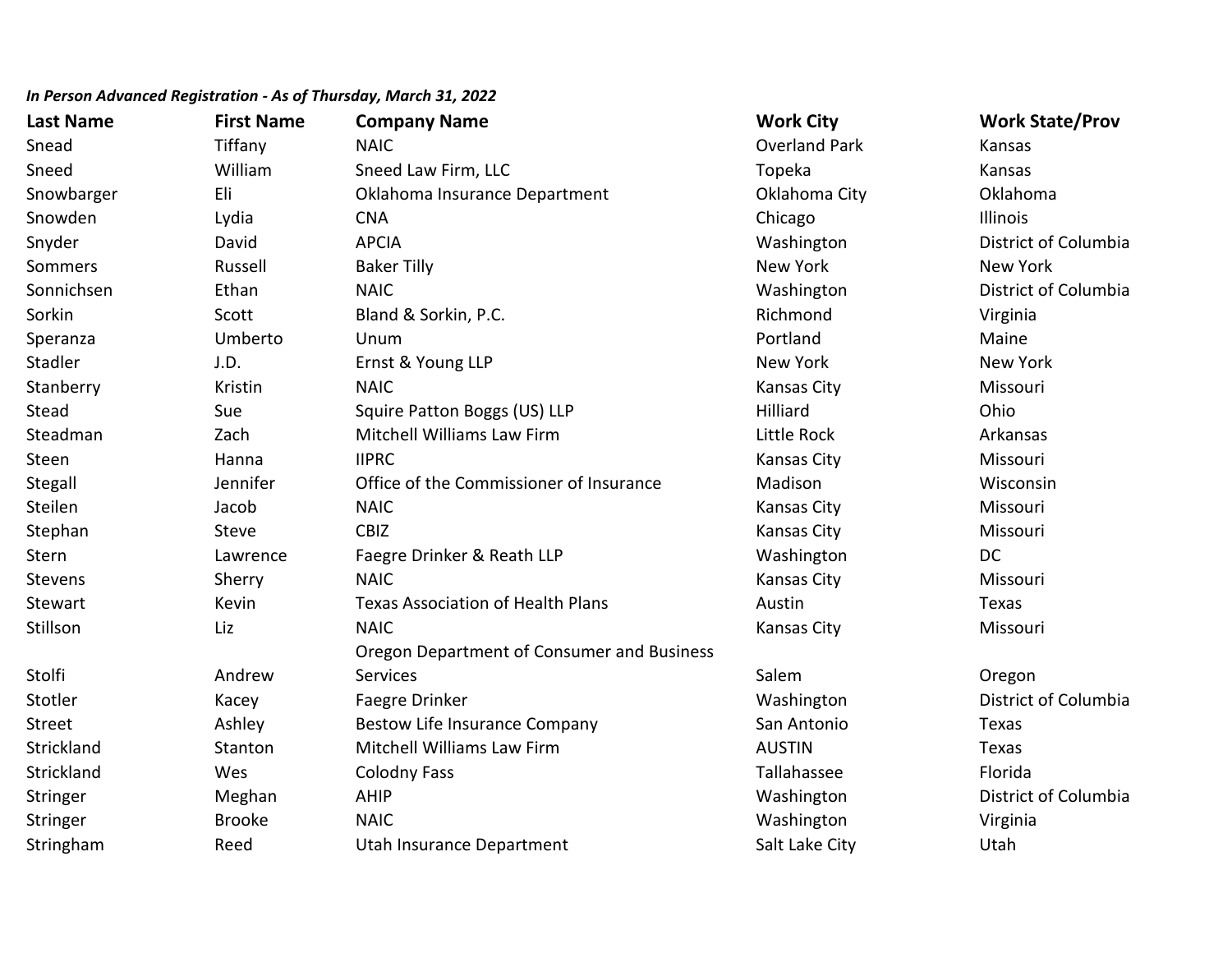| <b>Last Name</b>       | <b>First Name</b> | <b>Company Name</b>                           | <b>Work City</b>      | <b>Work State/Prov</b> |
|------------------------|-------------------|-----------------------------------------------|-----------------------|------------------------|
| Stroud                 | Jennifer          | <b>NAIC</b>                                   | Kansas City           | Missouri               |
| Stuart                 | Frances           | <b>NAIC</b>                                   | <b>Kansas City</b>    | Missouri               |
| Stultz                 | Jake              | <b>NAIC</b>                                   | Kansas City           | Missouri               |
| Stuto                  | Diane             | Life Insurance Council of New York, Inc.      | Albany                | New York               |
|                        |                   | Washington Office of the Insurance            |                       |                        |
| subbagh                | tarik             | Commissioner                                  | Seattle               | Washington             |
|                        |                   | Georgia Office of Commissioner of Insurance & |                       |                        |
| Sullivan               | Martin            | Safety Fire                                   | Atlanta               | Georgia                |
| Sullivan               | Vanessa           | Maine Bureau of Insurance                     | Augusta               | Maine                  |
| <b>Sullivan Angles</b> | Kelly             | Bryan Cave Leighton Paisner LLP               | Prairie Village       | Kansas                 |
| Svoboda                | john              | <b>QBE North America</b>                      | Lincoln               | Nebraska               |
| Swan                   | Kurt              | <b>Connecticut Insurance Department</b>       | Somers                | Connecticut            |
| Swanson                | Martin            | Nebraska Department of Insurance              | Lincoln               | Nebraska               |
| Swindle                | Lindsey           | Christian Care Ministry/Medi-Share            | Melbourne             | Florida                |
| Symonds                | <b>Terry</b>      | Kansas Insurance Department                   | Topeka                | Kansas                 |
| Talbot                 | Diane             | <b>NAIC</b>                                   | <b>Kansas City</b>    | Missouri               |
|                        |                   | North Carolina Life & Health Insurance        |                       |                        |
| Taman                  | <b>Brad</b>       | <b>Guaranty Association</b>                   | <b>Fleming Island</b> | Florida                |
| Taylor                 | Jamie             | Everest                                       | Warren                | New Jersey             |
| Taylor                 | Leilani           | <b>Clearwater Analytics</b>                   | <b>Boise</b>          | Idaho                  |
| Taylor                 | Steve             | Bass, Berry & Sims PLC                        | Nashville             | Tennessee              |
| Taylor                 | Tony              | The INS Companies                             | Raytown               | Missouri               |
| Tee                    | Chut              | Kansas Insurance Department                   | Topeka                | Kansas                 |
| Terrell                | Beth              | Transatlantic Reinsurance Company             | New York              | New York               |
| Tharp                  | Gaby              | <b>NAIC</b>                                   | <b>Overland Park</b>  | Kansas                 |
| Therriault             | Charles           | <b>NAIC</b>                                   | Southport             | Connecticut            |
| Thesing                | Joe               | <b>USAA</b>                                   | Denver                | Colorado               |
| Thomas                 | Jeffrey           | Mitchell Williams Law Firm                    | Little Rock           | Arkansas               |
| Thomas                 | Lia               | <b>NAIC</b>                                   | Independence          | Missouri               |
| Thomas                 | Mary              | <b>Stewart Title Guaranty Company</b>         | Houston               | Texas                  |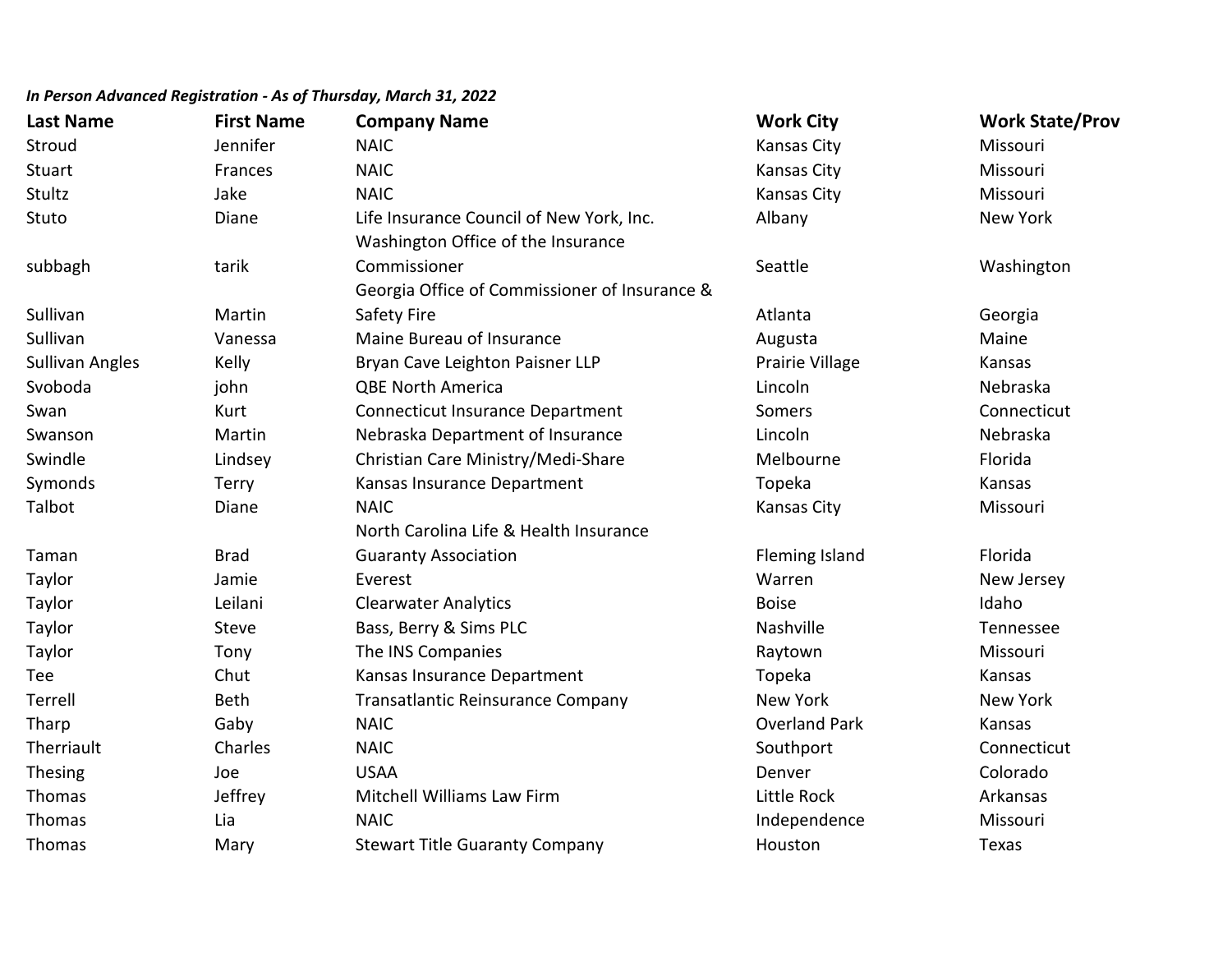| <b>Last Name</b> | <b>First Name</b> | <b>Company Name</b>                          | <b>Work City</b>   | <b>Work State/Prov</b> |
|------------------|-------------------|----------------------------------------------|--------------------|------------------------|
| Thomas           | Charles           | Kansas Insurance Department                  | Topeka             | Kansas                 |
| Thomas           | Kristine          | Central States Health & Life Co. of Omaha    | Omaha              | Nebraska               |
| Thompson         | Carol             | <b>NAIC</b>                                  | Lenexa             | Kansas                 |
| Thompson         | Thomas            | Kentucky Department of Insurance             | Frankfort          | Kentucky               |
| Thompson         | <b>Nick</b>       | <b>Mitchell Williams Law Firm</b>            | Little Rock        | Arkansas               |
| Thompson         | Marjorie          | Department of Commerce and Insurance         | Jefferson City     | Missouri               |
| Thurlow          | Melanie           | Liberty Mutual Insurance Group               | Edmonds            | Washington             |
| Tiner            | <b>Brooke</b>     | <b>CVS Health</b>                            | <b>TALLAHASSEE</b> | Florida                |
| <b>Ting</b>      | Harold            | Healthcare Consumer Advocate                 | Berwyn             | Pennsylvania           |
| Tinsley          | John              | <b>Regulatory Insurance Services</b>         | Dover              | Delaware               |
| Tipton IV        | William           | Thrivent                                     | Minneapolis        | Minnesota              |
| Tittle           | John              | Deloitte                                     | Centennial         | Colorado               |
|                  |                   | New York State Department of Financial       |                    |                        |
| To               | My Chi            | <b>Services</b>                              | <b>New York</b>    | <b>New York</b>        |
| Toal             | Russell           | NM Office of the Superintendent of Insurance | Santa Fe           | <b>New Mexico</b>      |
| Toback           | Ashlei            | <b>NTG Consultants</b>                       | West Palm Beach    | Florida                |
| Tobin            | Michael           | New York Life                                | New York           | <b>New York</b>        |
| Tomlin           | Lincoln           | Auto Club Enterprises (AAA)                  | Costa Mesa         | California             |
| Torian           | David             | <b>NAIC</b>                                  | Washington         | District of Columbia   |
| Torkelson        | <b>Barbara</b>    | Kansas Insurance Department                  | Topeka             | Kansas                 |
| Touschner        | Joe               | <b>NAIC</b>                                  | Wasington          | District of Columbia   |
| Townsend         | Carla             | <b>NCCI</b>                                  | Dardenne Prairie   | Missouri               |
| Toy              | Edward            | Risk & Regulatory Consulting                 | Brooklyn           | <b>New York</b>        |
| Tozer            | Richard           | VA Bureau of Insurance                       | Richmond           | Virginia               |
| Tranter          | Ronda             | Aflac                                        | Columbus           | Georgia                |
| Traugott         | DeLana            | HealthSherpa                                 | Harrisonville      | Missouri               |
| <b>Travis</b>    | Sheila            | Alabama Dept of Ins                          | Montgomery         | Alabama                |
| <b>Travis</b>    | Thomas            | La. Dept. of Insurance                       | <b>Baton Rouge</b> | Louisiana              |
| Trepanier        | lan               | American Council of Life Insurers            | Washington         | District of Columbia   |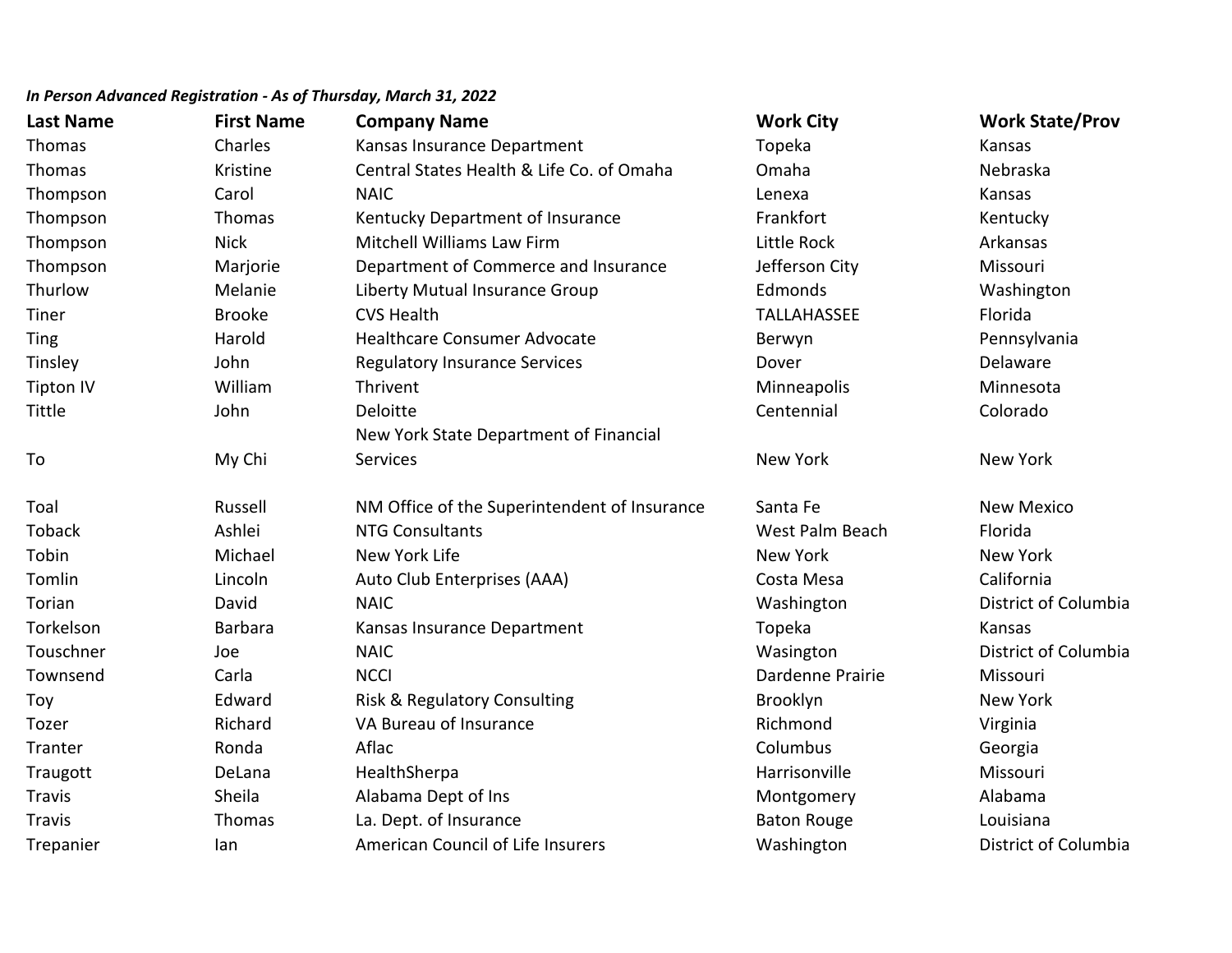| <b>Last Name</b> | <b>First Name</b> | <b>Company Name</b>                        | <b>Work City</b>     | <b>Work State/Prov</b> |
|------------------|-------------------|--------------------------------------------|----------------------|------------------------|
| Trexler          | Weston            | Idaho Department of Insurance              | <b>Boise</b>         | Idaho                  |
| Turner           | <b>Bob</b>        | Group 1001                                 | Medfield             | Massachusetts          |
| Turner           | Wayne             | National Health Law Program                | Frederick            | Maryland               |
| Turner           | Nicole            | Kansas Insurance Department                | Topeka               | Kansas                 |
| <b>Tyrer</b>     | Lori              | <b>NAIC</b>                                | <b>KANSAS CITY</b>   | Missouri               |
| Tyrrell          | Ned               | <b>NAIC</b>                                | Brooklyn             | New York               |
| Vacca            | David             | Vacca Regulatory Consulting, LLC           | <b>Overland Park</b> | Kansas                 |
| Valdes           | Gilberto          | New York Life                              | <b>New York</b>      | New York               |
| Van Buren        | Lauren            | WI Office of the Commissioner of Insurance | Madison              | Wisconsin              |
|                  |                   | State of Vermont Department of Financial   |                      |                        |
| Van Fleet        | Anna              | Regulation                                 | Montpelier           | Vermont                |
| Van Roekel       | Jan               | The Doctors Company                        | Napa                 | California             |
| Van Slyke        | Connie            | Nebraska Department of Insurance           | Lincoln              | Nebraska               |
| VanAalst         | Craig             | Kansas Insurance Department                | Topeka               | Kansas                 |
| VanKavage        | Ledy              | <b>Best Friends Animal Society</b>         | Collinsville         | Illinois               |
| VanSickle        | Erin              | <b>Carlton Fields</b>                      | Tallahassee          | Florida                |
| Varga            | Jeff              | Illinois Department of Insurance           | Sherman              | Illinois               |
| Vasquez          | Penny             | Oklahoma Insurance Department              | Oklahoma City        | Oklahoma               |
| Vatter           | Matthew           | MN Department of Commerce                  | St. Paul             | Minnesota              |
| Vece             | Matthew           | <b>APCIA</b>                               | Washington           | District of Columbia   |
| Villegas         | Ralph             | <b>NAIC</b>                                | Olathe               | Kansas                 |
| Vismantas        | Simon             | Kaiser Permanente                          | Renton               | Washington             |
| Wade             | Katharine         | Dunraven Strategies                        | Simsbury             | Connecticut            |
| Waelti           | Linus             | New York Life Insurance Company            | New York             | <b>New York</b>        |
| Wagner           | Christina         | UnitedHealthcare                           | Horsham              | Pennsylvania           |
| Wagoner          | Carolina          | Florida Office of Insurance Regulation     | Tallahassee          | Florida                |
| Wainner          | Erin              | Oklahoma Insurance Department              | Oklahoma City        | Oklahoma               |
| Wake             | Robert            | Maine Bureau of Insurance                  | Gardiner             | Maine                  |
| Walker           | Jessica           | UnitedHealthcare                           | Mt. Airy             | Maryland               |
| Walker           | Jamie             | <b>Texas Department of Insurance</b>       | Austin               | Texas                  |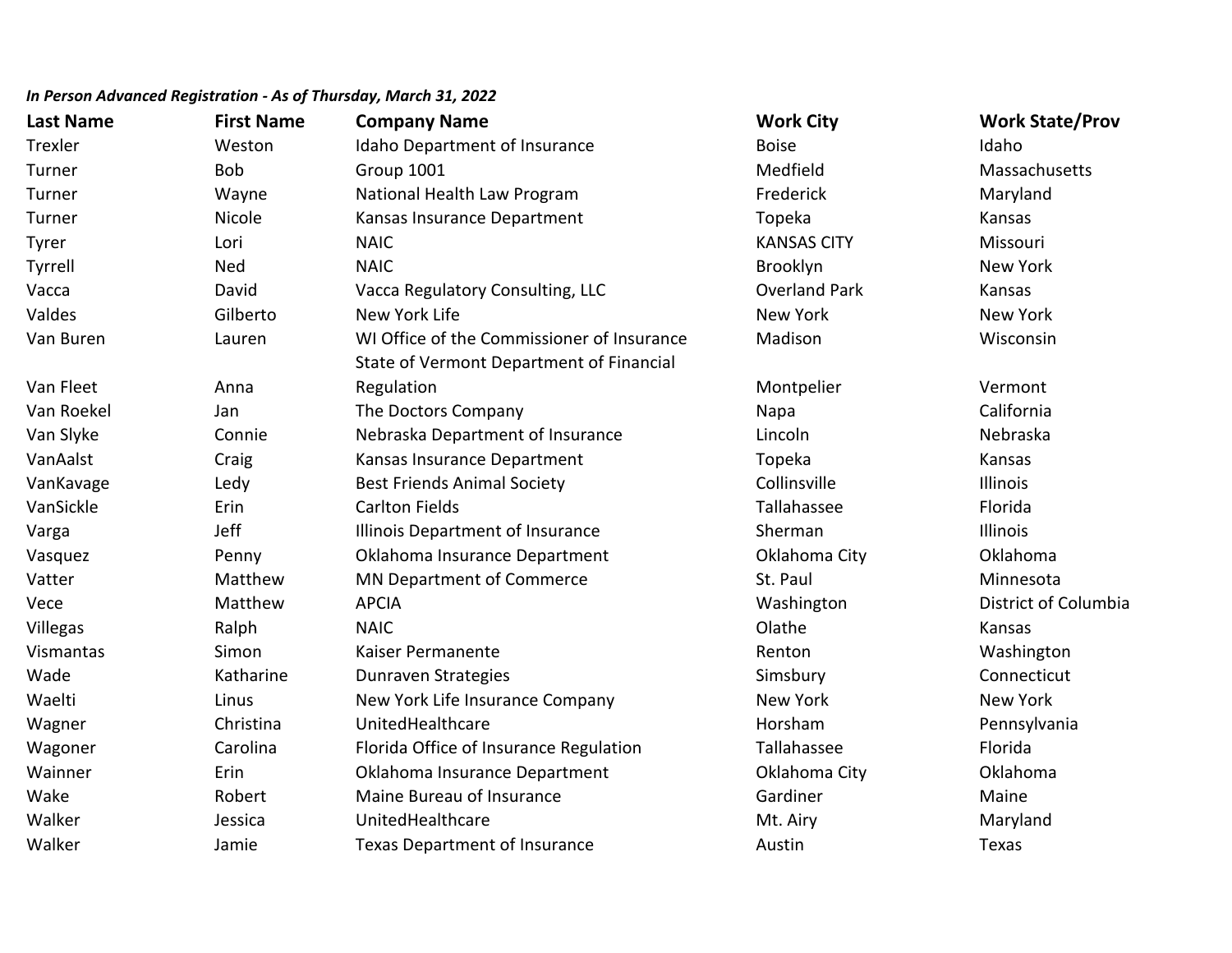| <b>Last Name</b> | <b>First Name</b> | <b>Company Name</b>                          | <b>Work City</b>     | <b>Work State/Prov</b> |
|------------------|-------------------|----------------------------------------------|----------------------|------------------------|
| Waller           | <b>Brian</b>      | Shelter Insurance                            | Columbia             | Missouri               |
| Walters          | Leah              | American Council of Life Insurers            | Washington, DC       | District of Columbia   |
| Wanamaker        | Pete              | <b>NAIC</b>                                  | <b>Overland Park</b> | Kansas                 |
| Ward             | David             | <b>Brighthouse Financial</b>                 | Charlotte            | North Carolina         |
| Warren           | Mark              | Inglish & Monaco, P.C.                       | Jefferson City       | Missouri               |
| Warren           | John Wesley       | Northwestern Mutual                          | Milwaukee            | Wisconsin              |
| Warren           | Ann Monaco        | Inglish & Monaco, P.C.                       | Jefferson City       | Missouri               |
| Waters           | Paige             | Locke Lord LLP                               | Chicago              | <b>Illinois</b>        |
| Weatherford      | Holly             | <b>NAIC</b>                                  | <b>Kansas City</b>   | Missouri               |
|                  |                   | Michigan Department of Insurance & Financial |                      |                        |
| Weaver           | Judy              | Services                                     | Lansing              | Michigan               |
| Weaver           | Amanda            | John Hancock                                 | Arlington            | Virginia               |
| Webb             | Jennifer          | Pacific Life Insurance                       | Newport Beach        | California             |
| Weber            | Peter             | Ohio Department of Insurance                 | Columbus             | Ohio                   |
| Weine            | Ken               | AmericanAg                                   | Schaumburg           | Illinois               |
| Weinstein        | Eric              | MassMutual                                   | Springfield          | Massachusetts          |
| Weissman         | Barry             | <b>Carlton Fields</b>                        | Los Angeles          | California             |
| Welch            | Bryon             | Washington Insurance Commissioner            | Olympia              | Washington             |
| Welker           | Greg              | <b>NAIC Central Office</b>                   | Kansas City          | Missouri               |
| Wells            | John              | Mississippi Insurance Dept.                  | <b>Brandon</b>       | Mississippi            |
| Wells            | Tina              | <b>Global Medical Response</b>               | Fort Worth           | Texas                  |
| Westcott         | Robin             | <b>AAIS</b>                                  | Lisle                | Illinois               |
| Weyhenmeyer      | Erica             | Illinois Department of Insurance             | Sherman              | Illinois               |
| Whalen           | Shannon           | Illinois Department of Insurance             | Springfield          | Illinois               |
| Wheeler          | Doug              | New York Life                                | New York             | New York               |
| Wheeler          | Melissa           | Westfield                                    | Westfield center     | Ohio                   |
| Whitaker         | Melissa           | <b>NAIC</b>                                  | Lenexa               | Kansas                 |
| White            | Andrea            | Genworth                                     | Richmond             | Virginia               |
| White            | Scott             | VA Bureau of Insurance                       | Richmond             | Virginia               |
| Whittle          | Jack              | <b>Odyssey Group</b>                         | Stamford             | Connecticut            |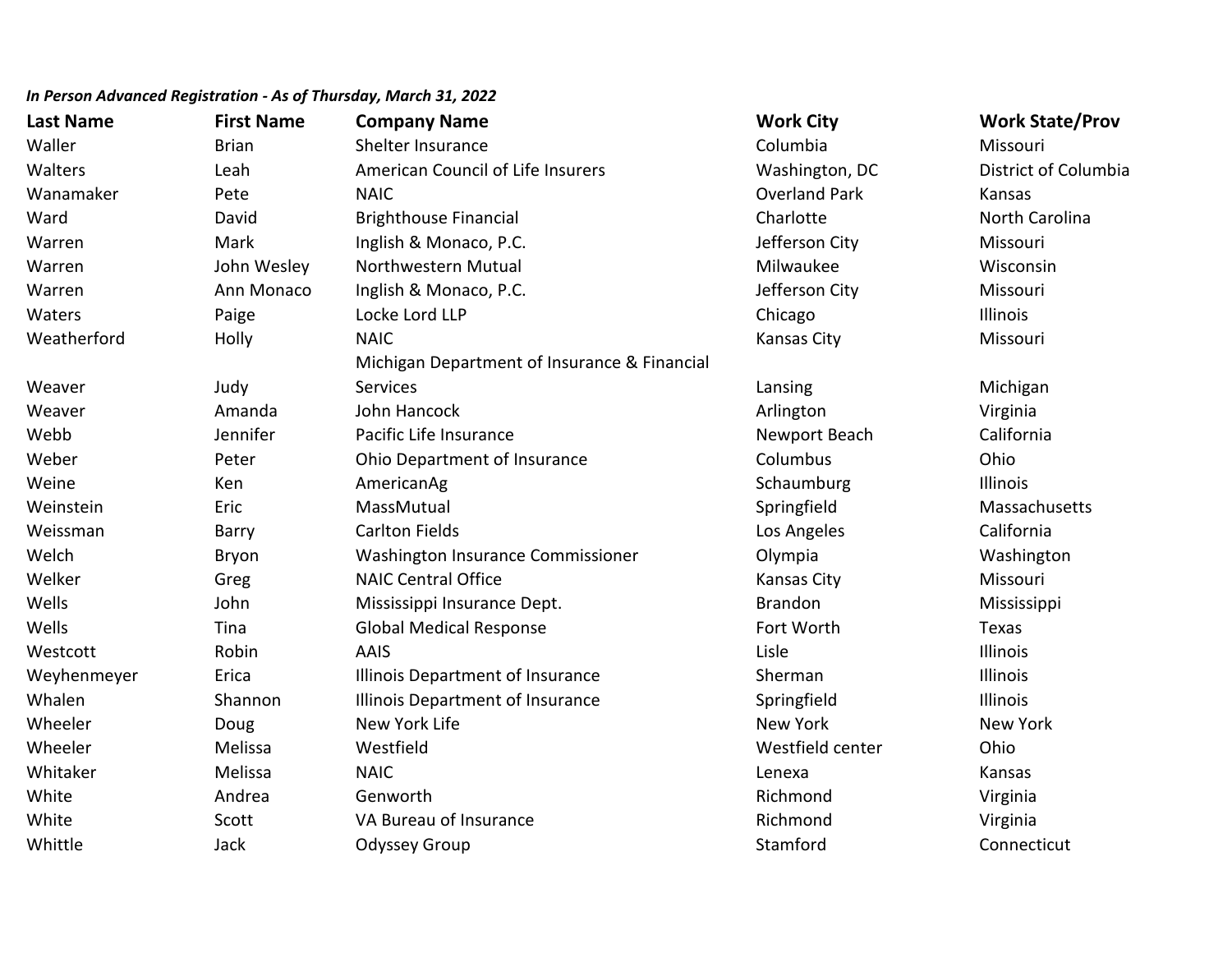| <b>Last Name</b> | <b>First Name</b> | <b>Company Name</b>                             | <b>Work City</b>   | <b>Work State/Prov</b> |
|------------------|-------------------|-------------------------------------------------|--------------------|------------------------|
| Wicka            | Richard           | WI Office of the Commissioner of Insurance      | Madison            | Wisconsin              |
| Widler           | Heather           | <b>Insurance Care Direct</b>                    | Deerfield Beach    | Florida                |
| Wiele            | Dana              | <b>RGA Reinsurance Company</b>                  | Chesterfield       | Missouri               |
| wieske           | JP                | Health Benefit Institute / Horizon Gov. Affairs | <b>GREEN BAY</b>   | Wisconsin              |
| Williams         | Bob               | <b>MS Insurance Department</b>                  | Jackson            | Mississippi            |
| Williams         | Paul              | Unum                                            | Portland           | Maine                  |
| Williams         | Jackson           | <b>Dialysis Patient Citizens</b>                | Lancaster          | Pennsylvania           |
| Williams         | Valeria           | <b>NIPR</b>                                     | Kansas City        | Missouri               |
| Williams         | Pieter            | <b>Regulatory Insurance Advisors</b>            | Freeport           | Maine                  |
| Wilner           | Jared             | Locke Lord LLP                                  | New York           | New York               |
| Wilson           | Sabrina           | <b>Clearwater Analytics LLC</b>                 | <b>Boise</b>       | Idaho                  |
| Wilson           | Michelle          | <b>NAIC</b>                                     | Kansas City        | Missouri               |
| Wilson           | Zach              | <b>NAIC</b>                                     | <b>Kansas City</b> | Missouri               |
| Wilson           | KaTreasa          | <b>NAIC</b>                                     | Kansas City        | Missouri               |
| Wilson           | Donna             | Oklahoma Receivership Office Inc                | Oklahoma City      | Oklahoma               |
| Wimmer           | Juanita           | WV Offices of the Insurance Commissioner        | Charleston         | West Virginia          |
| Wing-Heier       | Lori              | <b>State of Alaska</b>                          | Anchorage          | Alaska                 |
| Winkler          | Kate              | <b>NAIC</b>                                     | <b>Kansas City</b> | Missouri               |
| Wise             | Michael           | South Carolina Department of Insurance          | Columbia           | South Carolina         |
| Witt             | Chris             | <b>NAIC</b>                                     | Kansas City        | Missouri               |
| Wofford          | <b>Tyece</b>      | <b>NAIC</b>                                     | <b>Kansas City</b> | Missouri               |
|                  |                   | State of Michigan Department of Insurance       |                    |                        |
| Wohlford         | Sarah             | and Financial Services                          | Lansing            | Michigan               |
| Wolf             | Laurie            | <b>NIPR</b>                                     | <b>Kansas City</b> | Missouri               |
| Woltkamp         | <b>Brandy</b>     | <b>NAIC</b>                                     | Kansas City        | Missouri               |
| Wood             | Sarah             | <b>Insured Retirement Institute</b>             | Cincinnati         | Ohio                   |
| Woods            | Dave              | <b>Physicians Mutual</b>                        | Papillion          | Nebraska               |
| Woods            | Scott             | Florida Office of Insurance Regulation          | Tallahassee        | Florida                |
| Woody            | Jim               | <b>NAIC</b>                                     | Kansas City        | Missouri               |